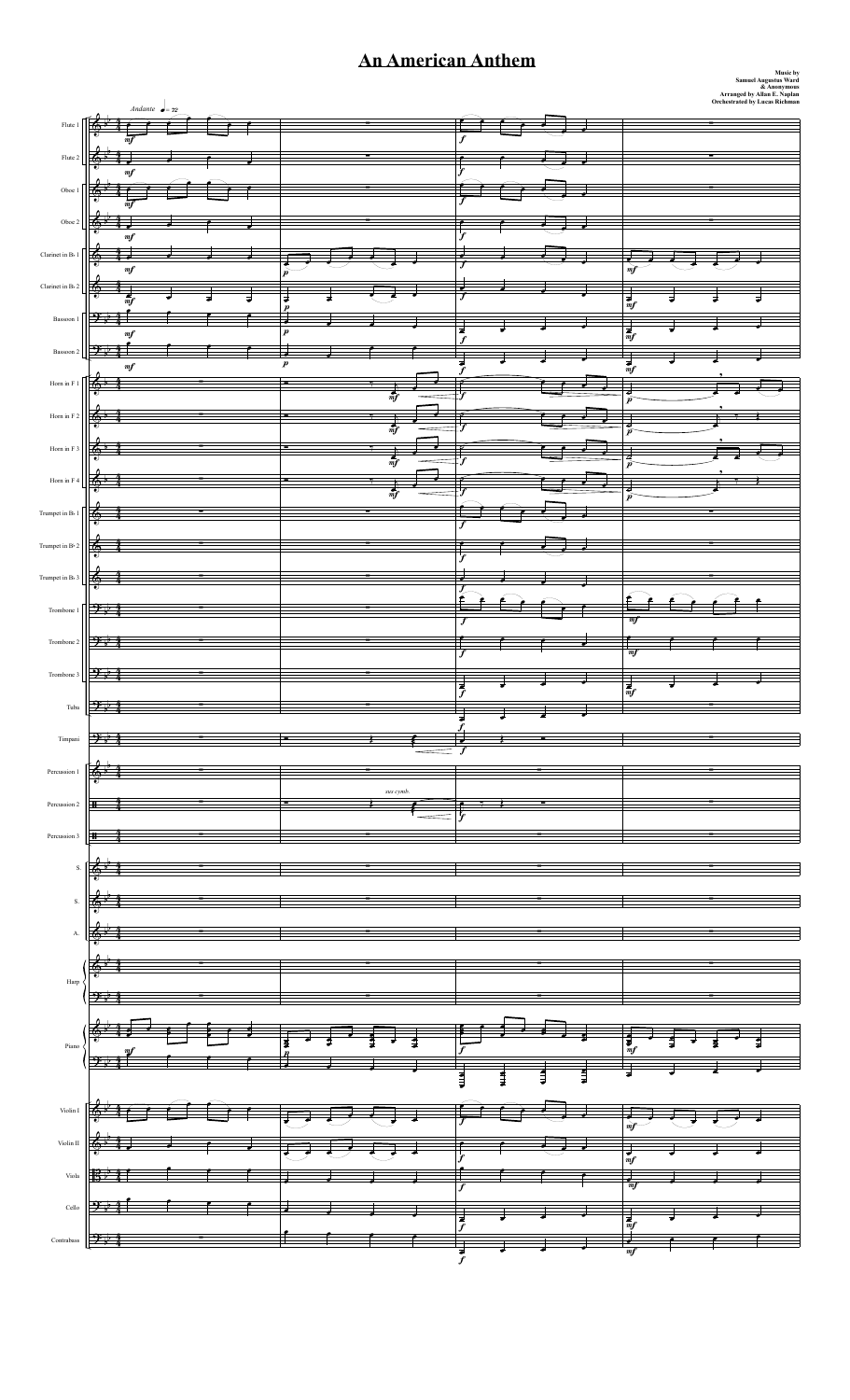| American Anthem |
|-----------------|
|                 |

| 5                         |                                                                                                                                 |                          |                          |                      |                                |                                   |                              |                      |
|---------------------------|---------------------------------------------------------------------------------------------------------------------------------|--------------------------|--------------------------|----------------------|--------------------------------|-----------------------------------|------------------------------|----------------------|
| F1.1                      |                                                                                                                                 |                          |                          | $\ddot{\cdot}$       |                                | $\overline{\phantom{a}}$ .        | $\overline{\phantom{a}}$     |                      |
|                           |                                                                                                                                 |                          |                          |                      |                                |                                   |                              |                      |
|                           | F1.2                                                                                                                            |                          |                          | $\cdot$              |                                |                                   |                              |                      |
|                           |                                                                                                                                 |                          |                          |                      |                                |                                   |                              |                      |
| 0 <sub>b.1</sub>          |                                                                                                                                 |                          |                          |                      |                                |                                   |                              |                      |
|                           |                                                                                                                                 |                          |                          |                      |                                |                                   |                              |                      |
| Ob. 2                     |                                                                                                                                 |                          |                          |                      |                                |                                   |                              |                      |
|                           |                                                                                                                                 |                          |                          |                      |                                |                                   |                              |                      |
|                           | $B \cdot C1.1$                                                                                                                  |                          |                          |                      |                                |                                   |                              |                      |
|                           |                                                                                                                                 |                          | $\overline{\phantom{a}}$ |                      |                                |                                   |                              |                      |
| $Bb$ Cl. 2                |                                                                                                                                 |                          |                          |                      |                                |                                   |                              |                      |
|                           |                                                                                                                                 |                          |                          |                      |                                |                                   |                              |                      |
|                           | Bsn. 1 $\frac{1}{2}$                                                                                                            |                          |                          |                      |                                |                                   |                              |                      |
|                           |                                                                                                                                 |                          |                          |                      |                                |                                   |                              |                      |
|                           | Bsn. 2 $\left[\begin{array}{ccc} \frac{1}{2} & \frac{1}{2} \\ \frac{1}{2} & \frac{1}{2} \end{array}\right]$                     |                          |                          |                      |                                |                                   |                              |                      |
|                           |                                                                                                                                 |                          |                          |                      |                                |                                   |                              |                      |
|                           | $\mathbf{Hn.1}$ $\begin{bmatrix} 1 & 1 & 1 \\ 1 & 1 & 1 \\ 1 & 1 & 1 \end{bmatrix}$                                             |                          |                          |                      |                                |                                   |                              |                      |
|                           |                                                                                                                                 |                          |                          |                      |                                |                                   |                              |                      |
| $\frac{Hn.2}{100}$        |                                                                                                                                 |                          |                          |                      |                                |                                   |                              |                      |
|                           |                                                                                                                                 |                          |                          |                      |                                |                                   |                              |                      |
|                           | $\mathbb{H}$ $\mathbb{R}$ $\left\  \begin{array}{ccc} & & \\ \hline & \bullet & & \\ \hline & & \bullet & \end{array} \right\ $ |                          |                          |                      |                                |                                   |                              |                      |
|                           |                                                                                                                                 |                          |                          |                      |                                |                                   |                              |                      |
| Hn.4                      |                                                                                                                                 |                          |                          |                      |                                |                                   |                              |                      |
|                           |                                                                                                                                 |                          |                          |                      |                                |                                   |                              |                      |
| $B \triangleright Tpt. 1$ |                                                                                                                                 |                          |                          |                      |                                |                                   |                              |                      |
|                           |                                                                                                                                 |                          |                          |                      |                                |                                   |                              |                      |
| $B \triangleright$ Tpt. 2 |                                                                                                                                 |                          |                          |                      |                                |                                   |                              |                      |
|                           |                                                                                                                                 |                          |                          |                      |                                |                                   |                              |                      |
| $B\ni$ Tpt. 3             |                                                                                                                                 |                          |                          |                      |                                |                                   |                              |                      |
|                           |                                                                                                                                 |                          |                          |                      |                                |                                   |                              |                      |
|                           | Tbn. 1 $\frac{1}{2}$                                                                                                            |                          |                          |                      |                                |                                   |                              |                      |
|                           |                                                                                                                                 |                          |                          |                      |                                |                                   |                              |                      |
|                           | Tbn. 2 $\left \left \frac{\mathbf{Q}+\mathbf{b}}{\mathbf{A}}\right \right $                                                     |                          |                          |                      |                                |                                   |                              |                      |
|                           |                                                                                                                                 |                          |                          |                      |                                |                                   |                              |                      |
|                           | Tbn. 3 $\frac{1}{2}$                                                                                                            |                          |                          |                      |                                |                                   |                              |                      |
|                           |                                                                                                                                 |                          |                          |                      |                                |                                   |                              |                      |
| ${\rm Tuba}$              | $\mathbf{P}$                                                                                                                    |                          |                          |                      |                                |                                   |                              |                      |
|                           |                                                                                                                                 |                          |                          |                      |                                |                                   |                              |                      |
| Timp.                     | $\mathbf{P}$                                                                                                                    |                          |                          |                      |                                |                                   |                              |                      |
|                           |                                                                                                                                 |                          |                          |                      |                                |                                   |                              |                      |
| Perc. 1                   |                                                                                                                                 |                          |                          |                      |                                |                                   |                              |                      |
|                           |                                                                                                                                 |                          |                          |                      |                                |                                   |                              |                      |
| Perc. 2                   | 9 E                                                                                                                             |                          |                          |                      |                                |                                   |                              |                      |
|                           |                                                                                                                                 |                          |                          |                      |                                |                                   |                              |                      |
| Perc. $3$                 |                                                                                                                                 |                          |                          |                      |                                |                                   |                              |                      |
|                           |                                                                                                                                 |                          |                          |                      |                                |                                   |                              |                      |
|                           | $s \left  \frac{\sqrt{2}}{2} \right $                                                                                           |                          | −                        | $\overrightarrow{a}$ |                                |                                   | $\overline{\phantom{a}}$     |                      |
|                           |                                                                                                                                 |                          |                          | $\rm _O$             | $ti - ful$                     | $\operatorname{for}$              | skies<br>spa                 |                      |
|                           | $s \frac{1}{2}$                                                                                                                 |                          |                          |                      |                                |                                   |                              |                      |
|                           |                                                                                                                                 |                          |                          |                      |                                |                                   |                              |                      |
|                           | $\mathbb{Z}$                                                                                                                    |                          |                          |                      |                                |                                   |                              |                      |
|                           |                                                                                                                                 |                          |                          |                      |                                |                                   |                              |                      |
|                           | $\frac{2}{\frac{1}{2}}$                                                                                                         |                          |                          |                      |                                |                                   |                              |                      |
| $Hp. \n\left\{$           |                                                                                                                                 |                          |                          |                      |                                |                                   |                              |                      |
|                           | $\Theta$                                                                                                                        |                          |                          |                      |                                |                                   |                              |                      |
|                           |                                                                                                                                 |                          |                          |                      |                                |                                   |                              |                      |
|                           | $\frac{1}{2}$                                                                                                                   |                          |                          |                      |                                |                                   |                              |                      |
| Pno. $\left\{ \right.$    |                                                                                                                                 |                          |                          |                      |                                |                                   |                              |                      |
|                           | (ラナ                                                                                                                             |                          |                          |                      |                                |                                   |                              |                      |
|                           |                                                                                                                                 |                          |                          |                      |                                |                                   |                              |                      |
|                           |                                                                                                                                 |                          |                          |                      |                                |                                   |                              |                      |
| $V\ln I$                  |                                                                                                                                 | $\overline{\phantom{a}}$ |                          | $\frac{6}{p}$        |                                |                                   |                              |                      |
|                           |                                                                                                                                 |                          |                          |                      |                                |                                   |                              |                      |
| $V\ln H$                  |                                                                                                                                 |                          | $\overline{\phantom{a}}$ |                      |                                |                                   | $\overline{\sigma}$          |                      |
|                           |                                                                                                                                 |                          |                          |                      |                                |                                   |                              |                      |
| Vla.                      | $\frac{1}{2}$                                                                                                                   |                          |                          |                      |                                | $\longrightarrow$ $\overline{\ }$ | $\overline{\phantom{a}}$     | $\overrightarrow{ }$ |
|                           |                                                                                                                                 |                          |                          |                      |                                |                                   |                              |                      |
| Vc.                       | ジナー                                                                                                                             |                          | $  \cdot  $              |                      | $\frac{\overline{\bullet}}{p}$ |                                   | $\ddot{\boldsymbol{\theta}}$ |                      |
| $\mathrm{Cb.}$            | $\mathbb{P}^1$                                                                                                                  |                          |                          |                      |                                |                                   | $\mathbf{o}$                 |                      |
|                           |                                                                                                                                 |                          |                          |                      | $\frac{p}{\equiv p}$           |                                   |                              |                      |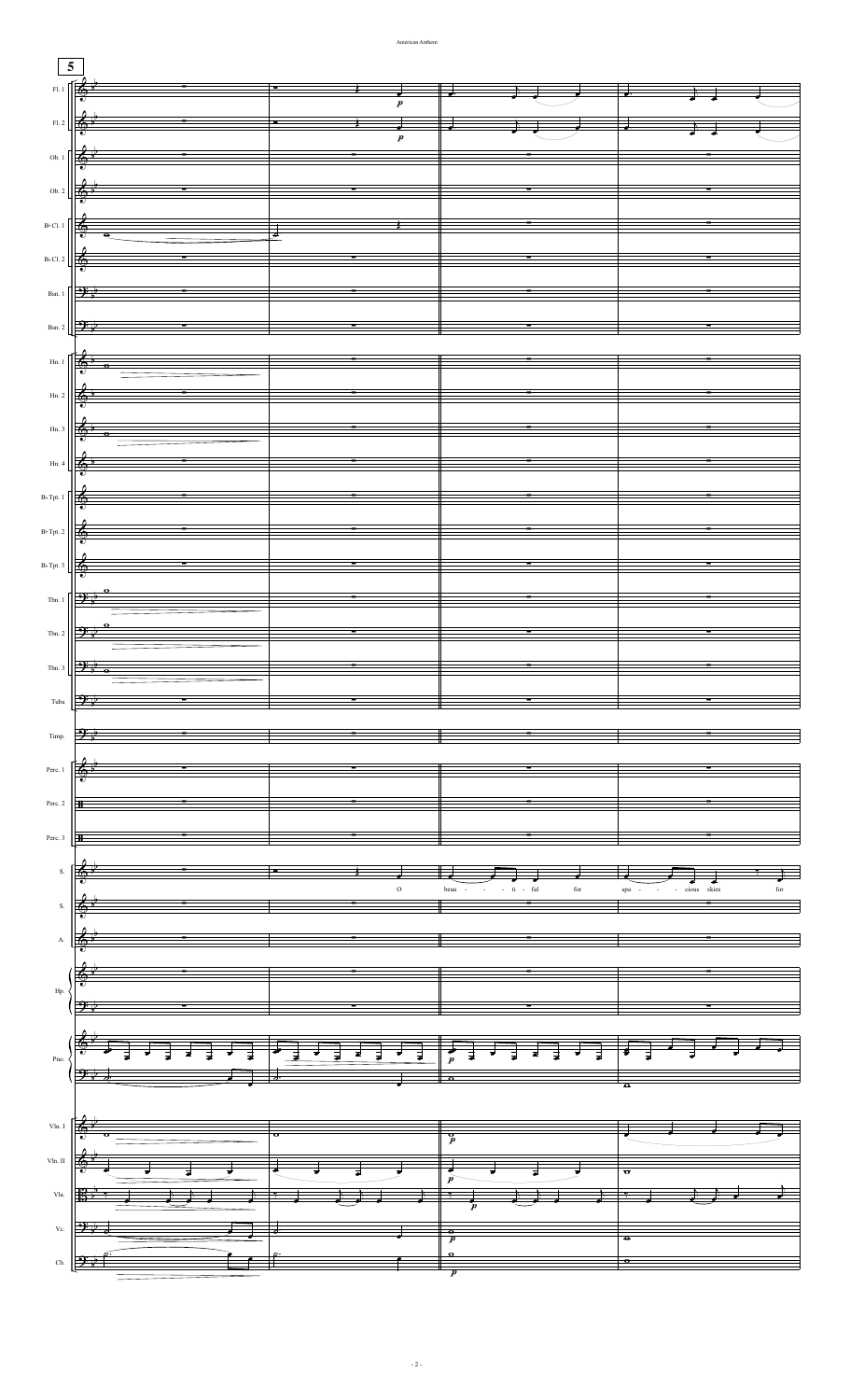| F1.1                                           |              |                      |  |  |  |                                                                    |  |                                                                                                                                               |                                                                                                                                                                                                                                                                                                                                                                                                          |  |
|------------------------------------------------|--------------|----------------------|--|--|--|--------------------------------------------------------------------|--|-----------------------------------------------------------------------------------------------------------------------------------------------|----------------------------------------------------------------------------------------------------------------------------------------------------------------------------------------------------------------------------------------------------------------------------------------------------------------------------------------------------------------------------------------------------------|--|
| F1.2                                           |              |                      |  |  |  |                                                                    |  | $\frac{1}{2}$ , $\frac{1}{2}$ , $\frac{1}{2}$ , $\frac{1}{2}$ , $\frac{1}{2}$ , $\frac{1}{2}$ , $\frac{1}{2}$ , $\frac{1}{2}$ , $\frac{1}{2}$ |                                                                                                                                                                                                                                                                                                                                                                                                          |  |
|                                                |              |                      |  |  |  |                                                                    |  |                                                                                                                                               |                                                                                                                                                                                                                                                                                                                                                                                                          |  |
| 0b. 1                                          |              |                      |  |  |  |                                                                    |  |                                                                                                                                               |                                                                                                                                                                                                                                                                                                                                                                                                          |  |
| Ob. 2 $\sqrt{6}$                               |              |                      |  |  |  |                                                                    |  |                                                                                                                                               |                                                                                                                                                                                                                                                                                                                                                                                                          |  |
|                                                |              |                      |  |  |  |                                                                    |  |                                                                                                                                               |                                                                                                                                                                                                                                                                                                                                                                                                          |  |
| $B \triangleright C1.1$                        |              |                      |  |  |  |                                                                    |  |                                                                                                                                               |                                                                                                                                                                                                                                                                                                                                                                                                          |  |
| $Bb$ Cl. 2                                     |              |                      |  |  |  |                                                                    |  |                                                                                                                                               |                                                                                                                                                                                                                                                                                                                                                                                                          |  |
|                                                |              |                      |  |  |  |                                                                    |  |                                                                                                                                               |                                                                                                                                                                                                                                                                                                                                                                                                          |  |
| Bsn. 1 $\left \frac{1}{2}\right $              |              |                      |  |  |  |                                                                    |  |                                                                                                                                               |                                                                                                                                                                                                                                                                                                                                                                                                          |  |
| Bsn. 2 $\left \left \frac{1}{2}\right \right $ |              |                      |  |  |  |                                                                    |  |                                                                                                                                               |                                                                                                                                                                                                                                                                                                                                                                                                          |  |
|                                                |              |                      |  |  |  |                                                                    |  |                                                                                                                                               |                                                                                                                                                                                                                                                                                                                                                                                                          |  |
| Hn. 1                                          |              |                      |  |  |  |                                                                    |  |                                                                                                                                               |                                                                                                                                                                                                                                                                                                                                                                                                          |  |
| Hn. 2                                          |              |                      |  |  |  |                                                                    |  |                                                                                                                                               |                                                                                                                                                                                                                                                                                                                                                                                                          |  |
| Hn.3                                           |              |                      |  |  |  |                                                                    |  |                                                                                                                                               |                                                                                                                                                                                                                                                                                                                                                                                                          |  |
|                                                |              |                      |  |  |  |                                                                    |  |                                                                                                                                               |                                                                                                                                                                                                                                                                                                                                                                                                          |  |
| Hn.4                                           |              |                      |  |  |  |                                                                    |  |                                                                                                                                               |                                                                                                                                                                                                                                                                                                                                                                                                          |  |
| $B \triangleright Tpt. 1$                      |              |                      |  |  |  |                                                                    |  |                                                                                                                                               |                                                                                                                                                                                                                                                                                                                                                                                                          |  |
|                                                |              |                      |  |  |  |                                                                    |  |                                                                                                                                               |                                                                                                                                                                                                                                                                                                                                                                                                          |  |
| $B \triangleright$ Tpt. 2                      |              |                      |  |  |  |                                                                    |  |                                                                                                                                               |                                                                                                                                                                                                                                                                                                                                                                                                          |  |
| $B \triangleright$ Tpt. 3 $\Box$               |              |                      |  |  |  |                                                                    |  |                                                                                                                                               |                                                                                                                                                                                                                                                                                                                                                                                                          |  |
|                                                |              |                      |  |  |  |                                                                    |  |                                                                                                                                               |                                                                                                                                                                                                                                                                                                                                                                                                          |  |
|                                                |              |                      |  |  |  |                                                                    |  |                                                                                                                                               |                                                                                                                                                                                                                                                                                                                                                                                                          |  |
| Tbn. $2$                                       |              |                      |  |  |  |                                                                    |  |                                                                                                                                               |                                                                                                                                                                                                                                                                                                                                                                                                          |  |
|                                                |              |                      |  |  |  |                                                                    |  |                                                                                                                                               |                                                                                                                                                                                                                                                                                                                                                                                                          |  |
|                                                |              |                      |  |  |  |                                                                    |  |                                                                                                                                               |                                                                                                                                                                                                                                                                                                                                                                                                          |  |
| Tuba                                           |              | ⊫9                   |  |  |  |                                                                    |  |                                                                                                                                               |                                                                                                                                                                                                                                                                                                                                                                                                          |  |
| Timp.                                          |              |                      |  |  |  |                                                                    |  |                                                                                                                                               |                                                                                                                                                                                                                                                                                                                                                                                                          |  |
| Perc. 1                                        |              |                      |  |  |  |                                                                    |  |                                                                                                                                               |                                                                                                                                                                                                                                                                                                                                                                                                          |  |
|                                                |              |                      |  |  |  |                                                                    |  |                                                                                                                                               |                                                                                                                                                                                                                                                                                                                                                                                                          |  |
| Perc. 2                                        |              |                      |  |  |  |                                                                    |  |                                                                                                                                               |                                                                                                                                                                                                                                                                                                                                                                                                          |  |
| Perc. 3                                        | $\mathbf{H}$ |                      |  |  |  |                                                                    |  |                                                                                                                                               |                                                                                                                                                                                                                                                                                                                                                                                                          |  |
|                                                |              |                      |  |  |  |                                                                    |  |                                                                                                                                               |                                                                                                                                                                                                                                                                                                                                                                                                          |  |
|                                                |              | s. $6^{\frac{3}{2}}$ |  |  |  |                                                                    |  |                                                                                                                                               |                                                                                                                                                                                                                                                                                                                                                                                                          |  |
|                                                |              |                      |  |  |  |                                                                    |  |                                                                                                                                               | Figure 1. The particular contract of grain for pure the mount tain that the special contract of the special contract of the mount of the mount of the mount of the mount of the mount of the mount of the mount of the mount o                                                                                                                                                                           |  |
|                                                |              | A.                   |  |  |  |                                                                    |  |                                                                                                                                               |                                                                                                                                                                                                                                                                                                                                                                                                          |  |
|                                                |              |                      |  |  |  |                                                                    |  |                                                                                                                                               |                                                                                                                                                                                                                                                                                                                                                                                                          |  |
|                                                |              |                      |  |  |  |                                                                    |  |                                                                                                                                               |                                                                                                                                                                                                                                                                                                                                                                                                          |  |
|                                                |              |                      |  |  |  | $\overline{\phantom{a}}$ , and the set of $\overline{\phantom{a}}$ |  |                                                                                                                                               |                                                                                                                                                                                                                                                                                                                                                                                                          |  |
|                                                |              |                      |  |  |  |                                                                    |  |                                                                                                                                               |                                                                                                                                                                                                                                                                                                                                                                                                          |  |
|                                                |              |                      |  |  |  |                                                                    |  |                                                                                                                                               |                                                                                                                                                                                                                                                                                                                                                                                                          |  |
|                                                |              |                      |  |  |  |                                                                    |  |                                                                                                                                               | $\begin{pmatrix} \frac{2}{5} & \frac{1}{5} & \frac{1}{5} & \frac{1}{5} & \frac{1}{5} & \frac{1}{5} & \frac{1}{5} & \frac{1}{5} & \frac{1}{5} & \frac{1}{5} & \frac{1}{5} & \frac{1}{5} & \frac{1}{5} & \frac{1}{5} & \frac{1}{5} & \frac{1}{5} & \frac{1}{5} & \frac{1}{5} & \frac{1}{5} & \frac{1}{5} & \frac{1}{5} & \frac{1}{5} & \frac{1}{5} & \frac{1}{5} & \frac{1}{5} & \frac{1}{5} & \frac{1}{5$ |  |
|                                                |              |                      |  |  |  |                                                                    |  |                                                                                                                                               |                                                                                                                                                                                                                                                                                                                                                                                                          |  |
|                                                |              |                      |  |  |  |                                                                    |  |                                                                                                                                               |                                                                                                                                                                                                                                                                                                                                                                                                          |  |
|                                                |              |                      |  |  |  |                                                                    |  |                                                                                                                                               |                                                                                                                                                                                                                                                                                                                                                                                                          |  |
|                                                |              |                      |  |  |  |                                                                    |  |                                                                                                                                               |                                                                                                                                                                                                                                                                                                                                                                                                          |  |
| Vla.                                           |              |                      |  |  |  |                                                                    |  |                                                                                                                                               | $\mathbb{B}^{\circ}$                                                                                                                                                                                                                                                                                                                                                                                     |  |
|                                                |              |                      |  |  |  |                                                                    |  |                                                                                                                                               |                                                                                                                                                                                                                                                                                                                                                                                                          |  |
|                                                |              |                      |  |  |  |                                                                    |  |                                                                                                                                               | c. <u>Det</u> roit and the contract of the contract of the contract of the contract of the contract of the contract of the contract of the contract of the contract of the contract of the contract of the contract of the contract                                                                                                                                                                      |  |
|                                                |              |                      |  |  |  |                                                                    |  |                                                                                                                                               |                                                                                                                                                                                                                                                                                                                                                                                                          |  |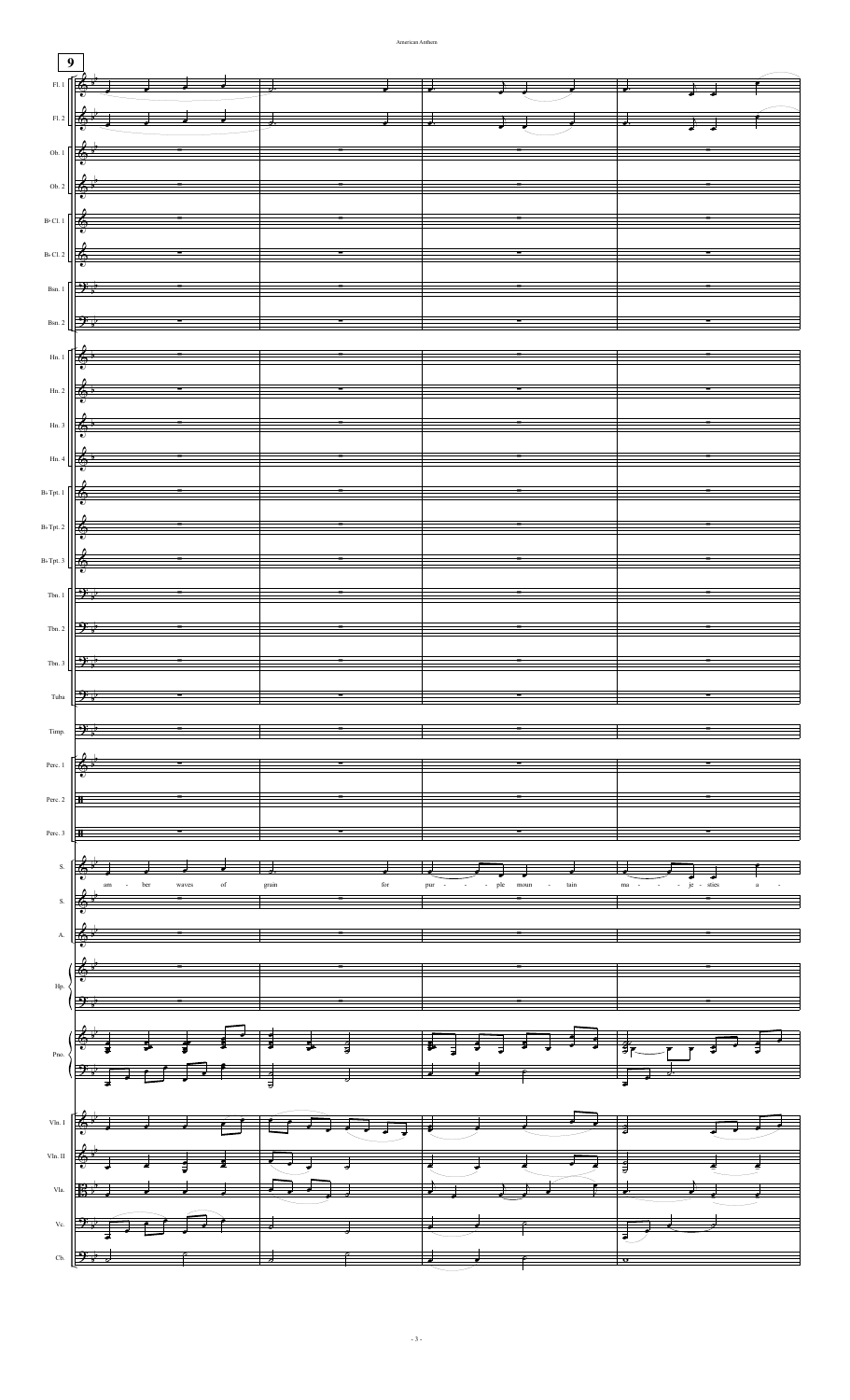

- 4 -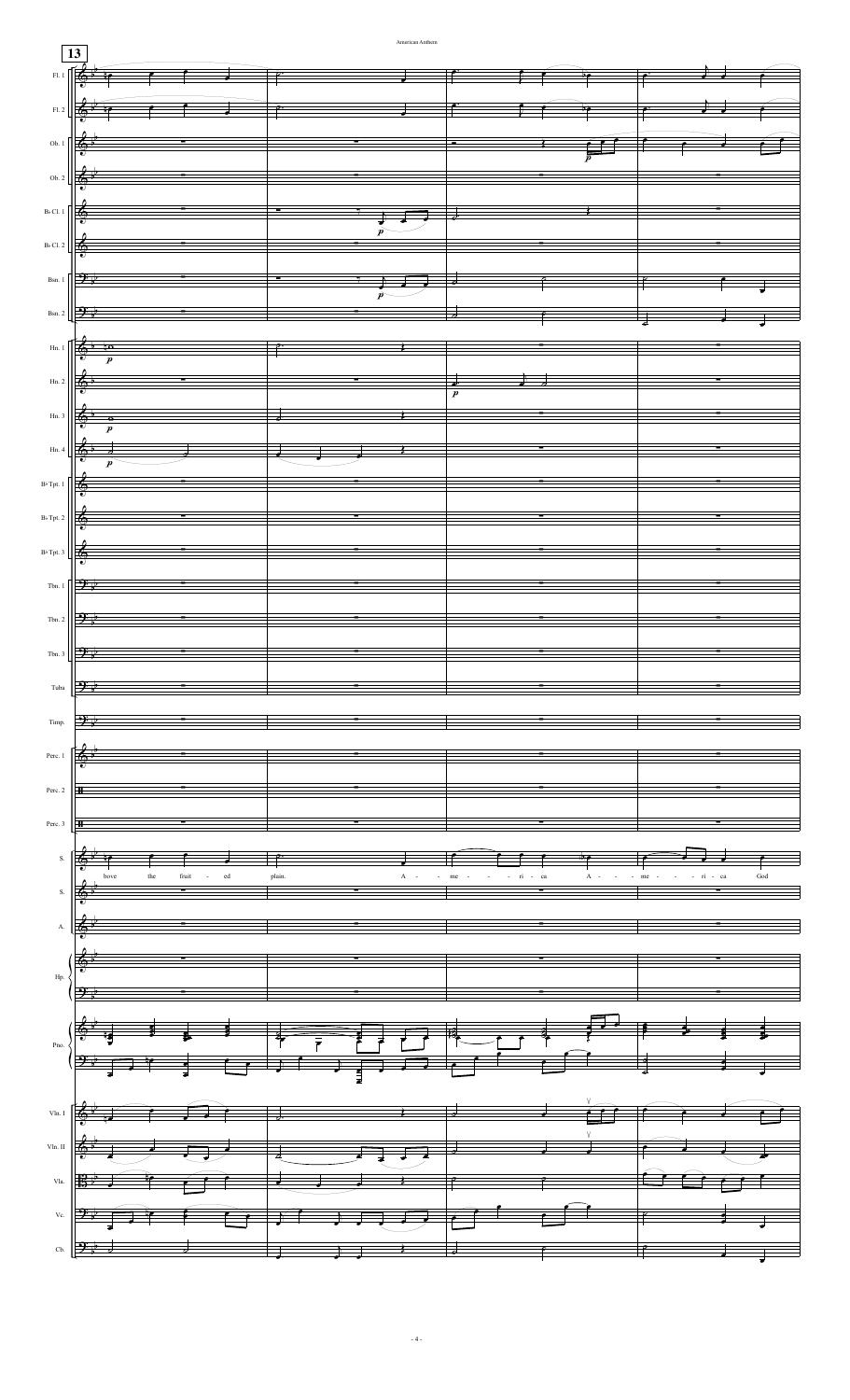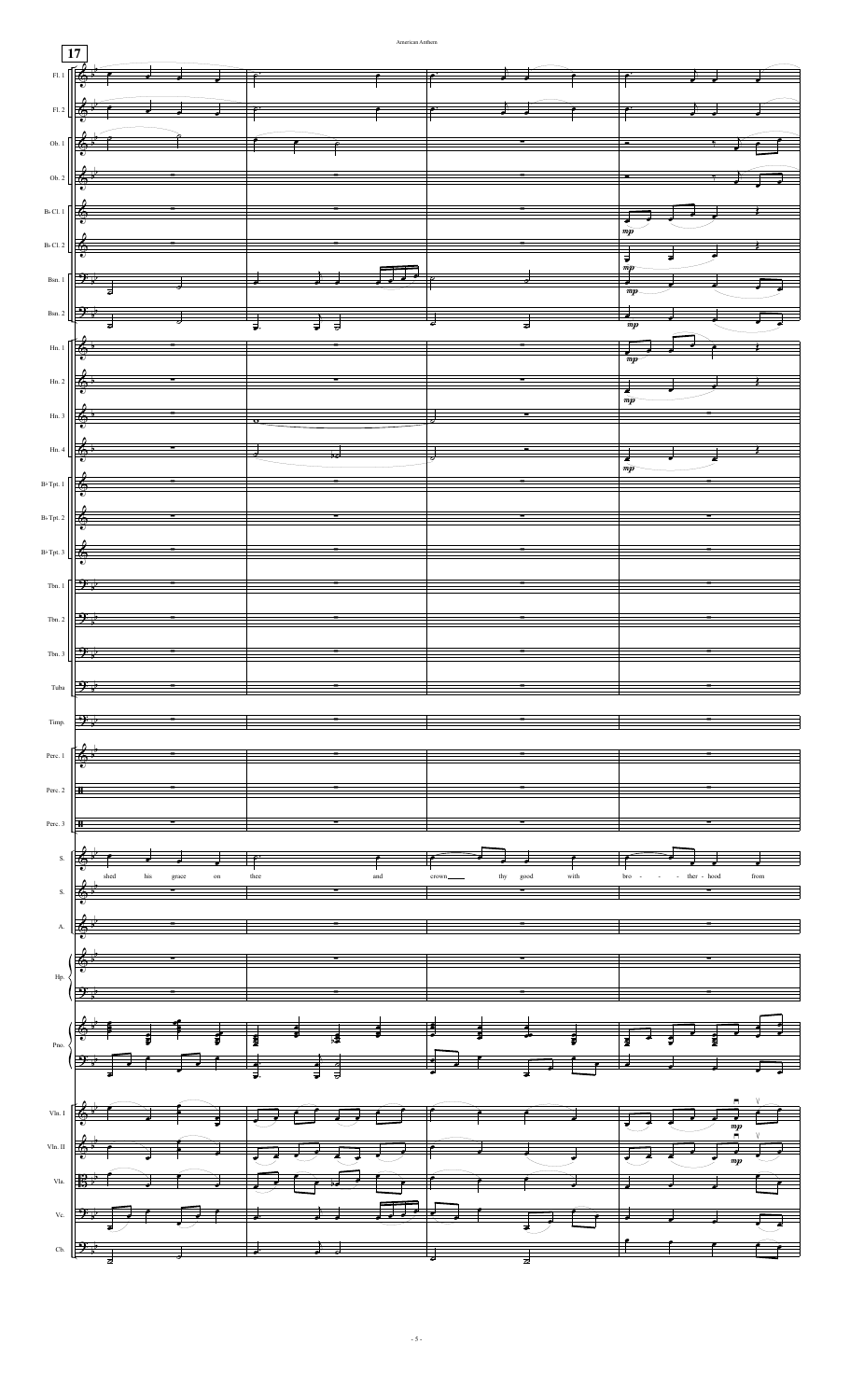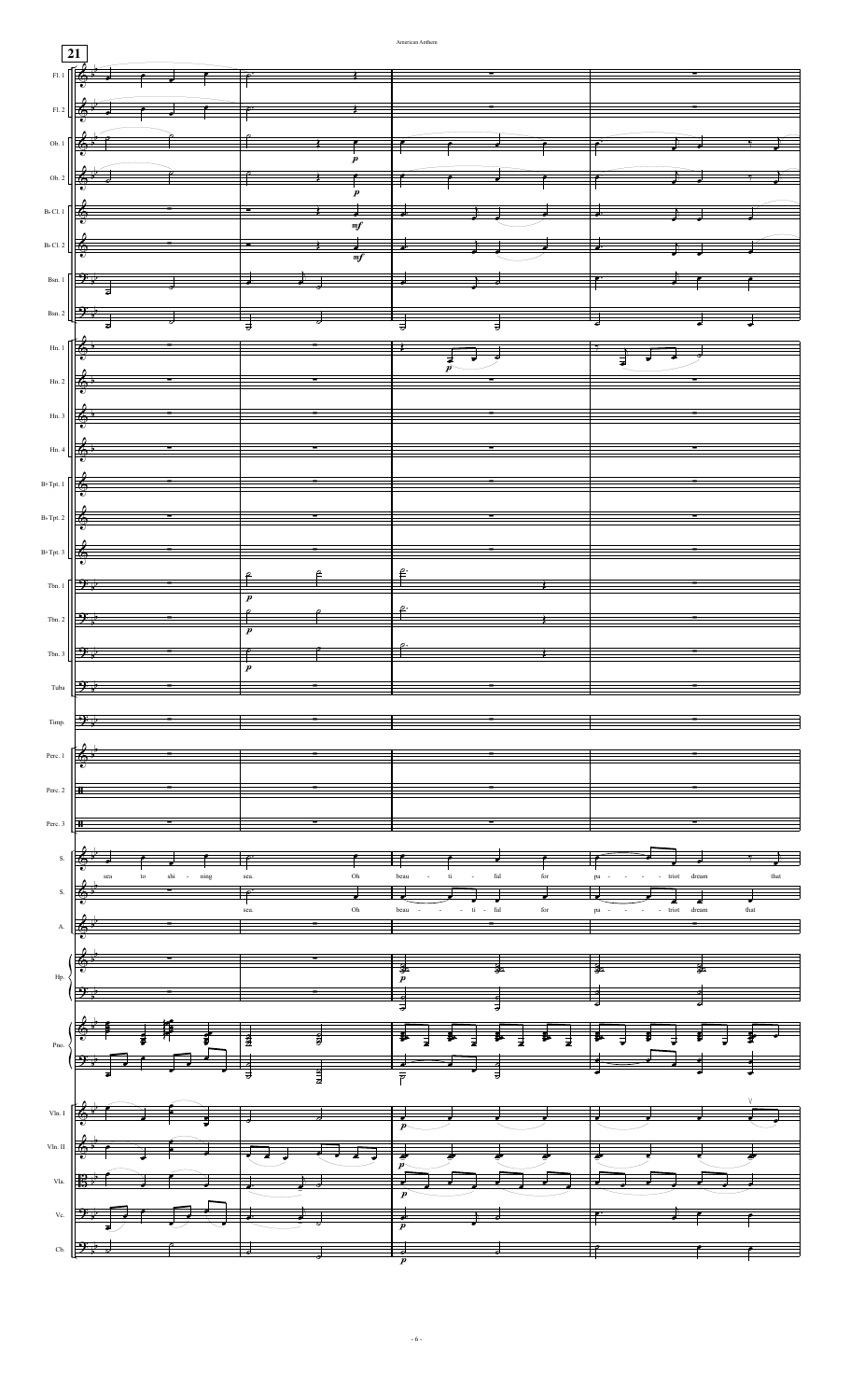|                           | 25                                                                                                                                                                                                                                                                                                                  |                          |                                                                                                                                                                                                                                                                                                                                                     |                                                                                                                                                                                                                                                                                                                                                                                                        |
|---------------------------|---------------------------------------------------------------------------------------------------------------------------------------------------------------------------------------------------------------------------------------------------------------------------------------------------------------------|--------------------------|-----------------------------------------------------------------------------------------------------------------------------------------------------------------------------------------------------------------------------------------------------------------------------------------------------------------------------------------------------|--------------------------------------------------------------------------------------------------------------------------------------------------------------------------------------------------------------------------------------------------------------------------------------------------------------------------------------------------------------------------------------------------------|
| Fl.1                      |                                                                                                                                                                                                                                                                                                                     |                          |                                                                                                                                                                                                                                                                                                                                                     | <u>to principal de p</u>                                                                                                                                                                                                                                                                                                                                                                               |
|                           | FL.2                                                                                                                                                                                                                                                                                                                |                          |                                                                                                                                                                                                                                                                                                                                                     | $\frac{1}{p}$ and $\frac{1}{p}$ and $\frac{1}{p}$ and $\frac{1}{p}$ and $\frac{1}{p}$ and $\frac{1}{p}$ and $\frac{1}{p}$ and $\frac{1}{p}$ and $\frac{1}{p}$ and $\frac{1}{p}$ and $\frac{1}{p}$ and $\frac{1}{p}$ and $\frac{1}{p}$ and $\frac{1}{p}$ and $\frac{1}{p}$ and $\frac{1}{p}$ a                                                                                                          |
|                           |                                                                                                                                                                                                                                                                                                                     |                          |                                                                                                                                                                                                                                                                                                                                                     |                                                                                                                                                                                                                                                                                                                                                                                                        |
|                           |                                                                                                                                                                                                                                                                                                                     |                          |                                                                                                                                                                                                                                                                                                                                                     |                                                                                                                                                                                                                                                                                                                                                                                                        |
|                           |                                                                                                                                                                                                                                                                                                                     |                          |                                                                                                                                                                                                                                                                                                                                                     | $\cdot$ . The set of $\cdot$                                                                                                                                                                                                                                                                                                                                                                           |
|                           |                                                                                                                                                                                                                                                                                                                     |                          | $\frac{1}{2}$ $\frac{1}{2}$ $\frac{1}{2}$ $\frac{1}{2}$ $\frac{1}{2}$                                                                                                                                                                                                                                                                               | $\overline{\phantom{a}}$                                                                                                                                                                                                                                                                                                                                                                               |
|                           |                                                                                                                                                                                                                                                                                                                     |                          |                                                                                                                                                                                                                                                                                                                                                     |                                                                                                                                                                                                                                                                                                                                                                                                        |
|                           |                                                                                                                                                                                                                                                                                                                     |                          | $B \times 12$                                                                                                                                                                                                                                                                                                                                       |                                                                                                                                                                                                                                                                                                                                                                                                        |
|                           | $B_{\rm Sn,1}$ $\left  \frac{1}{2} \frac{1}{p} \frac{1}{p} \right $ $\left  \frac{1}{p} \right $ $\left  \frac{1}{p} \right $ $\left  \frac{1}{p} \right $ $\left  \frac{1}{p} \right $ $\left  \frac{1}{p} \right $ $\left  \frac{1}{p} \right $                                                                   |                          | $\overline{\phantom{a}}$                                                                                                                                                                                                                                                                                                                            |                                                                                                                                                                                                                                                                                                                                                                                                        |
|                           |                                                                                                                                                                                                                                                                                                                     |                          | $Ban 2$ $\left[\frac{3a-2}{2a-1} - \frac{1}{2a-1} - \frac{1}{2a-1} - \frac{1}{2a-1} - \frac{1}{2a-1} - \frac{1}{2a-1} - \frac{1}{2a-1} - \frac{1}{2a-1} - \frac{1}{2a-1} - \frac{1}{2a-1} - \frac{1}{2a-1} - \frac{1}{2a-1} - \frac{1}{2a-1} - \frac{1}{2a-1} - \frac{1}{2a-1} - \frac{1}{2a-1} - \frac{1}{2a-1} - \frac{1}{2a-1} - \frac{1}{2a-1}$ |                                                                                                                                                                                                                                                                                                                                                                                                        |
|                           |                                                                                                                                                                                                                                                                                                                     |                          |                                                                                                                                                                                                                                                                                                                                                     |                                                                                                                                                                                                                                                                                                                                                                                                        |
|                           | $\frac{1}{2}$ $\frac{1}{2}$ $\frac{1}{2}$ $\frac{1}{2}$ $\frac{1}{2}$ $\frac{1}{2}$ $\frac{1}{2}$ $\frac{1}{2}$ $\frac{1}{2}$ $\frac{1}{2}$ $\frac{1}{2}$ $\frac{1}{2}$ $\frac{1}{2}$ $\frac{1}{2}$ $\frac{1}{2}$ $\frac{1}{2}$ $\frac{1}{2}$ $\frac{1}{2}$ $\frac{1}{2}$ $\frac{1}{2}$ $\frac{1}{2}$ $\frac{1}{2}$ |                          |                                                                                                                                                                                                                                                                                                                                                     |                                                                                                                                                                                                                                                                                                                                                                                                        |
|                           | Hn. 2                                                                                                                                                                                                                                                                                                               |                          |                                                                                                                                                                                                                                                                                                                                                     |                                                                                                                                                                                                                                                                                                                                                                                                        |
|                           | $\frac{3}{10}$                                                                                                                                                                                                                                                                                                      |                          |                                                                                                                                                                                                                                                                                                                                                     |                                                                                                                                                                                                                                                                                                                                                                                                        |
|                           | Hn.4                                                                                                                                                                                                                                                                                                                |                          |                                                                                                                                                                                                                                                                                                                                                     |                                                                                                                                                                                                                                                                                                                                                                                                        |
|                           |                                                                                                                                                                                                                                                                                                                     |                          |                                                                                                                                                                                                                                                                                                                                                     |                                                                                                                                                                                                                                                                                                                                                                                                        |
| $B \triangleright Tpt. 1$ |                                                                                                                                                                                                                                                                                                                     |                          |                                                                                                                                                                                                                                                                                                                                                     |                                                                                                                                                                                                                                                                                                                                                                                                        |
| $\overline{B}$ Tpt. 2     |                                                                                                                                                                                                                                                                                                                     |                          |                                                                                                                                                                                                                                                                                                                                                     |                                                                                                                                                                                                                                                                                                                                                                                                        |
| $B \triangleright$ Tpt. 3 |                                                                                                                                                                                                                                                                                                                     |                          |                                                                                                                                                                                                                                                                                                                                                     |                                                                                                                                                                                                                                                                                                                                                                                                        |
|                           | $\mathcal{Y}$                                                                                                                                                                                                                                                                                                       |                          |                                                                                                                                                                                                                                                                                                                                                     |                                                                                                                                                                                                                                                                                                                                                                                                        |
| Tbn. $\boldsymbol{1}$     |                                                                                                                                                                                                                                                                                                                     |                          |                                                                                                                                                                                                                                                                                                                                                     |                                                                                                                                                                                                                                                                                                                                                                                                        |
| Tbn. $2$                  | $\mathcal{P}$                                                                                                                                                                                                                                                                                                       |                          | $_{mp}$                                                                                                                                                                                                                                                                                                                                             |                                                                                                                                                                                                                                                                                                                                                                                                        |
|                           | Tbn. 3 $\left \left \frac{\partial \cdot}{\partial \cdot}\right \right $                                                                                                                                                                                                                                            |                          |                                                                                                                                                                                                                                                                                                                                                     |                                                                                                                                                                                                                                                                                                                                                                                                        |
| Tuba                      |                                                                                                                                                                                                                                                                                                                     |                          |                                                                                                                                                                                                                                                                                                                                                     |                                                                                                                                                                                                                                                                                                                                                                                                        |
|                           |                                                                                                                                                                                                                                                                                                                     |                          | mp                                                                                                                                                                                                                                                                                                                                                  |                                                                                                                                                                                                                                                                                                                                                                                                        |
| Timp                      |                                                                                                                                                                                                                                                                                                                     |                          |                                                                                                                                                                                                                                                                                                                                                     |                                                                                                                                                                                                                                                                                                                                                                                                        |
| Perc. 1                   |                                                                                                                                                                                                                                                                                                                     |                          |                                                                                                                                                                                                                                                                                                                                                     |                                                                                                                                                                                                                                                                                                                                                                                                        |
| Perc. 2                   |                                                                                                                                                                                                                                                                                                                     |                          |                                                                                                                                                                                                                                                                                                                                                     |                                                                                                                                                                                                                                                                                                                                                                                                        |
| Perc. 3                   |                                                                                                                                                                                                                                                                                                                     |                          |                                                                                                                                                                                                                                                                                                                                                     |                                                                                                                                                                                                                                                                                                                                                                                                        |
|                           |                                                                                                                                                                                                                                                                                                                     |                          |                                                                                                                                                                                                                                                                                                                                                     |                                                                                                                                                                                                                                                                                                                                                                                                        |
|                           |                                                                                                                                                                                                                                                                                                                     |                          |                                                                                                                                                                                                                                                                                                                                                     |                                                                                                                                                                                                                                                                                                                                                                                                        |
|                           |                                                                                                                                                                                                                                                                                                                     | Thine                    |                                                                                                                                                                                                                                                                                                                                                     |                                                                                                                                                                                                                                                                                                                                                                                                        |
|                           |                                                                                                                                                                                                                                                                                                                     |                          |                                                                                                                                                                                                                                                                                                                                                     |                                                                                                                                                                                                                                                                                                                                                                                                        |
|                           |                                                                                                                                                                                                                                                                                                                     |                          |                                                                                                                                                                                                                                                                                                                                                     |                                                                                                                                                                                                                                                                                                                                                                                                        |
|                           |                                                                                                                                                                                                                                                                                                                     |                          |                                                                                                                                                                                                                                                                                                                                                     |                                                                                                                                                                                                                                                                                                                                                                                                        |
|                           |                                                                                                                                                                                                                                                                                                                     |                          |                                                                                                                                                                                                                                                                                                                                                     |                                                                                                                                                                                                                                                                                                                                                                                                        |
|                           |                                                                                                                                                                                                                                                                                                                     |                          |                                                                                                                                                                                                                                                                                                                                                     |                                                                                                                                                                                                                                                                                                                                                                                                        |
|                           |                                                                                                                                                                                                                                                                                                                     |                          |                                                                                                                                                                                                                                                                                                                                                     | $\begin{pmatrix} 1 & 1 & 1 & 1 \\ \frac{2}{3} & \frac{1}{2} & \frac{1}{3} & \frac{1}{3} & \frac{1}{3} & \frac{1}{3} & \frac{1}{3} & \frac{1}{3} & \frac{1}{3} & \frac{1}{3} & \frac{1}{3} & \frac{1}{3} & \frac{1}{3} & \frac{1}{3} & \frac{1}{3} & \frac{1}{3} & \frac{1}{3} & \frac{1}{3} & \frac{1}{3} & \frac{1}{3} & \frac{1}{3} & \frac{1}{3} & \frac{1}{3} & \frac{1}{3} & \frac{1}{3} & \frac$ |
|                           |                                                                                                                                                                                                                                                                                                                     |                          |                                                                                                                                                                                                                                                                                                                                                     |                                                                                                                                                                                                                                                                                                                                                                                                        |
|                           |                                                                                                                                                                                                                                                                                                                     |                          |                                                                                                                                                                                                                                                                                                                                                     |                                                                                                                                                                                                                                                                                                                                                                                                        |
|                           |                                                                                                                                                                                                                                                                                                                     |                          |                                                                                                                                                                                                                                                                                                                                                     | $\overline{a}$ , $\overline{a}$ , $\overline{a}$ , $\overline{a}$ , $\overline{a}$ , $\overline{a}$ , $\overline{a}$                                                                                                                                                                                                                                                                                   |
|                           |                                                                                                                                                                                                                                                                                                                     |                          |                                                                                                                                                                                                                                                                                                                                                     |                                                                                                                                                                                                                                                                                                                                                                                                        |
| $Vla$ .                   |                                                                                                                                                                                                                                                                                                                     |                          |                                                                                                                                                                                                                                                                                                                                                     | $\mathbb{B}^{\frac{1}{2}}$ , and $\mathbb{C}$ , $\mathbb{C}$ , $\mathbb{C}$ , $\mathbb{C}$ , $\mathbb{C}$ , $\mathbb{C}$ , $\mathbb{C}$ , $\mathbb{C}$ , $\mathbb{C}$ , $\mathbb{C}$ , $\mathbb{C}$ , $\mathbb{C}$ , $\mathbb{C}$ , $\mathbb{C}$ , $\mathbb{C}$ , $\mathbb{C}$ , $\mathbb{C}$ , $\mathbb{C}$ ,                                                                                         |
| $\mbox{Vc.}$              | $\frac{1}{2}$                                                                                                                                                                                                                                                                                                       | $\overline{\phantom{a}}$ |                                                                                                                                                                                                                                                                                                                                                     |                                                                                                                                                                                                                                                                                                                                                                                                        |
|                           |                                                                                                                                                                                                                                                                                                                     |                          |                                                                                                                                                                                                                                                                                                                                                     |                                                                                                                                                                                                                                                                                                                                                                                                        |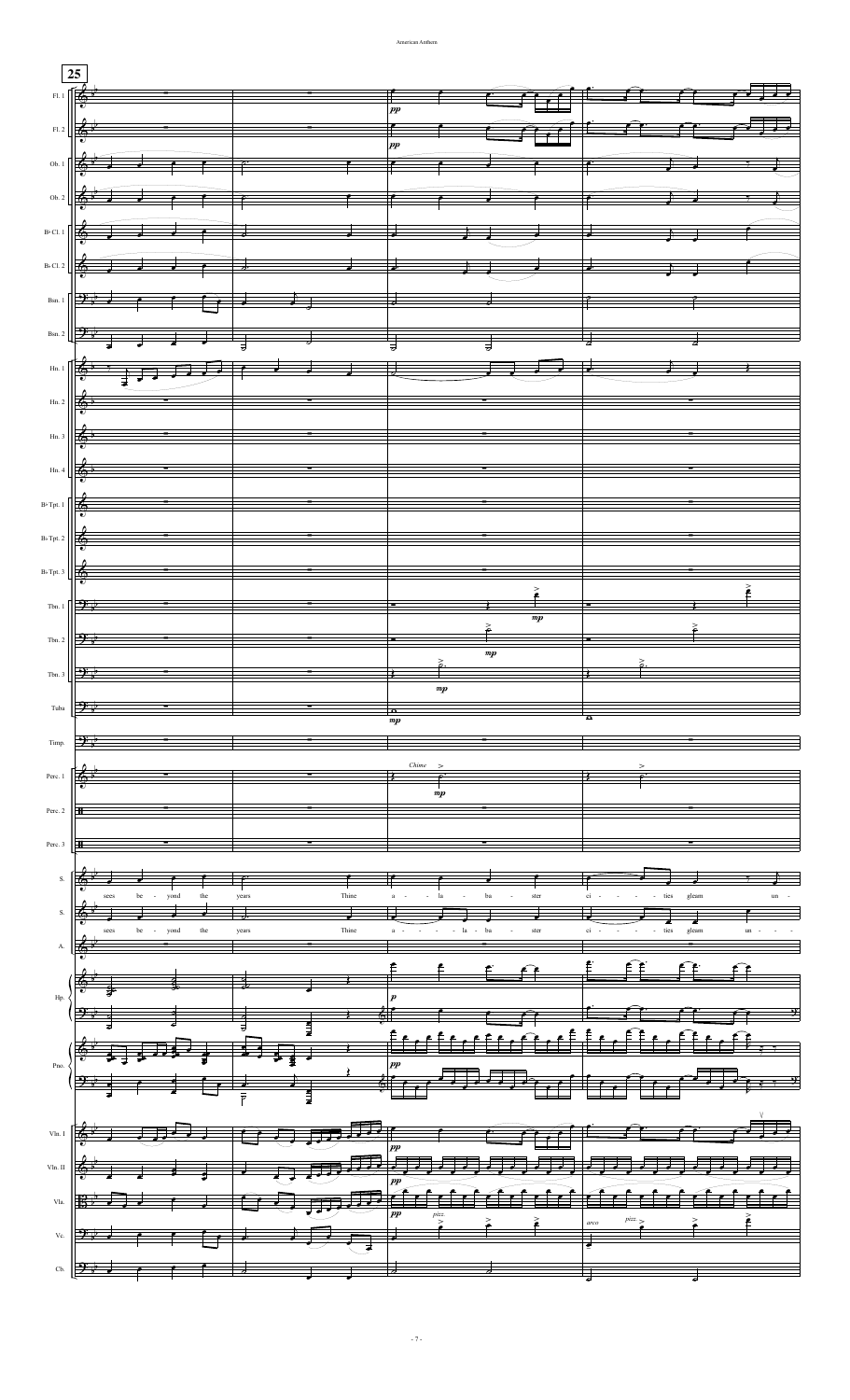erican Anthen

**29**

| $\rm{Fl.}$ $1$            | $\overline{\bullet}$                                                     |             |                                                                                                                                                                                                                                                                                                                     |                                 |                           |                                                                                                                                                                                                                                                                                                                                                                                                                                                                                                  |                                                                                                                                                                                                                                                                                                                                                                    |            | $\sharp_p$        |                                             |
|---------------------------|--------------------------------------------------------------------------|-------------|---------------------------------------------------------------------------------------------------------------------------------------------------------------------------------------------------------------------------------------------------------------------------------------------------------------------|---------------------------------|---------------------------|--------------------------------------------------------------------------------------------------------------------------------------------------------------------------------------------------------------------------------------------------------------------------------------------------------------------------------------------------------------------------------------------------------------------------------------------------------------------------------------------------|--------------------------------------------------------------------------------------------------------------------------------------------------------------------------------------------------------------------------------------------------------------------------------------------------------------------------------------------------------------------|------------|-------------------|---------------------------------------------|
|                           | F1.2                                                                     |             |                                                                                                                                                                                                                                                                                                                     |                                 |                           |                                                                                                                                                                                                                                                                                                                                                                                                                                                                                                  | $\int_{mf}$                                                                                                                                                                                                                                                                                                                                                        | $\int_{p}$ |                   |                                             |
|                           |                                                                          |             |                                                                                                                                                                                                                                                                                                                     |                                 |                           |                                                                                                                                                                                                                                                                                                                                                                                                                                                                                                  |                                                                                                                                                                                                                                                                                                                                                                    |            |                   |                                             |
|                           |                                                                          |             |                                                                                                                                                                                                                                                                                                                     |                                 |                           |                                                                                                                                                                                                                                                                                                                                                                                                                                                                                                  |                                                                                                                                                                                                                                                                                                                                                                    |            |                   |                                             |
|                           | $\int$ 0b. 2 $\left[\begin{array}{ccc} 2 & b & \cdot \end{array}\right]$ |             |                                                                                                                                                                                                                                                                                                                     |                                 |                           |                                                                                                                                                                                                                                                                                                                                                                                                                                                                                                  |                                                                                                                                                                                                                                                                                                                                                                    |            |                   |                                             |
|                           |                                                                          | $B_2$ Cl. 1 |                                                                                                                                                                                                                                                                                                                     |                                 |                           |                                                                                                                                                                                                                                                                                                                                                                                                                                                                                                  |                                                                                                                                                                                                                                                                                                                                                                    |            |                   |                                             |
|                           |                                                                          |             | $B/C.2$ $\theta$ $\theta$                                                                                                                                                                                                                                                                                           | $\frac{\partial}{\partial x^2}$ |                           |                                                                                                                                                                                                                                                                                                                                                                                                                                                                                                  | $\frac{1}{\sqrt{1-\frac{1}{n}}}$                                                                                                                                                                                                                                                                                                                                   |            |                   | $\frac{1}{\sqrt{p}}$ , $\frac{1}{\sqrt{p}}$ |
|                           |                                                                          |             |                                                                                                                                                                                                                                                                                                                     |                                 |                           |                                                                                                                                                                                                                                                                                                                                                                                                                                                                                                  |                                                                                                                                                                                                                                                                                                                                                                    |            |                   |                                             |
|                           | Bsn. 1 $\frac{1}{2}$                                                     |             |                                                                                                                                                                                                                                                                                                                     |                                 |                           |                                                                                                                                                                                                                                                                                                                                                                                                                                                                                                  |                                                                                                                                                                                                                                                                                                                                                                    |            |                   |                                             |
|                           | Bsn. 2 $\left  \frac{\partial^2}{\partial x^2} \right $                  |             | $\equiv$                                                                                                                                                                                                                                                                                                            |                                 |                           |                                                                                                                                                                                                                                                                                                                                                                                                                                                                                                  | $\begin{array}{c cccc}\n\hline\n\text{1} & \text{1} & \text{1} & \text{1} & \text{1} \\ \hline\n\text{2} & \text{1} & \text{1} & \text{1} & \text{1} \\ \hline\n\text{3} & \text{1} & \text{1} & \text{1} & \text{1} \\ \hline\n\text{4} & \text{1} & \text{1} & \text{1} & \text{1}\n\end{array}$                                                                 |            |                   |                                             |
|                           |                                                                          |             | $\frac{1}{2}$ $\frac{1}{2}$ $\frac{1}{2}$ $\frac{1}{2}$ $\frac{1}{2}$ $\frac{1}{2}$ $\frac{1}{2}$ $\frac{1}{2}$ $\frac{1}{2}$ $\frac{1}{2}$ $\frac{1}{2}$ $\frac{1}{2}$ $\frac{1}{2}$ $\frac{1}{2}$ $\frac{1}{2}$ $\frac{1}{2}$ $\frac{1}{2}$ $\frac{1}{2}$ $\frac{1}{2}$ $\frac{1}{2}$ $\frac{1}{2}$ $\frac{1}{2}$ |                                 |                           |                                                                                                                                                                                                                                                                                                                                                                                                                                                                                                  |                                                                                                                                                                                                                                                                                                                                                                    |            |                   |                                             |
|                           | $\lim_{2}$ $\left \left \left \left \right \right \right $               |             |                                                                                                                                                                                                                                                                                                                     |                                 |                           |                                                                                                                                                                                                                                                                                                                                                                                                                                                                                                  |                                                                                                                                                                                                                                                                                                                                                                    |            | $\boldsymbol{fp}$ |                                             |
|                           |                                                                          |             |                                                                                                                                                                                                                                                                                                                     |                                 |                           |                                                                                                                                                                                                                                                                                                                                                                                                                                                                                                  |                                                                                                                                                                                                                                                                                                                                                                    |            |                   |                                             |
|                           | Hn.3                                                                     |             |                                                                                                                                                                                                                                                                                                                     |                                 |                           |                                                                                                                                                                                                                                                                                                                                                                                                                                                                                                  |                                                                                                                                                                                                                                                                                                                                                                    |            |                   |                                             |
|                           | Hn. 4 $\theta$                                                           |             |                                                                                                                                                                                                                                                                                                                     |                                 |                           |                                                                                                                                                                                                                                                                                                                                                                                                                                                                                                  |                                                                                                                                                                                                                                                                                                                                                                    |            |                   |                                             |
| $B \triangleright Tpt. 1$ |                                                                          |             |                                                                                                                                                                                                                                                                                                                     | $\rightarrow$                   | $\cdot$<br>$\frac{1}{mp}$ | $\leftarrow$ $\leftarrow$ $\leftarrow$ $\leftarrow$ $\leftarrow$ $\leftarrow$ $\leftarrow$ $\leftarrow$ $\leftarrow$ $\leftarrow$ $\leftarrow$ $\leftarrow$ $\leftarrow$ $\leftarrow$ $\leftarrow$ $\leftarrow$ $\leftarrow$ $\leftarrow$ $\leftarrow$ $\leftarrow$ $\leftarrow$ $\leftarrow$ $\leftarrow$ $\leftarrow$ $\leftarrow$ $\leftarrow$ $\leftarrow$ $\leftarrow$ $\leftarrow$ $\leftarrow$ $\leftarrow$ $\leftarrow$ $\leftarrow$ $\leftarrow$ $\leftarrow$ $\leftarrow$ $\leftarrow$ |                                                                                                                                                                                                                                                                                                                                                                    |            |                   |                                             |
|                           |                                                                          |             |                                                                                                                                                                                                                                                                                                                     |                                 |                           |                                                                                                                                                                                                                                                                                                                                                                                                                                                                                                  |                                                                                                                                                                                                                                                                                                                                                                    |            |                   |                                             |
| $\overline{B}$ Tpt. 2     |                                                                          |             |                                                                                                                                                                                                                                                                                                                     |                                 |                           | $\overline{\phantom{a}}$                                                                                                                                                                                                                                                                                                                                                                                                                                                                         |                                                                                                                                                                                                                                                                                                                                                                    |            |                   |                                             |
| $B \rightarrow Tpt. 3$    |                                                                          |             |                                                                                                                                                                                                                                                                                                                     |                                 |                           |                                                                                                                                                                                                                                                                                                                                                                                                                                                                                                  |                                                                                                                                                                                                                                                                                                                                                                    |            |                   |                                             |
|                           | Tbn. 1 $\frac{1}{2}$                                                     |             |                                                                                                                                                                                                                                                                                                                     |                                 |                           |                                                                                                                                                                                                                                                                                                                                                                                                                                                                                                  | $\begin{picture}(180,10) \put(0,0){\vector(1,0){100}} \put(15,0){\vector(1,0){100}} \put(15,0){\vector(1,0){100}} \put(15,0){\vector(1,0){100}} \put(15,0){\vector(1,0){100}} \put(15,0){\vector(1,0){100}} \put(15,0){\vector(1,0){100}} \put(15,0){\vector(1,0){100}} \put(15,0){\vector(1,0){100}} \put(15,0){\vector(1,0){100}} \put(15,0){\vector(1,0){100}}$ |            |                   |                                             |
| Tbn. $2$                  | $9\cdot$                                                                 |             |                                                                                                                                                                                                                                                                                                                     |                                 |                           |                                                                                                                                                                                                                                                                                                                                                                                                                                                                                                  |                                                                                                                                                                                                                                                                                                                                                                    |            |                   |                                             |
|                           |                                                                          |             |                                                                                                                                                                                                                                                                                                                     |                                 |                           |                                                                                                                                                                                                                                                                                                                                                                                                                                                                                                  |                                                                                                                                                                                                                                                                                                                                                                    |            |                   |                                             |
| Tbn. $3$                  | $\mathcal{P} \models \models$                                            |             |                                                                                                                                                                                                                                                                                                                     | $\sim$ $\sim$                   |                           |                                                                                                                                                                                                                                                                                                                                                                                                                                                                                                  |                                                                                                                                                                                                                                                                                                                                                                    |            |                   |                                             |
| Tuba                      | $\overline{\mathbf{P}}$                                                  |             |                                                                                                                                                                                                                                                                                                                     |                                 |                           |                                                                                                                                                                                                                                                                                                                                                                                                                                                                                                  |                                                                                                                                                                                                                                                                                                                                                                    |            |                   |                                             |
| Timp.                     |                                                                          |             |                                                                                                                                                                                                                                                                                                                     |                                 |                           |                                                                                                                                                                                                                                                                                                                                                                                                                                                                                                  |                                                                                                                                                                                                                                                                                                                                                                    |            |                   |                                             |
|                           |                                                                          |             |                                                                                                                                                                                                                                                                                                                     |                                 |                           |                                                                                                                                                                                                                                                                                                                                                                                                                                                                                                  |                                                                                                                                                                                                                                                                                                                                                                    |            |                   |                                             |
| Perc. 1                   |                                                                          |             |                                                                                                                                                                                                                                                                                                                     |                                 |                           |                                                                                                                                                                                                                                                                                                                                                                                                                                                                                                  |                                                                                                                                                                                                                                                                                                                                                                    |            |                   |                                             |
|                           |                                                                          |             |                                                                                                                                                                                                                                                                                                                     |                                 |                           |                                                                                                                                                                                                                                                                                                                                                                                                                                                                                                  |                                                                                                                                                                                                                                                                                                                                                                    |            |                   |                                             |
| Perc. 2                   | ╫                                                                        |             |                                                                                                                                                                                                                                                                                                                     |                                 |                           |                                                                                                                                                                                                                                                                                                                                                                                                                                                                                                  |                                                                                                                                                                                                                                                                                                                                                                    |            |                   |                                             |
| Perc. 3                   | - 11                                                                     |             |                                                                                                                                                                                                                                                                                                                     |                                 |                           |                                                                                                                                                                                                                                                                                                                                                                                                                                                                                                  |                                                                                                                                                                                                                                                                                                                                                                    |            |                   |                                             |
| S.                        |                                                                          |             |                                                                                                                                                                                                                                                                                                                     |                                 |                           |                                                                                                                                                                                                                                                                                                                                                                                                                                                                                                  |                                                                                                                                                                                                                                                                                                                                                                    |            |                   |                                             |
|                           | dimmed                                                                   | by          | man                                                                                                                                                                                                                                                                                                                 |                                 |                           |                                                                                                                                                                                                                                                                                                                                                                                                                                                                                                  |                                                                                                                                                                                                                                                                                                                                                                    |            |                   | God                                         |
|                           | dimmed                                                                   | by          | man                                                                                                                                                                                                                                                                                                                 | tears                           |                           |                                                                                                                                                                                                                                                                                                                                                                                                                                                                                                  |                                                                                                                                                                                                                                                                                                                                                                    |            |                   | God                                         |
|                           |                                                                          |             |                                                                                                                                                                                                                                                                                                                     |                                 |                           | A -                                                                                                                                                                                                                                                                                                                                                                                                                                                                                              |                                                                                                                                                                                                                                                                                                                                                                    | А          |                   | God<br>ca                                   |
|                           |                                                                          |             |                                                                                                                                                                                                                                                                                                                     |                                 |                           |                                                                                                                                                                                                                                                                                                                                                                                                                                                                                                  |                                                                                                                                                                                                                                                                                                                                                                    |            |                   |                                             |
| Hp.                       |                                                                          |             |                                                                                                                                                                                                                                                                                                                     |                                 |                           |                                                                                                                                                                                                                                                                                                                                                                                                                                                                                                  | m f                                                                                                                                                                                                                                                                                                                                                                |            |                   |                                             |
|                           |                                                                          |             |                                                                                                                                                                                                                                                                                                                     |                                 |                           |                                                                                                                                                                                                                                                                                                                                                                                                                                                                                                  |                                                                                                                                                                                                                                                                                                                                                                    |            |                   |                                             |
| Pno.                      |                                                                          |             |                                                                                                                                                                                                                                                                                                                     |                                 |                           |                                                                                                                                                                                                                                                                                                                                                                                                                                                                                                  |                                                                                                                                                                                                                                                                                                                                                                    |            |                   |                                             |
|                           |                                                                          |             |                                                                                                                                                                                                                                                                                                                     |                                 |                           |                                                                                                                                                                                                                                                                                                                                                                                                                                                                                                  |                                                                                                                                                                                                                                                                                                                                                                    |            |                   |                                             |
|                           |                                                                          |             | ान<br>जन्म                                                                                                                                                                                                                                                                                                          |                                 |                           |                                                                                                                                                                                                                                                                                                                                                                                                                                                                                                  |                                                                                                                                                                                                                                                                                                                                                                    |            |                   |                                             |
| Vln. I                    |                                                                          |             |                                                                                                                                                                                                                                                                                                                     |                                 |                           | $\cdot$ $\cdot$ $\cdot$                                                                                                                                                                                                                                                                                                                                                                                                                                                                          |                                                                                                                                                                                                                                                                                                                                                                    |            |                   |                                             |
| $Vln.$ II                 |                                                                          |             |                                                                                                                                                                                                                                                                                                                     |                                 | ≢                         | $\sim$ $\sim$ $\sim$ $\sim$                                                                                                                                                                                                                                                                                                                                                                                                                                                                      |                                                                                                                                                                                                                                                                                                                                                                    |            |                   |                                             |
| Vla                       |                                                                          |             |                                                                                                                                                                                                                                                                                                                     |                                 |                           |                                                                                                                                                                                                                                                                                                                                                                                                                                                                                                  |                                                                                                                                                                                                                                                                                                                                                                    |            |                   |                                             |
|                           | arco                                                                     |             |                                                                                                                                                                                                                                                                                                                     |                                 |                           | $\left  \right $                                                                                                                                                                                                                                                                                                                                                                                                                                                                                 |                                                                                                                                                                                                                                                                                                                                                                    |            |                   |                                             |
| Vc.                       | ジャ                                                                       |             |                                                                                                                                                                                                                                                                                                                     |                                 |                           |                                                                                                                                                                                                                                                                                                                                                                                                                                                                                                  |                                                                                                                                                                                                                                                                                                                                                                    |            |                   |                                             |
| Cb.                       |                                                                          |             |                                                                                                                                                                                                                                                                                                                     |                                 |                           |                                                                                                                                                                                                                                                                                                                                                                                                                                                                                                  | mf                                                                                                                                                                                                                                                                                                                                                                 |            | fp                |                                             |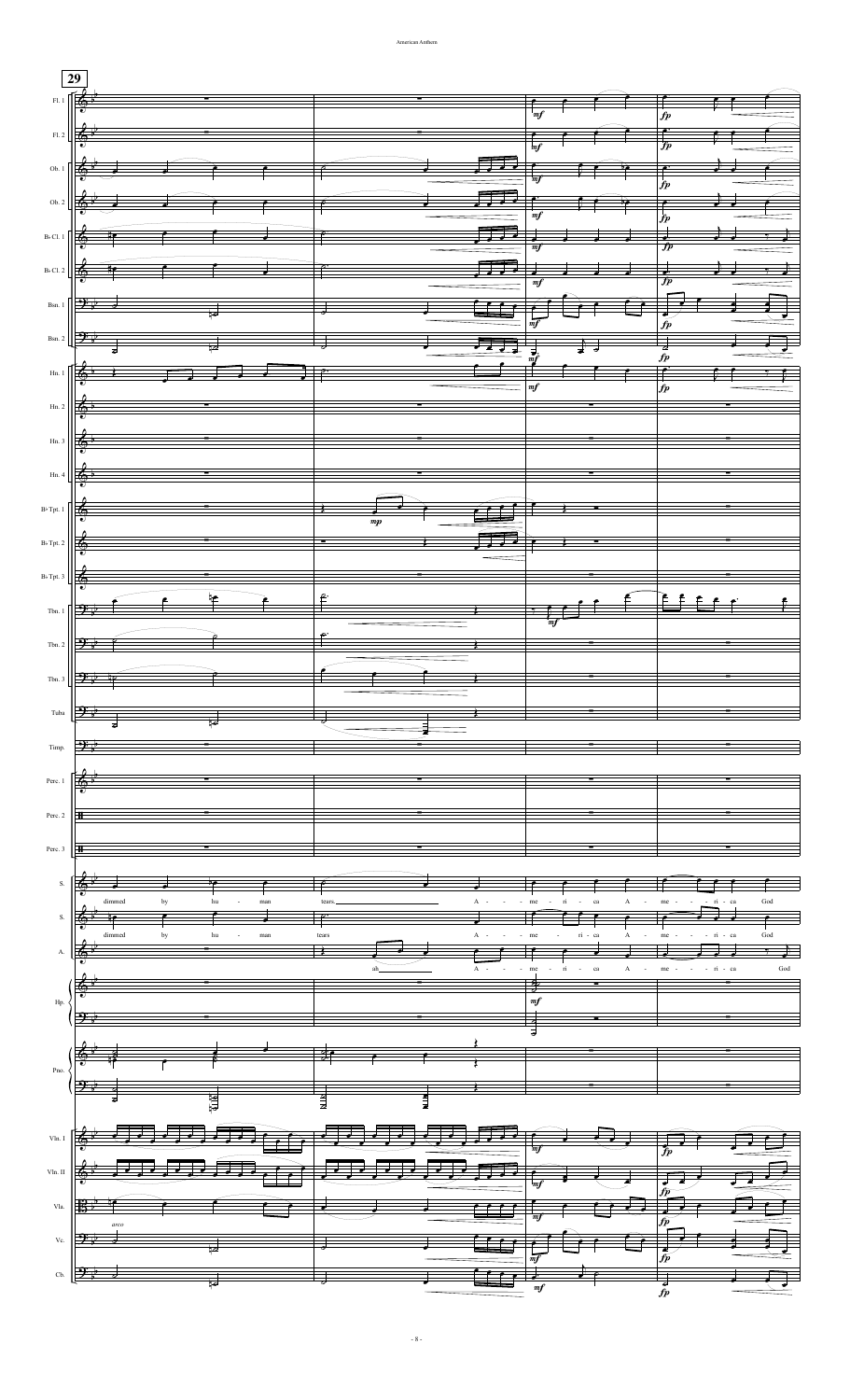œ œ œ œ œ œ œ œ œ œ œ œ œ œ œ œ ‰  $\downarrow$ œ œ ‰  $\Rightarrow$ œ œ œ œ ˙ è e œ ‰ Jœ ∑∑∑∑∑∑ ˙ . œ ˙ . œ ˙ . œ ˙ . œ œ œ b œ œ œ œ b œ œ œ . jœ œ œ œ œ œ œ .  $\Rightarrow$ œ œ œ œ œ œ œ b œ œ  $\frac{Q}{m}$ ∑  $\frac{1}{\sqrt{m}}$ b ˙ $\frac{m f}{m f}$ œ . Jœ œ ‰ Jœ œ . Jœ  $\overline{\phantom{a}}$ ‰ Jœ œ .  $\rightarrow$ œ œ œ .  $\rightarrow$ œ œ œ .  $\blacklozenge$ œ œ œ . jœ œ œ œ œ œ œ œ œ œ ˙ ˙ œ .  $\overline{\phantom{a}}$  $\overline{a}$ <u>i</u> ∑  $\overline{a}$ Ó œ . œ . œ . œ . œ . œ . œ œ œ . ₹<br>mf œ







- 9 -  $\mathcal{L}$ œ

 $\overline{\phantom{a}}$ 

jœ œ

jœ œ

 $\Rightarrow$ œ œ œ œ

 $\Rightarrow$ œ œ œ œ

Jœ œ

œ

œ

∑∑∑

œ

œ

œ

œ

œ

œ

œ œ

œ œ

‰

Œ

 $\mathcal{L}$ 

b b

 $F1.1$ 

**33**

 $F1.2$ 

Ob. 1

Ob. 2

B b Cl. 1

B b Cl. 2

Bsn. 1

Hn. 1

Hn. 2

Hn. 3

Hn. 4

 $\Phi$ 

B b Tpt. 1

Perc. 3

lie

b b

1∱

b b

b b

Bsn. 2 ||<del>D−5</del> b

 $\frac{1}{2}$ 

 $\frac{1}{m}$ 

œ

œ

œ

œ

œ

 $m f$ 

 $\overrightarrow{a}$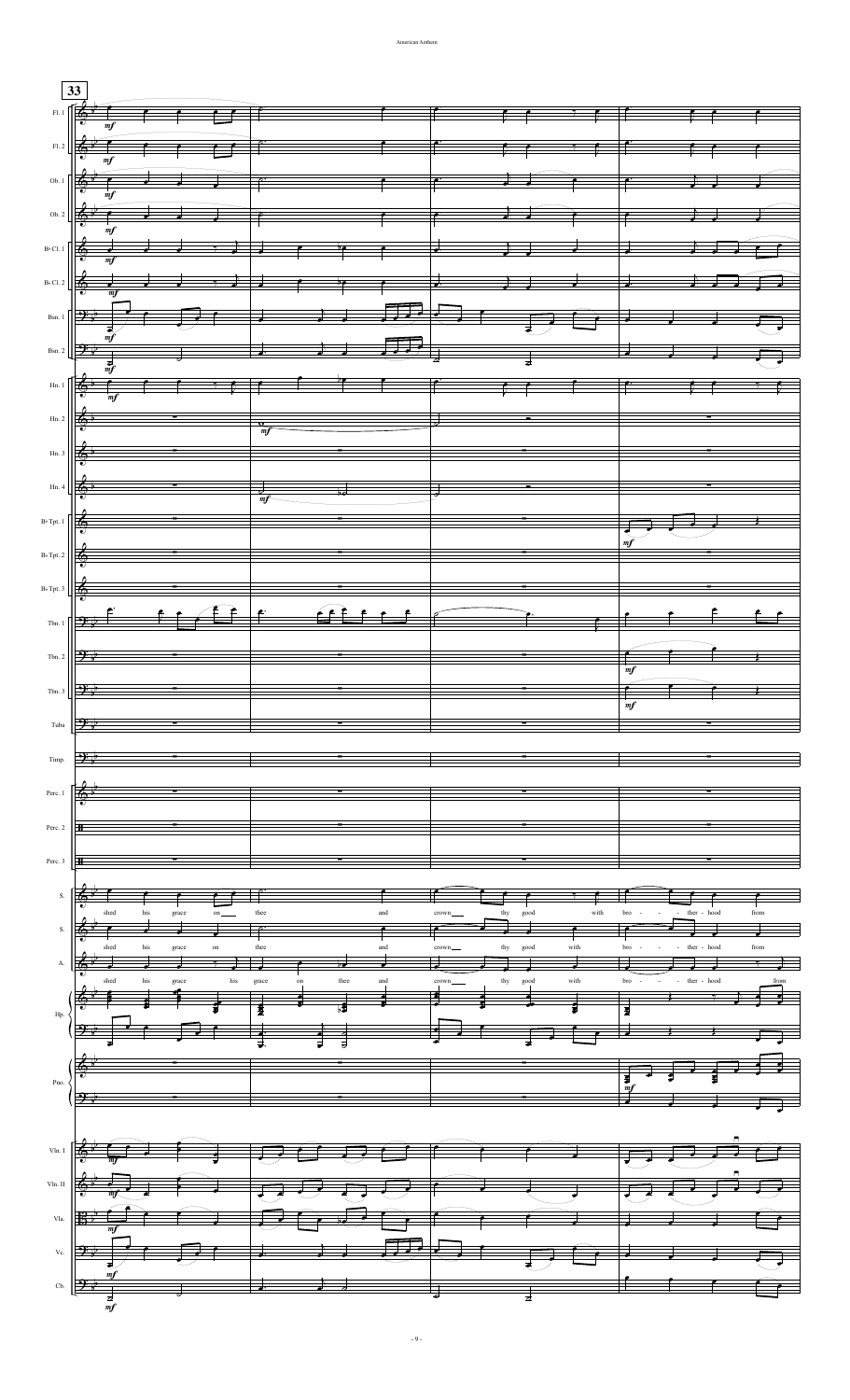|                            | 37                                                                                                                                                                                                                                                                                                                                                                   |                          |                                                                                                                                                                                                                                                                                                                                                                                                                                          |                                           | a tempo                                   |
|----------------------------|----------------------------------------------------------------------------------------------------------------------------------------------------------------------------------------------------------------------------------------------------------------------------------------------------------------------------------------------------------------------|--------------------------|------------------------------------------------------------------------------------------------------------------------------------------------------------------------------------------------------------------------------------------------------------------------------------------------------------------------------------------------------------------------------------------------------------------------------------------|-------------------------------------------|-------------------------------------------|
|                            | $F1.1$ $6$                                                                                                                                                                                                                                                                                                                                                           |                          |                                                                                                                                                                                                                                                                                                                                                                                                                                          |                                           |                                           |
| FL.2                       | $\frac{1}{2}$ . Let $\sim$                                                                                                                                                                                                                                                                                                                                           |                          |                                                                                                                                                                                                                                                                                                                                                                                                                                          |                                           |                                           |
|                            |                                                                                                                                                                                                                                                                                                                                                                      |                          |                                                                                                                                                                                                                                                                                                                                                                                                                                          |                                           | $\frac{1}{\sqrt{\frac{1}{p}}}$            |
|                            | Ob. 1 $\left  \bigotimes^{\mathfrak{p}} \mathfrak{p} \right $                                                                                                                                                                                                                                                                                                        |                          | $\qquad \qquad \bullet$ $\qquad \bullet$ $\qquad \bullet$                                                                                                                                                                                                                                                                                                                                                                                |                                           | ₽                                         |
|                            | $\frac{1}{\sqrt{2}}$ $\frac{1}{\sqrt{2}}$ $\frac{1}{\sqrt{2}}$ $\frac{1}{\sqrt{2}}$ $\frac{1}{\sqrt{2}}$ $\frac{1}{\sqrt{2}}$ $\frac{1}{\sqrt{2}}$ $\frac{1}{\sqrt{2}}$ $\frac{1}{\sqrt{2}}$ $\frac{1}{\sqrt{2}}$ $\frac{1}{\sqrt{2}}$ $\frac{1}{\sqrt{2}}$ $\frac{1}{\sqrt{2}}$ $\frac{1}{\sqrt{2}}$ $\frac{1}{\sqrt{2}}$ $\frac{1}{\sqrt{2}}$ $\frac{1}{\sqrt{2}}$ |                          |                                                                                                                                                                                                                                                                                                                                                                                                                                          |                                           |                                           |
|                            |                                                                                                                                                                                                                                                                                                                                                                      |                          |                                                                                                                                                                                                                                                                                                                                                                                                                                          |                                           |                                           |
| $\mathbf{B}^{\flat}$ Cl. 1 |                                                                                                                                                                                                                                                                                                                                                                      |                          | $\frac{1}{2}$                                                                                                                                                                                                                                                                                                                                                                                                                            |                                           |                                           |
| $B \triangleright$ Cl. 2   |                                                                                                                                                                                                                                                                                                                                                                      |                          | $\overrightarrow{p}$ and $\overrightarrow{p}$ and $\overrightarrow{p}$ and $\overrightarrow{p}$ and $\overrightarrow{p}$ and $\overrightarrow{p}$ and $\overrightarrow{p}$ and $\overrightarrow{p}$ and $\overrightarrow{p}$ and $\overrightarrow{p}$ and $\overrightarrow{p}$ and $\overrightarrow{p}$ and $\overrightarrow{p}$ and $\overrightarrow{p}$ and $\overrightarrow{p}$ and $\overrightarrow{p}$ and $\overrightarrow{p}$ and |                                           |                                           |
|                            |                                                                                                                                                                                                                                                                                                                                                                      |                          |                                                                                                                                                                                                                                                                                                                                                                                                                                          |                                           |                                           |
|                            |                                                                                                                                                                                                                                                                                                                                                                      |                          | $\mathbb{E}_{\text{B}_{\text{S}}[1]}[1]$                                                                                                                                                                                                                                                                                                                                                                                                 |                                           | $\frac{1}{2}$ $\frac{1}{2}$ $\frac{1}{2}$ |
|                            |                                                                                                                                                                                                                                                                                                                                                                      |                          | $Bsn. 2 \left[ \frac{1}{\sqrt{2}} \frac{1}{r} \right]$                                                                                                                                                                                                                                                                                                                                                                                   |                                           | $\frac{1}{p}$                             |
|                            |                                                                                                                                                                                                                                                                                                                                                                      |                          |                                                                                                                                                                                                                                                                                                                                                                                                                                          |                                           |                                           |
|                            | $Hn. 1$ $\phi$                                                                                                                                                                                                                                                                                                                                                       |                          |                                                                                                                                                                                                                                                                                                                                                                                                                                          |                                           |                                           |
| Hn. $2\,$                  | $\phi$                                                                                                                                                                                                                                                                                                                                                               |                          |                                                                                                                                                                                                                                                                                                                                                                                                                                          |                                           |                                           |
| Hn. $3\,$                  | $\overline{\bullet}$                                                                                                                                                                                                                                                                                                                                                 |                          | $\overline{\phantom{a}}$ . The contract of $\overline{\phantom{a}}$ , $\overline{\phantom{a}}$ , $\overline{\phantom{a}}$ , $\overline{\phantom{a}}$ , $\overline{\phantom{a}}$ , $\overline{\phantom{a}}$ , $\overline{\phantom{a}}$ , $\overline{\phantom{a}}$ , $\overline{\phantom{a}}$ , $\overline{\phantom{a}}$ , $\overline{\phantom{a}}$ , $\overline{\phantom{a}}$ , $\overline{\phantom{a}}$ , $\overline{\phantom{a$         |                                           |                                           |
|                            |                                                                                                                                                                                                                                                                                                                                                                      |                          |                                                                                                                                                                                                                                                                                                                                                                                                                                          |                                           |                                           |
| Hn. $4$                    | <u> The Community of the Community of the Community of the Community of the Community of the Community of the Community of the Community of the Community of the Community of the Community of the Community of the Community of</u><br>$\overline{6}$                                                                                                               |                          |                                                                                                                                                                                                                                                                                                                                                                                                                                          |                                           |                                           |
| $B \triangleright$ Tpt. 1  |                                                                                                                                                                                                                                                                                                                                                                      |                          | $\overline{\phantom{a}}$                                                                                                                                                                                                                                                                                                                                                                                                                 |                                           |                                           |
|                            |                                                                                                                                                                                                                                                                                                                                                                      |                          |                                                                                                                                                                                                                                                                                                                                                                                                                                          |                                           |                                           |
| $B \triangleright$ Tpt. 2  | ∥≰                                                                                                                                                                                                                                                                                                                                                                   |                          | $\overline{\phantom{a}}$ , and the contract of $\overline{\phantom{a}}$                                                                                                                                                                                                                                                                                                                                                                  |                                           |                                           |
| B <sub>b</sub> Tpt. 3      |                                                                                                                                                                                                                                                                                                                                                                      |                          | $\overline{\phantom{a}}$ , and the set of $\overline{\phantom{a}}$                                                                                                                                                                                                                                                                                                                                                                       |                                           |                                           |
| Tbn. $1$                   | $\mathbf{P}$                                                                                                                                                                                                                                                                                                                                                         |                          |                                                                                                                                                                                                                                                                                                                                                                                                                                          |                                           |                                           |
|                            |                                                                                                                                                                                                                                                                                                                                                                      |                          |                                                                                                                                                                                                                                                                                                                                                                                                                                          |                                           |                                           |
| Tbn. $2$                   | $9 +$                                                                                                                                                                                                                                                                                                                                                                |                          |                                                                                                                                                                                                                                                                                                                                                                                                                                          |                                           |                                           |
|                            | Tbn. 3 $\left \left \frac{\partial \cdot}{\partial \cdot}\right \right $                                                                                                                                                                                                                                                                                             |                          |                                                                                                                                                                                                                                                                                                                                                                                                                                          |                                           |                                           |
| Tuba                       |                                                                                                                                                                                                                                                                                                                                                                      |                          |                                                                                                                                                                                                                                                                                                                                                                                                                                          |                                           |                                           |
|                            |                                                                                                                                                                                                                                                                                                                                                                      |                          |                                                                                                                                                                                                                                                                                                                                                                                                                                          |                                           |                                           |
|                            |                                                                                                                                                                                                                                                                                                                                                                      |                          |                                                                                                                                                                                                                                                                                                                                                                                                                                          |                                           |                                           |
| Timp.                      |                                                                                                                                                                                                                                                                                                                                                                      |                          |                                                                                                                                                                                                                                                                                                                                                                                                                                          |                                           |                                           |
| Perc. 1                    | $\bullet^{\circ}$                                                                                                                                                                                                                                                                                                                                                    |                          |                                                                                                                                                                                                                                                                                                                                                                                                                                          |                                           |                                           |
|                            |                                                                                                                                                                                                                                                                                                                                                                      |                          |                                                                                                                                                                                                                                                                                                                                                                                                                                          |                                           |                                           |
| Perc. 2                    |                                                                                                                                                                                                                                                                                                                                                                      |                          |                                                                                                                                                                                                                                                                                                                                                                                                                                          |                                           |                                           |
| Perc. 3                    | ⊞                                                                                                                                                                                                                                                                                                                                                                    |                          |                                                                                                                                                                                                                                                                                                                                                                                                                                          |                                           |                                           |
|                            |                                                                                                                                                                                                                                                                                                                                                                      |                          |                                                                                                                                                                                                                                                                                                                                                                                                                                          |                                           |                                           |
|                            | $s \left[ \frac{\sqrt{2}}{2} \right]$                                                                                                                                                                                                                                                                                                                                |                          | $\overline{\phantom{a}}$                                                                                                                                                                                                                                                                                                                                                                                                                 |                                           |                                           |
|                            | $\frac{1}{2}$ $\frac{1}{2}$ $\frac{1}{2}$ $\frac{1}{2}$ $\frac{1}{2}$ $\frac{1}{2}$ $\frac{1}{2}$ $\frac{1}{2}$ $\frac{1}{2}$ $\frac{1}{2}$ $\frac{1}{2}$ $\frac{1}{2}$ $\frac{1}{2}$ $\frac{1}{2}$ $\frac{1}{2}$ $\frac{1}{2}$ $\frac{1}{2}$ $\frac{1}{2}$ $\frac{1}{2}$ $\frac{1}{2}$ $\frac{1}{2}$ $\frac{1}{2}$                                                  | $\bullet$ $\bullet$      |                                                                                                                                                                                                                                                                                                                                                                                                                                          |                                           |                                           |
|                            |                                                                                                                                                                                                                                                                                                                                                                      |                          | sea                                                                                                                                                                                                                                                                                                                                                                                                                                      |                                           |                                           |
|                            | $\Delta$ $\left(\frac{1}{2}$ $\frac{1}{2}$ $\frac{1}{2}$ $\frac{1}{2}$                                                                                                                                                                                                                                                                                               |                          | $\overline{\phantom{a}}$                                                                                                                                                                                                                                                                                                                                                                                                                 |                                           |                                           |
|                            |                                                                                                                                                                                                                                                                                                                                                                      |                          |                                                                                                                                                                                                                                                                                                                                                                                                                                          |                                           |                                           |
|                            | $\begin{picture}(160,10) \put(0,0){\line(1,0){10}} \put(15,0){\line(1,0){10}} \put(15,0){\line(1,0){10}} \put(15,0){\line(1,0){10}} \put(15,0){\line(1,0){10}} \put(15,0){\line(1,0){10}} \put(15,0){\line(1,0){10}} \put(15,0){\line(1,0){10}} \put(15,0){\line(1,0){10}} \put(15,0){\line(1,0){10}} \put(15,0){\line(1,0){10}} \put(15,0){\line($                  |                          |                                                                                                                                                                                                                                                                                                                                                                                                                                          |                                           |                                           |
|                            |                                                                                                                                                                                                                                                                                                                                                                      |                          |                                                                                                                                                                                                                                                                                                                                                                                                                                          |                                           |                                           |
|                            |                                                                                                                                                                                                                                                                                                                                                                      |                          |                                                                                                                                                                                                                                                                                                                                                                                                                                          |                                           |                                           |
|                            |                                                                                                                                                                                                                                                                                                                                                                      |                          |                                                                                                                                                                                                                                                                                                                                                                                                                                          |                                           |                                           |
|                            |                                                                                                                                                                                                                                                                                                                                                                      |                          |                                                                                                                                                                                                                                                                                                                                                                                                                                          |                                           |                                           |
|                            |                                                                                                                                                                                                                                                                                                                                                                      |                          | $V_{\text{ln.1}}$ $\left[\begin{array}{ccc} \frac{1}{2} & \frac{1}{2} & \frac{1}{2} & \frac{1}{2} & \frac{1}{2} & \frac{1}{2} & \frac{1}{2} & \frac{1}{2} & \frac{1}{2} & \frac{1}{2} & \frac{1}{2} & \frac{1}{2} & \frac{1}{2} & \frac{1}{2} & \frac{1}{2} & \frac{1}{2} & \frac{1}{2} & \frac{1}{2} & \frac{1}{2} & \frac{1}{2} & \frac{1}{2} & \frac{1}{2} & \frac{1}{2} & \frac{1}{2} & \frac{1}{2}$                                 |                                           |                                           |
|                            |                                                                                                                                                                                                                                                                                                                                                                      |                          |                                                                                                                                                                                                                                                                                                                                                                                                                                          |                                           |                                           |
|                            | V[n, II]                                                                                                                                                                                                                                                                                                                                                             |                          | $\begin{array}{ c c c c c }\hline \quad \quad & \quad & \quad & \quad \quad & \quad \quad \\ \hline \end{array}$                                                                                                                                                                                                                                                                                                                         | $\overline{\phantom{a}}$                  |                                           |
|                            |                                                                                                                                                                                                                                                                                                                                                                      |                          |                                                                                                                                                                                                                                                                                                                                                                                                                                          | $\frac{1}{2}$ $\frac{1}{2}$ $\frac{1}{2}$ | $\frac{1}{\frac{1}{p}}$<br>$\mathbf{r}$   |
|                            |                                                                                                                                                                                                                                                                                                                                                                      |                          |                                                                                                                                                                                                                                                                                                                                                                                                                                          |                                           |                                           |
| Cb.                        | $\rightarrow$                                                                                                                                                                                                                                                                                                                                                        | $\overline{\phantom{a}}$ |                                                                                                                                                                                                                                                                                                                                                                                                                                          |                                           |                                           |

 $\sim 10$  -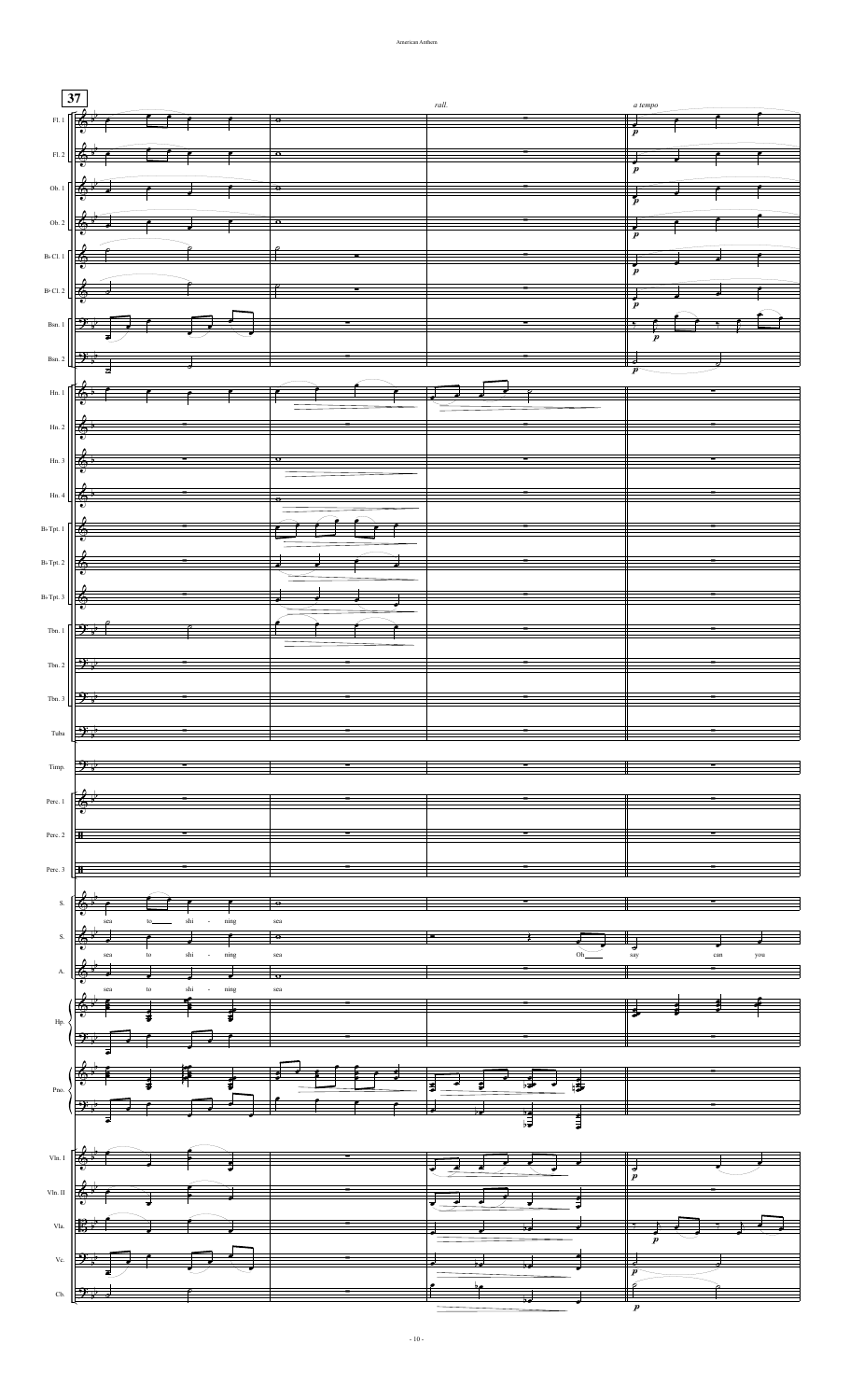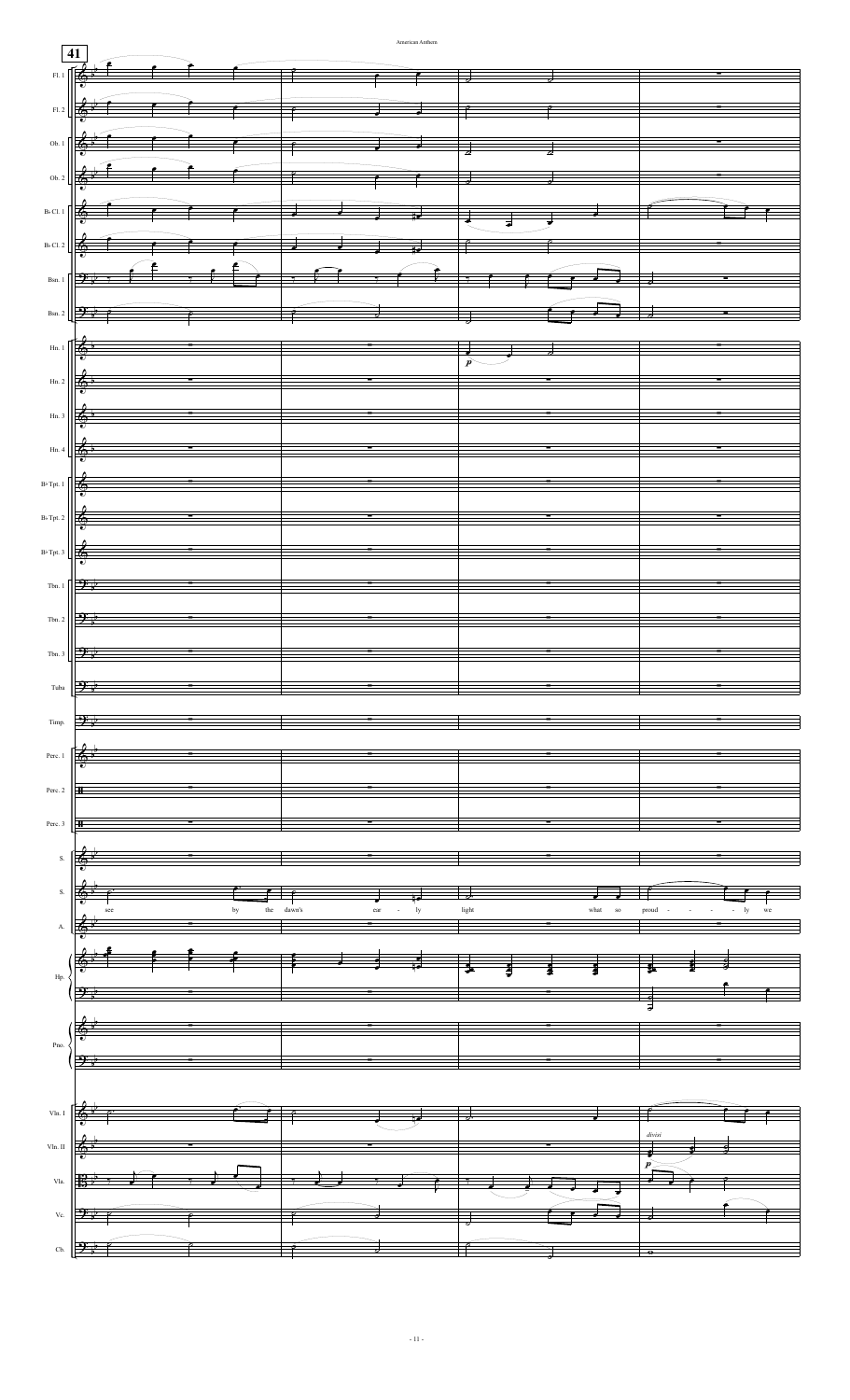|                                                       | 45                                                                                                                                                                                                                                                                                                                                                                                                                                        |                             |                                   |                          |              |               |                                                                                                                                                                                                                                                                                                                                                                                                                                                                                                                                                                                                                                                                                                                                                      |
|-------------------------------------------------------|-------------------------------------------------------------------------------------------------------------------------------------------------------------------------------------------------------------------------------------------------------------------------------------------------------------------------------------------------------------------------------------------------------------------------------------------|-----------------------------|-----------------------------------|--------------------------|--------------|---------------|------------------------------------------------------------------------------------------------------------------------------------------------------------------------------------------------------------------------------------------------------------------------------------------------------------------------------------------------------------------------------------------------------------------------------------------------------------------------------------------------------------------------------------------------------------------------------------------------------------------------------------------------------------------------------------------------------------------------------------------------------|
| FL.1                                                  |                                                                                                                                                                                                                                                                                                                                                                                                                                           |                             |                                   |                          |              |               |                                                                                                                                                                                                                                                                                                                                                                                                                                                                                                                                                                                                                                                                                                                                                      |
| F1.2                                                  |                                                                                                                                                                                                                                                                                                                                                                                                                                           |                             |                                   |                          |              |               |                                                                                                                                                                                                                                                                                                                                                                                                                                                                                                                                                                                                                                                                                                                                                      |
|                                                       |                                                                                                                                                                                                                                                                                                                                                                                                                                           |                             |                                   |                          |              |               |                                                                                                                                                                                                                                                                                                                                                                                                                                                                                                                                                                                                                                                                                                                                                      |
| Ob. 1                                                 |                                                                                                                                                                                                                                                                                                                                                                                                                                           |                             |                                   |                          |              | $\frac{1}{p}$ | $\overline{\phantom{a}}$                                                                                                                                                                                                                                                                                                                                                                                                                                                                                                                                                                                                                                                                                                                             |
|                                                       | Ob. 2                                                                                                                                                                                                                                                                                                                                                                                                                                     |                             |                                   |                          | $\mathbf{r}$ |               |                                                                                                                                                                                                                                                                                                                                                                                                                                                                                                                                                                                                                                                                                                                                                      |
|                                                       |                                                                                                                                                                                                                                                                                                                                                                                                                                           |                             |                                   |                          |              |               |                                                                                                                                                                                                                                                                                                                                                                                                                                                                                                                                                                                                                                                                                                                                                      |
| $B \triangleright C1.1$                               |                                                                                                                                                                                                                                                                                                                                                                                                                                           | $\overline{\phantom{a}}$    | $\overline{\phantom{a}}$          |                          |              |               |                                                                                                                                                                                                                                                                                                                                                                                                                                                                                                                                                                                                                                                                                                                                                      |
| $B \triangleright$ Cl. 2                              |                                                                                                                                                                                                                                                                                                                                                                                                                                           |                             |                                   | <u> Transformation (</u> |              |               |                                                                                                                                                                                                                                                                                                                                                                                                                                                                                                                                                                                                                                                                                                                                                      |
| Bsn. 1                                                |                                                                                                                                                                                                                                                                                                                                                                                                                                           |                             |                                   |                          |              |               |                                                                                                                                                                                                                                                                                                                                                                                                                                                                                                                                                                                                                                                                                                                                                      |
|                                                       |                                                                                                                                                                                                                                                                                                                                                                                                                                           |                             |                                   |                          |              |               |                                                                                                                                                                                                                                                                                                                                                                                                                                                                                                                                                                                                                                                                                                                                                      |
| <b>Bsn. 2</b>                                         | $\mathbb{D}$                                                                                                                                                                                                                                                                                                                                                                                                                              |                             |                                   |                          |              |               |                                                                                                                                                                                                                                                                                                                                                                                                                                                                                                                                                                                                                                                                                                                                                      |
|                                                       | Hn.1                                                                                                                                                                                                                                                                                                                                                                                                                                      |                             |                                   |                          |              |               | $\uparrow$ $\uparrow$                                                                                                                                                                                                                                                                                                                                                                                                                                                                                                                                                                                                                                                                                                                                |
|                                                       |                                                                                                                                                                                                                                                                                                                                                                                                                                           |                             |                                   |                          |              |               |                                                                                                                                                                                                                                                                                                                                                                                                                                                                                                                                                                                                                                                                                                                                                      |
|                                                       | $\frac{Hn.2}{4}$                                                                                                                                                                                                                                                                                                                                                                                                                          |                             |                                   |                          |              |               |                                                                                                                                                                                                                                                                                                                                                                                                                                                                                                                                                                                                                                                                                                                                                      |
|                                                       | Hn.3                                                                                                                                                                                                                                                                                                                                                                                                                                      |                             | <u> The Common Section (1989)</u> |                          |              |               |                                                                                                                                                                                                                                                                                                                                                                                                                                                                                                                                                                                                                                                                                                                                                      |
| Hn.4                                                  |                                                                                                                                                                                                                                                                                                                                                                                                                                           |                             |                                   |                          |              |               |                                                                                                                                                                                                                                                                                                                                                                                                                                                                                                                                                                                                                                                                                                                                                      |
|                                                       |                                                                                                                                                                                                                                                                                                                                                                                                                                           |                             |                                   |                          |              |               | $\frac{1}{p}$                                                                                                                                                                                                                                                                                                                                                                                                                                                                                                                                                                                                                                                                                                                                        |
| $B \triangleright$ Tpt. 1                             |                                                                                                                                                                                                                                                                                                                                                                                                                                           |                             |                                   |                          |              |               |                                                                                                                                                                                                                                                                                                                                                                                                                                                                                                                                                                                                                                                                                                                                                      |
| $B \triangleright$ Tpt. 2                             | ∥≰                                                                                                                                                                                                                                                                                                                                                                                                                                        | <u>a sa salawan sa sana</u> |                                   |                          |              |               |                                                                                                                                                                                                                                                                                                                                                                                                                                                                                                                                                                                                                                                                                                                                                      |
|                                                       |                                                                                                                                                                                                                                                                                                                                                                                                                                           |                             |                                   |                          |              |               |                                                                                                                                                                                                                                                                                                                                                                                                                                                                                                                                                                                                                                                                                                                                                      |
| $B \triangleright$ Tpt. 3 $\Box$                      |                                                                                                                                                                                                                                                                                                                                                                                                                                           |                             |                                   |                          |              |               |                                                                                                                                                                                                                                                                                                                                                                                                                                                                                                                                                                                                                                                                                                                                                      |
| Tbn. $1$                                              |                                                                                                                                                                                                                                                                                                                                                                                                                                           |                             |                                   |                          |              |               |                                                                                                                                                                                                                                                                                                                                                                                                                                                                                                                                                                                                                                                                                                                                                      |
|                                                       |                                                                                                                                                                                                                                                                                                                                                                                                                                           |                             |                                   |                          | mp           |               |                                                                                                                                                                                                                                                                                                                                                                                                                                                                                                                                                                                                                                                                                                                                                      |
| Tbn. 2                                                |                                                                                                                                                                                                                                                                                                                                                                                                                                           |                             |                                   |                          |              |               |                                                                                                                                                                                                                                                                                                                                                                                                                                                                                                                                                                                                                                                                                                                                                      |
|                                                       |                                                                                                                                                                                                                                                                                                                                                                                                                                           |                             |                                   |                          |              |               |                                                                                                                                                                                                                                                                                                                                                                                                                                                                                                                                                                                                                                                                                                                                                      |
| Tbn. 3 $\left \left \sum_{i=1}^{n} x_i\right \right $ |                                                                                                                                                                                                                                                                                                                                                                                                                                           |                             |                                   |                          |              |               |                                                                                                                                                                                                                                                                                                                                                                                                                                                                                                                                                                                                                                                                                                                                                      |
|                                                       |                                                                                                                                                                                                                                                                                                                                                                                                                                           |                             |                                   |                          |              |               | p                                                                                                                                                                                                                                                                                                                                                                                                                                                                                                                                                                                                                                                                                                                                                    |
| Tuba                                                  |                                                                                                                                                                                                                                                                                                                                                                                                                                           |                             |                                   |                          |              |               |                                                                                                                                                                                                                                                                                                                                                                                                                                                                                                                                                                                                                                                                                                                                                      |
| Timp.                                                 |                                                                                                                                                                                                                                                                                                                                                                                                                                           |                             |                                   |                          |              |               |                                                                                                                                                                                                                                                                                                                                                                                                                                                                                                                                                                                                                                                                                                                                                      |
|                                                       |                                                                                                                                                                                                                                                                                                                                                                                                                                           |                             |                                   |                          |              |               |                                                                                                                                                                                                                                                                                                                                                                                                                                                                                                                                                                                                                                                                                                                                                      |
|                                                       | Perc. 1 $\theta$                                                                                                                                                                                                                                                                                                                                                                                                                          |                             |                                   |                          |              |               |                                                                                                                                                                                                                                                                                                                                                                                                                                                                                                                                                                                                                                                                                                                                                      |
| Perc. 2                                               |                                                                                                                                                                                                                                                                                                                                                                                                                                           |                             |                                   |                          |              |               |                                                                                                                                                                                                                                                                                                                                                                                                                                                                                                                                                                                                                                                                                                                                                      |
| Perc. 3                                               | $\blacksquare$                                                                                                                                                                                                                                                                                                                                                                                                                            |                             |                                   |                          |              |               |                                                                                                                                                                                                                                                                                                                                                                                                                                                                                                                                                                                                                                                                                                                                                      |
|                                                       |                                                                                                                                                                                                                                                                                                                                                                                                                                           |                             |                                   |                          |              |               |                                                                                                                                                                                                                                                                                                                                                                                                                                                                                                                                                                                                                                                                                                                                                      |
|                                                       | s. $6^{\frac{1}{5}}$                                                                                                                                                                                                                                                                                                                                                                                                                      |                             |                                   |                          |              | whose broad   | bright                                                                                                                                                                                                                                                                                                                                                                                                                                                                                                                                                                                                                                                                                                                                               |
|                                                       |                                                                                                                                                                                                                                                                                                                                                                                                                                           |                             |                                   |                          |              |               |                                                                                                                                                                                                                                                                                                                                                                                                                                                                                                                                                                                                                                                                                                                                                      |
|                                                       | S. $\overrightarrow{B}$ and $\overrightarrow{B}$ and $\overrightarrow{C}$ and $\overrightarrow{C}$ and $\overrightarrow{C}$ and $\overrightarrow{C}$ and $\overrightarrow{C}$ and $\overrightarrow{C}$ and $\overrightarrow{C}$ and $\overrightarrow{C}$ and $\overrightarrow{C}$ and $\overrightarrow{C}$ and $\overrightarrow{C}$ and $\overrightarrow{C}$ and $\overrightarrow{C}$ and $\overrightarrow{C}$ and $\overrightarrow{C}$ a |                             |                                   |                          |              | whose broad   | and<br>bright<br>stripes                                                                                                                                                                                                                                                                                                                                                                                                                                                                                                                                                                                                                                                                                                                             |
|                                                       | $\mathbf{A}$                                                                                                                                                                                                                                                                                                                                                                                                                              |                             |                                   |                          |              |               |                                                                                                                                                                                                                                                                                                                                                                                                                                                                                                                                                                                                                                                                                                                                                      |
|                                                       |                                                                                                                                                                                                                                                                                                                                                                                                                                           |                             |                                   |                          |              |               |                                                                                                                                                                                                                                                                                                                                                                                                                                                                                                                                                                                                                                                                                                                                                      |
|                                                       |                                                                                                                                                                                                                                                                                                                                                                                                                                           |                             |                                   |                          |              |               |                                                                                                                                                                                                                                                                                                                                                                                                                                                                                                                                                                                                                                                                                                                                                      |
|                                                       |                                                                                                                                                                                                                                                                                                                                                                                                                                           |                             |                                   |                          |              |               |                                                                                                                                                                                                                                                                                                                                                                                                                                                                                                                                                                                                                                                                                                                                                      |
| Pno.                                                  | $\frac{2}{3}$                                                                                                                                                                                                                                                                                                                                                                                                                             |                             |                                   |                          |              |               | $\frac{1}{2}$<br>$\frac{1}{2}$ $\frac{1}{2}$ $\frac{1}{2}$ $\frac{1}{2}$ $\frac{1}{2}$                                                                                                                                                                                                                                                                                                                                                                                                                                                                                                                                                                                                                                                               |
|                                                       |                                                                                                                                                                                                                                                                                                                                                                                                                                           |                             |                                   |                          |              |               |                                                                                                                                                                                                                                                                                                                                                                                                                                                                                                                                                                                                                                                                                                                                                      |
|                                                       |                                                                                                                                                                                                                                                                                                                                                                                                                                           |                             |                                   |                          |              |               |                                                                                                                                                                                                                                                                                                                                                                                                                                                                                                                                                                                                                                                                                                                                                      |
|                                                       |                                                                                                                                                                                                                                                                                                                                                                                                                                           |                             |                                   |                          |              |               |                                                                                                                                                                                                                                                                                                                                                                                                                                                                                                                                                                                                                                                                                                                                                      |
|                                                       |                                                                                                                                                                                                                                                                                                                                                                                                                                           |                             |                                   |                          |              |               |                                                                                                                                                                                                                                                                                                                                                                                                                                                                                                                                                                                                                                                                                                                                                      |
|                                                       |                                                                                                                                                                                                                                                                                                                                                                                                                                           |                             |                                   |                          |              |               | $\mathcal{L}_{\text{min}}$ , $\mathcal{L}_{\text{min}}$ , $\mathcal{L}_{\text{min}}$ , $\mathcal{L}_{\text{min}}$ , $\mathcal{L}_{\text{min}}$ , $\mathcal{L}_{\text{min}}$ , $\mathcal{L}_{\text{min}}$ , $\mathcal{L}_{\text{min}}$ , $\mathcal{L}_{\text{min}}$ , $\mathcal{L}_{\text{min}}$ , $\mathcal{L}_{\text{min}}$ , $\mathcal{L}_{\text{min}}$ , $\mathcal{L}_{\text{min}}$ , $\mathcal{L}_{\text{min}}$                                                                                                                                                                                                                                                                                                                                  |
| $_{\rm Vla.}$                                         |                                                                                                                                                                                                                                                                                                                                                                                                                                           |                             |                                   |                          |              |               |                                                                                                                                                                                                                                                                                                                                                                                                                                                                                                                                                                                                                                                                                                                                                      |
|                                                       |                                                                                                                                                                                                                                                                                                                                                                                                                                           |                             |                                   |                          |              |               |                                                                                                                                                                                                                                                                                                                                                                                                                                                                                                                                                                                                                                                                                                                                                      |
|                                                       |                                                                                                                                                                                                                                                                                                                                                                                                                                           |                             |                                   |                          |              |               | $\mathbf{v}_c$ , $\mathbf{v}_c$ , $\mathbf{v}_c$ , $\mathbf{v}_c$ , $\mathbf{v}_c$ , $\mathbf{v}_c$ , $\mathbf{v}_c$ , $\mathbf{v}_c$ , $\mathbf{v}_c$ , $\mathbf{v}_c$ , $\mathbf{v}_c$ , $\mathbf{v}_c$ , $\mathbf{v}_c$ , $\mathbf{v}_c$ , $\mathbf{v}_c$ , $\mathbf{v}_c$ , $\mathbf{v}_c$ , $\mathbf{v}_c$ , $\mathbf{$<br>Cb. $\begin{array}{ c c c c c }\hline \textbf{1} & \textbf{0} & \textbf{0} & \textbf{0} & \textbf{0} & \textbf{0} & \textbf{0} & \textbf{0} & \textbf{0} & \textbf{0} & \textbf{0} & \textbf{0} & \textbf{0} & \textbf{0} & \textbf{0} & \textbf{0} & \textbf{0} & \textbf{0} & \textbf{0} & \textbf{0} & \textbf{0} & \textbf{0} & \textbf{0} & \textbf{0} & \textbf{0} & \textbf{0} & \textbf{0} & \textbf{0} & \$ |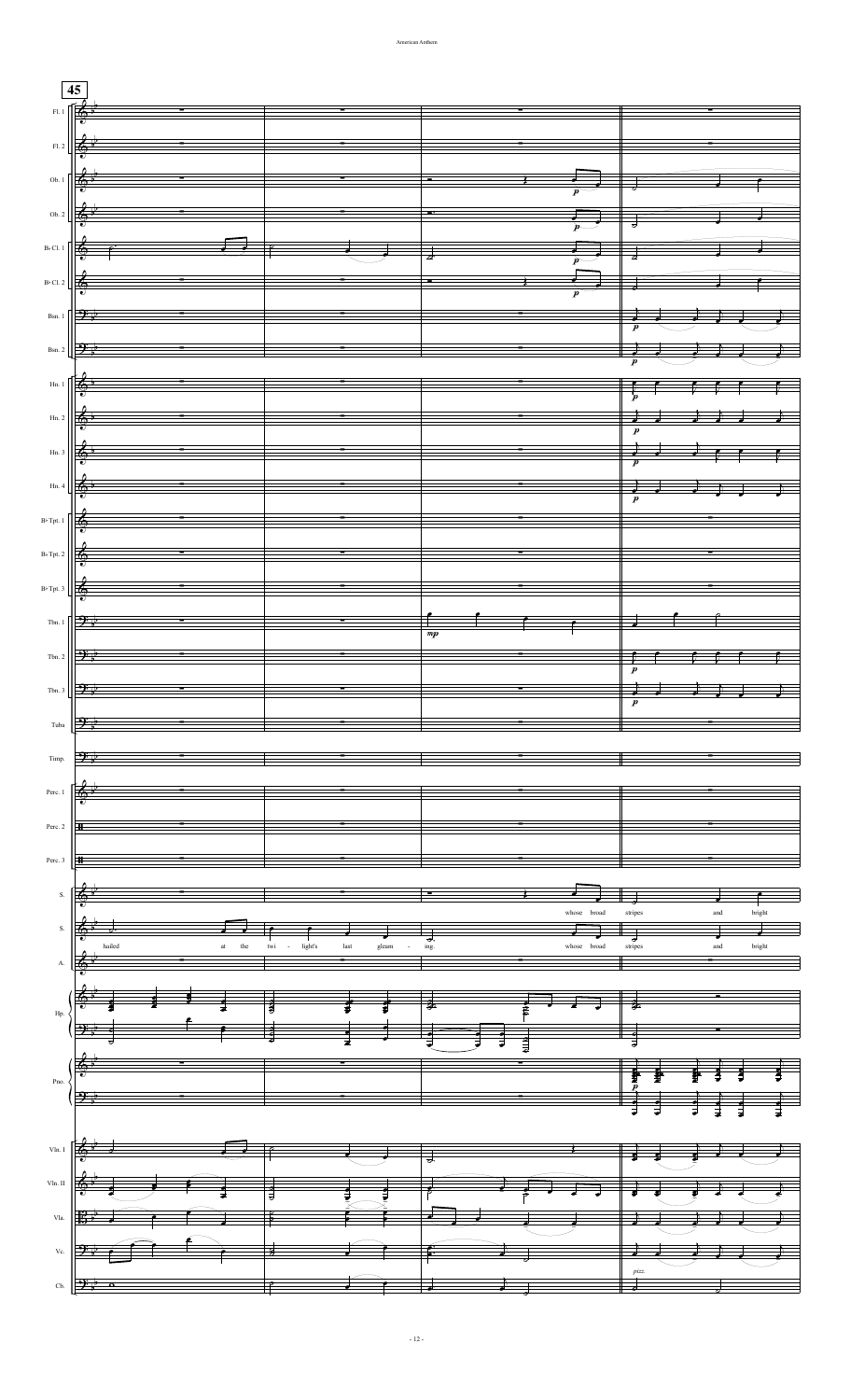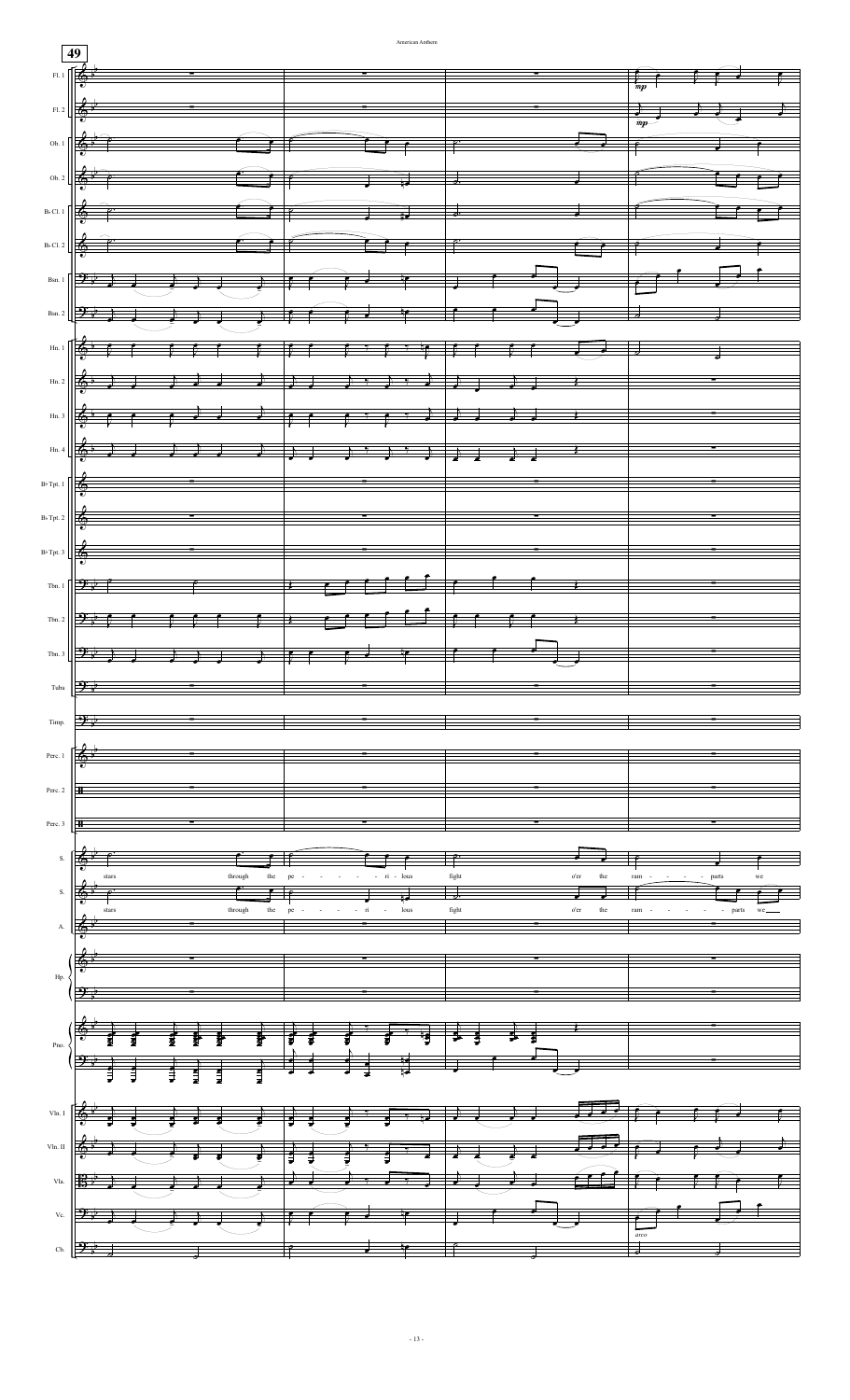|                                     | 53<br><u> 1999 – Johann Johann (Fried Edication of the film of the film of the second film of the second film of the second film of the second film of the second film of the second film of the second film of the second film of the</u>                                                                                                                               |                                                   |                                                                                                                                                                                                                                                                                                                                                                                                                         |                          |  |
|-------------------------------------|--------------------------------------------------------------------------------------------------------------------------------------------------------------------------------------------------------------------------------------------------------------------------------------------------------------------------------------------------------------------------|---------------------------------------------------|-------------------------------------------------------------------------------------------------------------------------------------------------------------------------------------------------------------------------------------------------------------------------------------------------------------------------------------------------------------------------------------------------------------------------|--------------------------|--|
|                                     |                                                                                                                                                                                                                                                                                                                                                                          |                                                   |                                                                                                                                                                                                                                                                                                                                                                                                                         |                          |  |
|                                     | FL2                                                                                                                                                                                                                                                                                                                                                                      |                                                   |                                                                                                                                                                                                                                                                                                                                                                                                                         |                          |  |
|                                     | Ob. 1                                                                                                                                                                                                                                                                                                                                                                    | $\bullet$ $\bullet$ $\bullet$ $\bullet$ $\bullet$ | $\frac{1}{\sqrt{1-\frac{1}{n}}}\frac{1}{n}$                                                                                                                                                                                                                                                                                                                                                                             |                          |  |
|                                     | Ob. 2 $\frac{1}{2}$                                                                                                                                                                                                                                                                                                                                                      |                                                   |                                                                                                                                                                                                                                                                                                                                                                                                                         | $\overline{\phantom{a}}$ |  |
| $B \triangleright$ Cl. 1            |                                                                                                                                                                                                                                                                                                                                                                          |                                                   | $\begin{array}{ c c c c c }\hline \rule{0pt}{16pt} & \rule{0pt}{16pt} \hline \rule{0pt}{2pt} & \rule{0pt}{2pt} \hline \rule{0pt}{2pt} & \rule{0pt}{2pt} \hline \rule{0pt}{2pt} & \rule{0pt}{2pt} \hline \rule{0pt}{2pt} & \rule{0pt}{2pt} \hline \rule{0pt}{2pt} & \rule{0pt}{2pt} \hline \rule{0pt}{2pt} & \rule{0pt}{2pt} \hline \rule{0pt}{2pt} & \rule{0pt}{2pt} \hline \rule{0pt}{2pt} & \rule{0pt}{2pt} \hline \$ |                          |  |
| $B \triangleright C1.2$             | $\begin{array}{ccc} \hline \uparrow & \hline \uparrow & \hline \end{array}$                                                                                                                                                                                                                                                                                              |                                                   | $\frac{1}{m}$                                                                                                                                                                                                                                                                                                                                                                                                           | ₹                        |  |
|                                     |                                                                                                                                                                                                                                                                                                                                                                          |                                                   |                                                                                                                                                                                                                                                                                                                                                                                                                         |                          |  |
|                                     |                                                                                                                                                                                                                                                                                                                                                                          |                                                   |                                                                                                                                                                                                                                                                                                                                                                                                                         |                          |  |
|                                     | $\lim_{H \to 0} \left[ \left( \frac{1}{\sqrt{2}} + \frac{1}{\sqrt{2}} + \frac{1}{\sqrt{2}} \right) + \frac{1}{\sqrt{2}} \right]$                                                                                                                                                                                                                                         |                                                   |                                                                                                                                                                                                                                                                                                                                                                                                                         |                          |  |
|                                     |                                                                                                                                                                                                                                                                                                                                                                          |                                                   |                                                                                                                                                                                                                                                                                                                                                                                                                         |                          |  |
|                                     | Hn. 2                                                                                                                                                                                                                                                                                                                                                                    |                                                   |                                                                                                                                                                                                                                                                                                                                                                                                                         |                          |  |
|                                     | Hn.3                                                                                                                                                                                                                                                                                                                                                                     |                                                   |                                                                                                                                                                                                                                                                                                                                                                                                                         |                          |  |
|                                     | Hn.4                                                                                                                                                                                                                                                                                                                                                                     |                                                   |                                                                                                                                                                                                                                                                                                                                                                                                                         |                          |  |
| $B\overline{b}$ Tpt. 1              |                                                                                                                                                                                                                                                                                                                                                                          |                                                   |                                                                                                                                                                                                                                                                                                                                                                                                                         |                          |  |
| $B \triangleright$ Tpt. 2           |                                                                                                                                                                                                                                                                                                                                                                          |                                                   |                                                                                                                                                                                                                                                                                                                                                                                                                         |                          |  |
| $\overline{B}$ Tpt. 3 $\frac{1}{2}$ |                                                                                                                                                                                                                                                                                                                                                                          |                                                   |                                                                                                                                                                                                                                                                                                                                                                                                                         |                          |  |
| Tbn. $\boldsymbol{1}$               |                                                                                                                                                                                                                                                                                                                                                                          |                                                   |                                                                                                                                                                                                                                                                                                                                                                                                                         |                          |  |
|                                     | Tbn. 2 $\left \left \frac{1}{2}\right \right $                                                                                                                                                                                                                                                                                                                           |                                                   |                                                                                                                                                                                                                                                                                                                                                                                                                         | $\overline{\cdot}$       |  |
|                                     |                                                                                                                                                                                                                                                                                                                                                                          |                                                   |                                                                                                                                                                                                                                                                                                                                                                                                                         |                          |  |
|                                     |                                                                                                                                                                                                                                                                                                                                                                          |                                                   |                                                                                                                                                                                                                                                                                                                                                                                                                         |                          |  |
|                                     | Tbn. 3 $\frac{9}{2}$                                                                                                                                                                                                                                                                                                                                                     |                                                   | $\mathcal{L}$<br>$\overline{mf}$                                                                                                                                                                                                                                                                                                                                                                                        | $\overline{\phantom{a}}$ |  |
| Tuba                                |                                                                                                                                                                                                                                                                                                                                                                          |                                                   |                                                                                                                                                                                                                                                                                                                                                                                                                         |                          |  |
| Timp                                |                                                                                                                                                                                                                                                                                                                                                                          |                                                   |                                                                                                                                                                                                                                                                                                                                                                                                                         |                          |  |
| Perc. 1                             |                                                                                                                                                                                                                                                                                                                                                                          |                                                   |                                                                                                                                                                                                                                                                                                                                                                                                                         |                          |  |
| Perc. 2                             |                                                                                                                                                                                                                                                                                                                                                                          |                                                   |                                                                                                                                                                                                                                                                                                                                                                                                                         |                          |  |
| Perc. 3                             |                                                                                                                                                                                                                                                                                                                                                                          |                                                   |                                                                                                                                                                                                                                                                                                                                                                                                                         |                          |  |
| $\mathbf{S}.$                       |                                                                                                                                                                                                                                                                                                                                                                          |                                                   |                                                                                                                                                                                                                                                                                                                                                                                                                         |                          |  |
| $\mathbf{S}.$                       |                                                                                                                                                                                                                                                                                                                                                                          |                                                   |                                                                                                                                                                                                                                                                                                                                                                                                                         |                          |  |
| А.                                  |                                                                                                                                                                                                                                                                                                                                                                          |                                                   |                                                                                                                                                                                                                                                                                                                                                                                                                         |                          |  |
|                                     |                                                                                                                                                                                                                                                                                                                                                                          |                                                   |                                                                                                                                                                                                                                                                                                                                                                                                                         |                          |  |
|                                     |                                                                                                                                                                                                                                                                                                                                                                          |                                                   |                                                                                                                                                                                                                                                                                                                                                                                                                         |                          |  |
|                                     |                                                                                                                                                                                                                                                                                                                                                                          |                                                   |                                                                                                                                                                                                                                                                                                                                                                                                                         |                          |  |
| $_{\mathrm{Pno.}}$                  |                                                                                                                                                                                                                                                                                                                                                                          |                                                   |                                                                                                                                                                                                                                                                                                                                                                                                                         | <del>स्का</del> र        |  |
|                                     |                                                                                                                                                                                                                                                                                                                                                                          |                                                   |                                                                                                                                                                                                                                                                                                                                                                                                                         |                          |  |
|                                     |                                                                                                                                                                                                                                                                                                                                                                          |                                                   |                                                                                                                                                                                                                                                                                                                                                                                                                         |                          |  |
|                                     |                                                                                                                                                                                                                                                                                                                                                                          |                                                   |                                                                                                                                                                                                                                                                                                                                                                                                                         |                          |  |
|                                     | $V$ ln. II                                                                                                                                                                                                                                                                                                                                                               |                                                   |                                                                                                                                                                                                                                                                                                                                                                                                                         |                          |  |
| $_{\rm Vla}$                        |                                                                                                                                                                                                                                                                                                                                                                          |                                                   | $\begin{array}{ c c c c c }\n\hline\n\end{array}$                                                                                                                                                                                                                                                                                                                                                                       |                          |  |
|                                     | $v_c$ $\frac{1}{2}$ $\frac{1}{2}$ $\frac{1}{2}$ $\frac{1}{2}$ $\frac{1}{2}$ $\frac{1}{2}$ $\frac{1}{2}$ $\frac{1}{2}$ $\frac{1}{2}$ $\frac{1}{2}$ $\frac{1}{2}$ $\frac{1}{2}$ $\frac{1}{2}$ $\frac{1}{2}$ $\frac{1}{2}$ $\frac{1}{2}$ $\frac{1}{2}$ $\frac{1}{2}$ $\frac{1}{2}$ $\frac{1}{2}$ $\frac{1}{2}$ $\frac{1}{$<br>Cb. $\frac{9}{2}$<br>$\overline{\phantom{0}}$ | $\sim$ $\sim$ $\sim$ $\sim$ $\sim$                | $\overline{\phantom{a}}$                                                                                                                                                                                                                                                                                                                                                                                                |                          |  |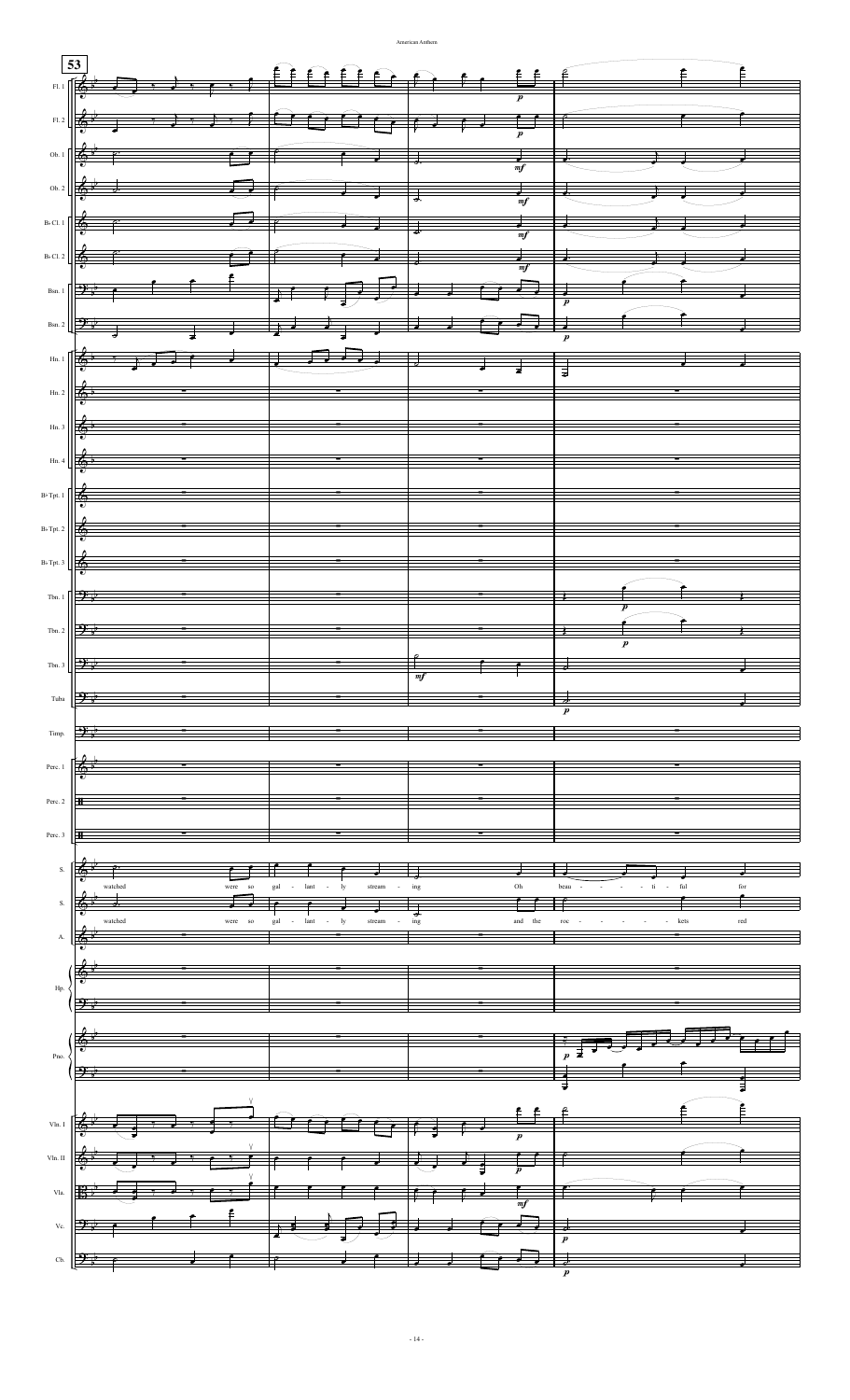|                           |                                                                                                                                                      |  |  | $\mathbb{R}^n$ , $\mathbb{R}^n$ , $\mathbb{R}^n$ , $\mathbb{R}^n$ , $\mathbb{R}^n$ , $\mathbb{R}^n$ , $\mathbb{R}^n$ , $\mathbb{R}^n$ , $\mathbb{R}^n$ , $\mathbb{R}^n$ , $\mathbb{R}^n$ , $\mathbb{R}^n$ , $\mathbb{R}^n$ , $\mathbb{R}^n$ , $\mathbb{R}^n$ , $\mathbb{R}^n$ , $\mathbb{R}^n$ ,                     |
|---------------------------|------------------------------------------------------------------------------------------------------------------------------------------------------|--|--|----------------------------------------------------------------------------------------------------------------------------------------------------------------------------------------------------------------------------------------------------------------------------------------------------------------------|
|                           |                                                                                                                                                      |  |  |                                                                                                                                                                                                                                                                                                                      |
|                           |                                                                                                                                                      |  |  | 0b.2 <u>2 and 2 and 2 and 2 and 2 and 2 and 2 and 2 and 2 and 2 and 2 and 2 and 2 and 2 and 2 and 2 and 2 and 2 and 2 and 2 and 2 and 2 and 2 and 2 and 2 and 2 and 2 and 2 and 2 and 2 and 2 and 2 and 2 and 2 and 2 and 2 and </u>                                                                                 |
|                           |                                                                                                                                                      |  |  |                                                                                                                                                                                                                                                                                                                      |
|                           |                                                                                                                                                      |  |  | BOLINE A STRING OF THE STRING OF THE STRING OF THE STRING OF THE STRING OF THE STRING OF THE STRING OF THE STR                                                                                                                                                                                                       |
|                           |                                                                                                                                                      |  |  | $\mathbb{R}^{n \times 2}$ , $\mathbb{R}^{n}$ , $\mathbb{R}^{n}$ , $\mathbb{R}^{n}$ , $\mathbb{R}^{n}$ , $\mathbb{R}^{n}$ , $\mathbb{R}^{n}$ , $\mathbb{R}^{n}$ , $\mathbb{R}^{n}$ , $\mathbb{R}^{n}$ , $\mathbb{R}^{n}$ , $\mathbb{R}^{n}$ , $\mathbb{R}^{n}$ , $\mathbb{R}^{n}$ , $\mathbb{R}^{n}$ , $\mathbb{R}$   |
|                           |                                                                                                                                                      |  |  |                                                                                                                                                                                                                                                                                                                      |
|                           |                                                                                                                                                      |  |  | <b>Ban 2 2 2 2 3 4 4 5 6 7 8 9 7 8 9 7 8 9 7 8 9 7 8 9 7 8 9 7 8 9 7 8 9 7 8 9 7 8 9 7 8 9 7 8 9 7 8 9 7 8 9 7 8</b>                                                                                                                                                                                                 |
|                           |                                                                                                                                                      |  |  |                                                                                                                                                                                                                                                                                                                      |
|                           |                                                                                                                                                      |  |  |                                                                                                                                                                                                                                                                                                                      |
|                           | $Hn.2$ $\theta$                                                                                                                                      |  |  |                                                                                                                                                                                                                                                                                                                      |
|                           | $\text{Hn.3}$ $\left \n\begin{array}{ccc}\n\frac{1}{\sqrt{2}} & \frac{1}{\sqrt{2}} \\ \frac{1}{\sqrt{2}} & \frac{1}{\sqrt{2}}\n\end{array}\n\right $ |  |  |                                                                                                                                                                                                                                                                                                                      |
|                           | $\mathbb{H}_{n,4}$ $\left \left \frac{1}{\sqrt{2}}\right $                                                                                           |  |  |                                                                                                                                                                                                                                                                                                                      |
| $B \triangleright Tpt. 1$ |                                                                                                                                                      |  |  |                                                                                                                                                                                                                                                                                                                      |
|                           | $\mathbf{B}^3$ Tpt. 2 $\left \left  \bigotimes_{i=1}^n \mathbf{B}^i \right  \right $                                                                 |  |  |                                                                                                                                                                                                                                                                                                                      |
|                           | $B_3$ Tpt. 3                                                                                                                                         |  |  |                                                                                                                                                                                                                                                                                                                      |
|                           |                                                                                                                                                      |  |  |                                                                                                                                                                                                                                                                                                                      |
|                           |                                                                                                                                                      |  |  | $T_{\rm 10n.1}$ $\frac{1}{2}$ $\frac{1}{2}$ $\frac{1}{2}$ $\frac{1}{2}$ $\frac{1}{2}$ $\frac{1}{2}$ $\frac{1}{2}$ $\frac{1}{2}$ $\frac{1}{2}$ $\frac{1}{2}$ $\frac{1}{2}$ $\frac{1}{2}$ $\frac{1}{2}$ $\frac{1}{2}$ $\frac{1}{2}$ $\frac{1}{2}$ $\frac{1}{2}$ $\frac{1}{2}$ $\frac{1}{2}$ $\frac{1}{2}$ $\frac{1}{2$ |
|                           |                                                                                                                                                      |  |  | $T_{\rm{Bn,2}}$ . The $\frac{1}{2}$ is the $\frac{1}{2}$ is the $\frac{1}{2}$ is the $\frac{1}{2}$ is the $\frac{1}{2}$ is the $\frac{1}{2}$ is the $\frac{1}{2}$ is the $\frac{1}{2}$ is the $\frac{1}{2}$ is the $\frac{1}{2}$ is the $\frac{1}{2}$ is the $\frac{1}{2}$ is th                                     |
|                           |                                                                                                                                                      |  |  | Tbn.3 $\frac{1}{\sqrt{2}}$                                                                                                                                                                                                                                                                                           |
|                           |                                                                                                                                                      |  |  |                                                                                                                                                                                                                                                                                                                      |
|                           |                                                                                                                                                      |  |  |                                                                                                                                                                                                                                                                                                                      |
|                           |                                                                                                                                                      |  |  |                                                                                                                                                                                                                                                                                                                      |
|                           |                                                                                                                                                      |  |  |                                                                                                                                                                                                                                                                                                                      |
| Perc. 2                   |                                                                                                                                                      |  |  |                                                                                                                                                                                                                                                                                                                      |
|                           |                                                                                                                                                      |  |  |                                                                                                                                                                                                                                                                                                                      |
|                           |                                                                                                                                                      |  |  |                                                                                                                                                                                                                                                                                                                      |
|                           |                                                                                                                                                      |  |  |                                                                                                                                                                                                                                                                                                                      |
|                           |                                                                                                                                                      |  |  |                                                                                                                                                                                                                                                                                                                      |
|                           |                                                                                                                                                      |  |  |                                                                                                                                                                                                                                                                                                                      |
|                           |                                                                                                                                                      |  |  |                                                                                                                                                                                                                                                                                                                      |
|                           |                                                                                                                                                      |  |  |                                                                                                                                                                                                                                                                                                                      |
|                           |                                                                                                                                                      |  |  |                                                                                                                                                                                                                                                                                                                      |
|                           |                                                                                                                                                      |  |  | <u>ה היה הקוליקים וכך יותר יותר יותר יותר יותר יותר להקולים והמוד</u>                                                                                                                                                                                                                                                |
|                           |                                                                                                                                                      |  |  |                                                                                                                                                                                                                                                                                                                      |
|                           |                                                                                                                                                      |  |  |                                                                                                                                                                                                                                                                                                                      |
|                           |                                                                                                                                                      |  |  |                                                                                                                                                                                                                                                                                                                      |
|                           |                                                                                                                                                      |  |  |                                                                                                                                                                                                                                                                                                                      |
|                           |                                                                                                                                                      |  |  |                                                                                                                                                                                                                                                                                                                      |
|                           |                                                                                                                                                      |  |  |                                                                                                                                                                                                                                                                                                                      |
|                           |                                                                                                                                                      |  |  |                                                                                                                                                                                                                                                                                                                      |

**an Anthem**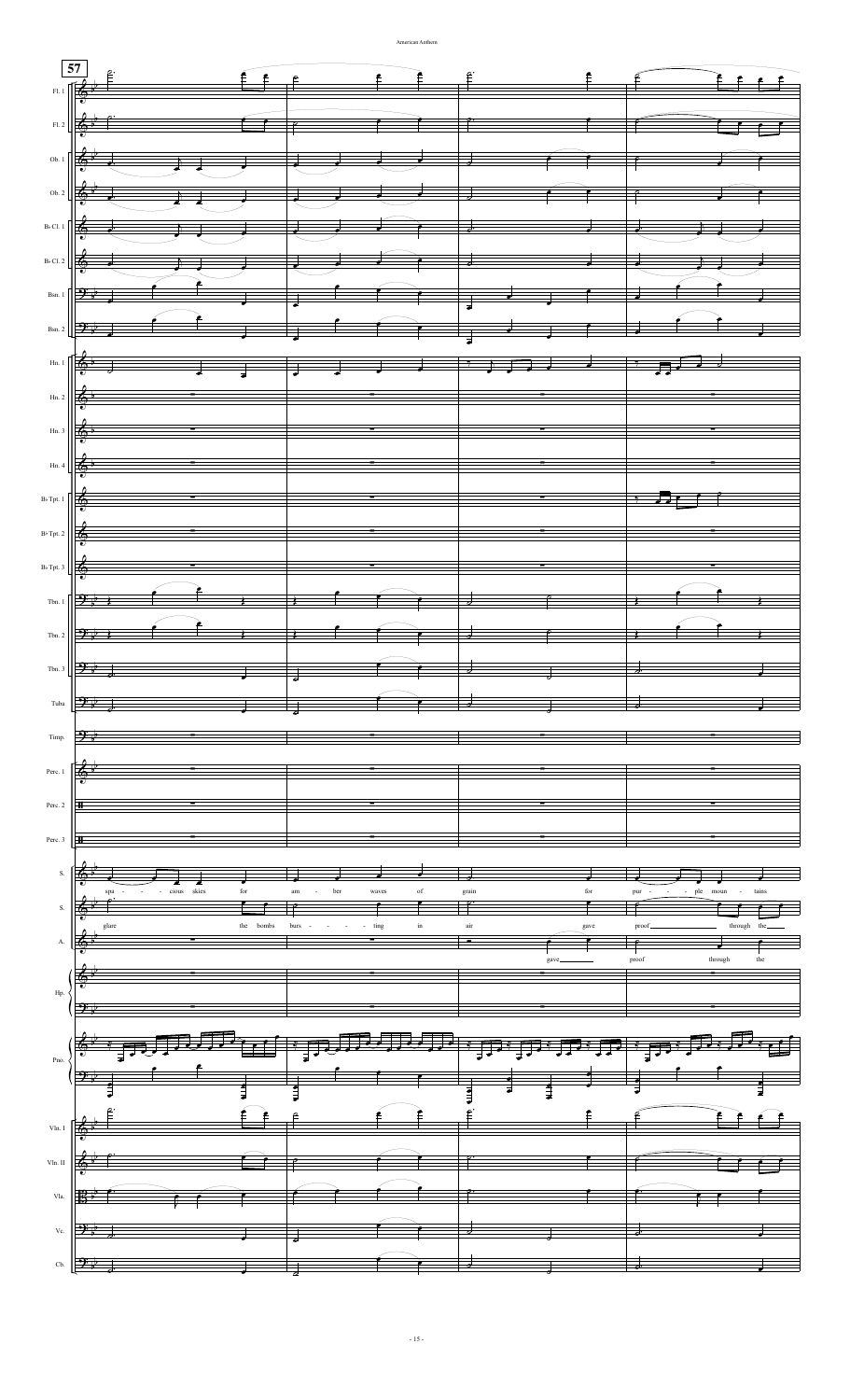|                                  | 61 |                                                                                                                                                                                                                                                                                                                                                                                                                                                                                                                                                                                                                                                     |                                                                                                                                                                                                                                                                                                                                                                    |                                                                                                                                                                                       |      |                                                 |               |               |                                               |  |
|----------------------------------|----|-----------------------------------------------------------------------------------------------------------------------------------------------------------------------------------------------------------------------------------------------------------------------------------------------------------------------------------------------------------------------------------------------------------------------------------------------------------------------------------------------------------------------------------------------------------------------------------------------------------------------------------------------------|--------------------------------------------------------------------------------------------------------------------------------------------------------------------------------------------------------------------------------------------------------------------------------------------------------------------------------------------------------------------|---------------------------------------------------------------------------------------------------------------------------------------------------------------------------------------|------|-------------------------------------------------|---------------|---------------|-----------------------------------------------|--|
| FL1                              |    |                                                                                                                                                                                                                                                                                                                                                                                                                                                                                                                                                                                                                                                     | $\begin{picture}(150,10) \put(0,0){\vector(1,0){100}} \put(15,0){\vector(1,0){100}} \put(15,0){\vector(1,0){100}} \put(15,0){\vector(1,0){100}} \put(15,0){\vector(1,0){100}} \put(15,0){\vector(1,0){100}} \put(15,0){\vector(1,0){100}} \put(15,0){\vector(1,0){100}} \put(15,0){\vector(1,0){100}} \put(15,0){\vector(1,0){100}} \put(15,0){\vector(1,0){100}}$ |                                                                                                                                                                                       |      |                                                 |               |               |                                               |  |
| FL2                              |    |                                                                                                                                                                                                                                                                                                                                                                                                                                                                                                                                                                                                                                                     |                                                                                                                                                                                                                                                                                                                                                                    |                                                                                                                                                                                       |      |                                                 |               |               | $\frac{1}{2}$                                 |  |
|                                  |    |                                                                                                                                                                                                                                                                                                                                                                                                                                                                                                                                                                                                                                                     |                                                                                                                                                                                                                                                                                                                                                                    |                                                                                                                                                                                       |      |                                                 |               |               |                                               |  |
| Ob. 1                            |    | $\overline{\phantom{a}}$                                                                                                                                                                                                                                                                                                                                                                                                                                                                                                                                                                                                                            |                                                                                                                                                                                                                                                                                                                                                                    | $\frac{1}{\sqrt{2}}$ , $\frac{1}{\sqrt{2}}$ , $\frac{1}{\sqrt{2}}$ , $\frac{1}{\sqrt{2}}$ , $\frac{1}{\sqrt{2}}$ , $\frac{1}{\sqrt{2}}$ , $\frac{1}{\sqrt{2}}$ , $\frac{1}{\sqrt{2}}$ |      |                                                 |               |               | $\frac{1}{m}$ $\frac{1}{m}$ $\frac{1}{m}$     |  |
|                                  |    | Ob. 2 $\left \left \right $                                                                                                                                                                                                                                                                                                                                                                                                                                                                                                                                                                                                                         |                                                                                                                                                                                                                                                                                                                                                                    |                                                                                                                                                                                       |      |                                                 |               |               |                                               |  |
|                                  |    | $B \times 1$ $\begin{bmatrix} 1 & 1 & 1 \\ 0 & 0 & 1 \end{bmatrix}$ $\begin{bmatrix} 1 & 1 & 1 \\ 0 & 1 & 1 \end{bmatrix}$ $\begin{bmatrix} 1 & 1 & 1 \\ 1 & 1 & 1 \end{bmatrix}$ $\begin{bmatrix} 1 & 1 & 1 \\ 1 & 1 & 1 \end{bmatrix}$ $\begin{bmatrix} 1 & 1 & 1 \\ 1 & 1 & 1 \end{bmatrix}$ $\begin{bmatrix} 1 & 1 & 1 \\ 1 & 1 & 1 \end{bmatrix}$ $\begin{bmatrix} 1 & 1 & 1 \\ 1 & 1$                                                                                                                                                                                                                                                         |                                                                                                                                                                                                                                                                                                                                                                    |                                                                                                                                                                                       |      |                                                 |               |               | $\frac{1}{m}$ , $\frac{1}{m}$ , $\frac{1}{m}$ |  |
|                                  |    |                                                                                                                                                                                                                                                                                                                                                                                                                                                                                                                                                                                                                                                     |                                                                                                                                                                                                                                                                                                                                                                    |                                                                                                                                                                                       |      |                                                 |               |               |                                               |  |
|                                  |    | $B_1$ Class $\begin{array}{ccc} \begin{array}{ccc} \bullet & \bullet & \bullet & \bullet \end{array} & \begin{array}{ccc} \bullet & \bullet & \bullet & \bullet \end{array} & \begin{array}{ccc} \bullet & \bullet & \bullet & \bullet \end{array} & \begin{array}{ccc} \bullet & \bullet & \bullet & \bullet \end{array} & \begin{array}{ccc} \bullet & \bullet & \bullet & \bullet \end{array} & \begin{array}{ccc} \bullet & \bullet & \bullet & \bullet \end{array} & \begin{array}{ccc} \bullet & \bullet & \bullet & \bullet \end{array} & \begin{array}{ccc} \bullet & \bullet & \bullet & \bullet \end{array} & \begin{array}{ccc} \bullet$ |                                                                                                                                                                                                                                                                                                                                                                    |                                                                                                                                                                                       |      |                                                 |               | $\frac{1}{2}$ | $\frac{1}{m}$                                 |  |
|                                  |    | $B_{\rm Sn,1}\left[\left \begin{array}{ccccc} \frac{\sqrt{1+\lambda^2}+\sqrt{1+\lambda^2}}{2\lambda^2} & \frac{\sqrt{1+\lambda^2}+\sqrt{1+\lambda^2}}{2\lambda^2} & \frac{\sqrt{1+\lambda^2}+\sqrt{1+\lambda^2}}{2\lambda^2} & \frac{\sqrt{1+\lambda^2}+\sqrt{1+\lambda^2}}{2\lambda^2} & \frac{\sqrt{1+\lambda^2}+\sqrt{1+\lambda^2}}{2\lambda^2} & \frac{\sqrt{1+\lambda^2}+\sqrt{1+\lambda^2}}{2\lambda^2} & \frac{\sqrt{1+\lambda^2}+\sqrt{1+\lambda^2}}{2\lambda^2} & \frac{\sqrt{$                                                                                                                                                            |                                                                                                                                                                                                                                                                                                                                                                    |                                                                                                                                                                                       |      |                                                 |               |               |                                               |  |
|                                  |    |                                                                                                                                                                                                                                                                                                                                                                                                                                                                                                                                                                                                                                                     |                                                                                                                                                                                                                                                                                                                                                                    |                                                                                                                                                                                       |      |                                                 |               |               |                                               |  |
|                                  |    | $B_{\rm Sn, 2} \left( \left  \begin{array}{ccccc} \frac{\sqrt{3}+1}{2} & \frac{\sqrt{3}-1}{2} & \frac{\sqrt{3}-1}{2} & \frac{\sqrt{3}-1}{2} & \frac{\sqrt{3}-1}{2} & \frac{\sqrt{3}-1}{2} & \frac{\sqrt{3}-1}{2} & \frac{\sqrt{3}-1}{2} & \frac{\sqrt{3}-1}{2} & \frac{\sqrt{3}-1}{2} & \frac{\sqrt{3}-1}{2} & \frac{\sqrt{3}-1}{2} & \frac{\sqrt{3}-1}{2} & \frac{\sqrt{3}-1}{2} & \frac{\sqrt{3}-1}{2} & \frac{\sqrt{3}-1}{2} & \frac{\sqrt$                                                                                                                                                                                                      |                                                                                                                                                                                                                                                                                                                                                                    |                                                                                                                                                                                       |      |                                                 |               |               |                                               |  |
|                                  |    | $\text{Hn-1} \left( \frac{d}{d\beta} \frac{1}{2} \frac{1}{2} \frac{1}{2} \frac{1}{2} \frac{1}{2} \frac{1}{2} \frac{1}{2} \frac{1}{2} \frac{1}{2} \frac{1}{2} \frac{1}{2} \frac{1}{2} \frac{1}{2} \frac{1}{2} \frac{1}{2} \frac{1}{2} \frac{1}{2} \frac{1}{2} \frac{1}{2} \frac{1}{2} \frac{1}{2} \frac{1}{2} \frac{1}{2} \frac{1}{2} \frac{1}{2} \frac{1}{2} \frac{1}{2} \frac{1}{2} \frac{1$                                                                                                                                                                                                                                                       |                                                                                                                                                                                                                                                                                                                                                                    |                                                                                                                                                                                       |      |                                                 |               |               |                                               |  |
|                                  |    |                                                                                                                                                                                                                                                                                                                                                                                                                                                                                                                                                                                                                                                     |                                                                                                                                                                                                                                                                                                                                                                    |                                                                                                                                                                                       |      |                                                 |               |               |                                               |  |
|                                  |    | $\frac{3}{2}$ $\frac{3}{2}$ $\frac{3}{2}$ $\frac{3}{2}$ $\frac{3}{2}$ $\frac{3}{2}$ $\frac{3}{2}$ $\frac{3}{2}$ $\frac{3}{2}$ $\frac{3}{2}$ $\frac{3}{2}$ $\frac{3}{2}$ $\frac{3}{2}$ $\frac{3}{2}$ $\frac{3}{2}$ $\frac{3}{2}$ $\frac{3}{2}$ $\frac{3}{2}$ $\frac{3}{2}$ $\frac{3}{2}$ $\frac{3}{2}$ $\frac{3}{2}$                                                                                                                                                                                                                                                                                                                                 |                                                                                                                                                                                                                                                                                                                                                                    |                                                                                                                                                                                       |      |                                                 | $\frac{1}{m}$ |               |                                               |  |
|                                  |    | $\frac{3}{2}$                                                                                                                                                                                                                                                                                                                                                                                                                                                                                                                                                                                                                                       |                                                                                                                                                                                                                                                                                                                                                                    |                                                                                                                                                                                       |      | $\blacksquare$ . The contract of $\blacksquare$ |               | $\frac{1}{m}$ |                                               |  |
| Hn.4                             |    | <u> 1989 - Jan Bartha, martin d</u>                                                                                                                                                                                                                                                                                                                                                                                                                                                                                                                                                                                                                 |                                                                                                                                                                                                                                                                                                                                                                    |                                                                                                                                                                                       |      |                                                 |               |               |                                               |  |
|                                  |    |                                                                                                                                                                                                                                                                                                                                                                                                                                                                                                                                                                                                                                                     |                                                                                                                                                                                                                                                                                                                                                                    |                                                                                                                                                                                       |      |                                                 |               |               |                                               |  |
| B <sub>b</sub> Tpt. 1            |    | $C^{\bullet}$ , $\overline{\phantom{a}}$                                                                                                                                                                                                                                                                                                                                                                                                                                                                                                                                                                                                            |                                                                                                                                                                                                                                                                                                                                                                    |                                                                                                                                                                                       |      |                                                 |               |               |                                               |  |
| $B \triangleright$ Tpt. 2        |    |                                                                                                                                                                                                                                                                                                                                                                                                                                                                                                                                                                                                                                                     |                                                                                                                                                                                                                                                                                                                                                                    |                                                                                                                                                                                       |      |                                                 |               |               |                                               |  |
|                                  |    |                                                                                                                                                                                                                                                                                                                                                                                                                                                                                                                                                                                                                                                     |                                                                                                                                                                                                                                                                                                                                                                    |                                                                                                                                                                                       |      |                                                 |               |               |                                               |  |
| B <sub>b</sub> Tpt. 3 $\sqrt{6}$ |    |                                                                                                                                                                                                                                                                                                                                                                                                                                                                                                                                                                                                                                                     |                                                                                                                                                                                                                                                                                                                                                                    |                                                                                                                                                                                       |      |                                                 |               |               |                                               |  |
|                                  |    | Tbn. 1 $\left \frac{1}{2}\right $                                                                                                                                                                                                                                                                                                                                                                                                                                                                                                                                                                                                                   |                                                                                                                                                                                                                                                                                                                                                                    | $\overline{\mathcal{X}}$                                                                                                                                                              |      |                                                 |               |               |                                               |  |
|                                  |    | Tbn. 2 $\left \frac{1}{2}$ $\frac{1}{2}$ $\frac{1}{2}$ $\frac{1}{2}$                                                                                                                                                                                                                                                                                                                                                                                                                                                                                                                                                                                |                                                                                                                                                                                                                                                                                                                                                                    | $\begin{array}{ c c c c }\hline \textbf{r} & \textbf{r} & \textbf{r} \\ \hline \textbf{r} & \textbf{r} & \textbf{r} \\ \hline \end{array}$                                            |      |                                                 |               |               |                                               |  |
|                                  |    |                                                                                                                                                                                                                                                                                                                                                                                                                                                                                                                                                                                                                                                     |                                                                                                                                                                                                                                                                                                                                                                    |                                                                                                                                                                                       |      |                                                 |               |               |                                               |  |
|                                  |    | Tbn. 3 $\frac{1}{2}$ $\frac{1}{2}$ $\frac{1}{2}$                                                                                                                                                                                                                                                                                                                                                                                                                                                                                                                                                                                                    |                                                                                                                                                                                                                                                                                                                                                                    |                                                                                                                                                                                       |      |                                                 |               |               | ∸⊶                                            |  |
| Tuba                             |    |                                                                                                                                                                                                                                                                                                                                                                                                                                                                                                                                                                                                                                                     |                                                                                                                                                                                                                                                                                                                                                                    |                                                                                                                                                                                       |      |                                                 |               |               |                                               |  |
|                                  |    |                                                                                                                                                                                                                                                                                                                                                                                                                                                                                                                                                                                                                                                     |                                                                                                                                                                                                                                                                                                                                                                    |                                                                                                                                                                                       |      |                                                 |               |               |                                               |  |
| Timp                             |    |                                                                                                                                                                                                                                                                                                                                                                                                                                                                                                                                                                                                                                                     |                                                                                                                                                                                                                                                                                                                                                                    |                                                                                                                                                                                       |      |                                                 |               |               | Glockenspiel                                  |  |
| Perc. 1                          |    |                                                                                                                                                                                                                                                                                                                                                                                                                                                                                                                                                                                                                                                     |                                                                                                                                                                                                                                                                                                                                                                    |                                                                                                                                                                                       |      |                                                 |               |               |                                               |  |
| Perc. 2                          |    |                                                                                                                                                                                                                                                                                                                                                                                                                                                                                                                                                                                                                                                     |                                                                                                                                                                                                                                                                                                                                                                    |                                                                                                                                                                                       |      |                                                 |               |               |                                               |  |
|                                  |    |                                                                                                                                                                                                                                                                                                                                                                                                                                                                                                                                                                                                                                                     |                                                                                                                                                                                                                                                                                                                                                                    |                                                                                                                                                                                       |      |                                                 |               |               |                                               |  |
| Perc. 3                          |    |                                                                                                                                                                                                                                                                                                                                                                                                                                                                                                                                                                                                                                                     |                                                                                                                                                                                                                                                                                                                                                                    |                                                                                                                                                                                       |      |                                                 |               |               |                                               |  |
| S.                               |    |                                                                                                                                                                                                                                                                                                                                                                                                                                                                                                                                                                                                                                                     |                                                                                                                                                                                                                                                                                                                                                                    |                                                                                                                                                                                       |      |                                                 |               |               |                                               |  |
|                                  |    |                                                                                                                                                                                                                                                                                                                                                                                                                                                                                                                                                                                                                                                     |                                                                                                                                                                                                                                                                                                                                                                    |                                                                                                                                                                                       |      | plain                                           |               |               |                                               |  |
|                                  |    |                                                                                                                                                                                                                                                                                                                                                                                                                                                                                                                                                                                                                                                     |                                                                                                                                                                                                                                                                                                                                                                    |                                                                                                                                                                                       | flag |                                                 |               |               |                                               |  |
|                                  |    |                                                                                                                                                                                                                                                                                                                                                                                                                                                                                                                                                                                                                                                     |                                                                                                                                                                                                                                                                                                                                                                    |                                                                                                                                                                                       |      |                                                 |               |               |                                               |  |
|                                  |    |                                                                                                                                                                                                                                                                                                                                                                                                                                                                                                                                                                                                                                                     | that                                                                                                                                                                                                                                                                                                                                                               |                                                                                                                                                                                       | that | flag                                            |               |               |                                               |  |
| Hp.                              |    |                                                                                                                                                                                                                                                                                                                                                                                                                                                                                                                                                                                                                                                     |                                                                                                                                                                                                                                                                                                                                                                    |                                                                                                                                                                                       |      |                                                 |               |               |                                               |  |
|                                  |    |                                                                                                                                                                                                                                                                                                                                                                                                                                                                                                                                                                                                                                                     |                                                                                                                                                                                                                                                                                                                                                                    |                                                                                                                                                                                       |      |                                                 |               |               |                                               |  |
|                                  |    |                                                                                                                                                                                                                                                                                                                                                                                                                                                                                                                                                                                                                                                     |                                                                                                                                                                                                                                                                                                                                                                    |                                                                                                                                                                                       |      |                                                 |               |               |                                               |  |
| Pno                              |    |                                                                                                                                                                                                                                                                                                                                                                                                                                                                                                                                                                                                                                                     |                                                                                                                                                                                                                                                                                                                                                                    |                                                                                                                                                                                       |      |                                                 |               |               |                                               |  |
|                                  |    |                                                                                                                                                                                                                                                                                                                                                                                                                                                                                                                                                                                                                                                     |                                                                                                                                                                                                                                                                                                                                                                    |                                                                                                                                                                                       |      |                                                 |               |               |                                               |  |
|                                  |    |                                                                                                                                                                                                                                                                                                                                                                                                                                                                                                                                                                                                                                                     |                                                                                                                                                                                                                                                                                                                                                                    |                                                                                                                                                                                       |      |                                                 |               |               |                                               |  |
| Vln. I                           |    |                                                                                                                                                                                                                                                                                                                                                                                                                                                                                                                                                                                                                                                     |                                                                                                                                                                                                                                                                                                                                                                    |                                                                                                                                                                                       |      |                                                 |               |               |                                               |  |
| Vln. II                          |    |                                                                                                                                                                                                                                                                                                                                                                                                                                                                                                                                                                                                                                                     |                                                                                                                                                                                                                                                                                                                                                                    |                                                                                                                                                                                       |      |                                                 |               |               |                                               |  |
|                                  |    |                                                                                                                                                                                                                                                                                                                                                                                                                                                                                                                                                                                                                                                     |                                                                                                                                                                                                                                                                                                                                                                    |                                                                                                                                                                                       |      |                                                 |               | mf            |                                               |  |
| Vla.                             |    |                                                                                                                                                                                                                                                                                                                                                                                                                                                                                                                                                                                                                                                     |                                                                                                                                                                                                                                                                                                                                                                    |                                                                                                                                                                                       |      |                                                 |               |               |                                               |  |
|                                  |    |                                                                                                                                                                                                                                                                                                                                                                                                                                                                                                                                                                                                                                                     |                                                                                                                                                                                                                                                                                                                                                                    |                                                                                                                                                                                       |      |                                                 |               |               |                                               |  |
| Vc.                              |    |                                                                                                                                                                                                                                                                                                                                                                                                                                                                                                                                                                                                                                                     |                                                                                                                                                                                                                                                                                                                                                                    |                                                                                                                                                                                       |      |                                                 |               |               |                                               |  |
| Cb                               |    |                                                                                                                                                                                                                                                                                                                                                                                                                                                                                                                                                                                                                                                     |                                                                                                                                                                                                                                                                                                                                                                    |                                                                                                                                                                                       |      |                                                 |               |               |                                               |  |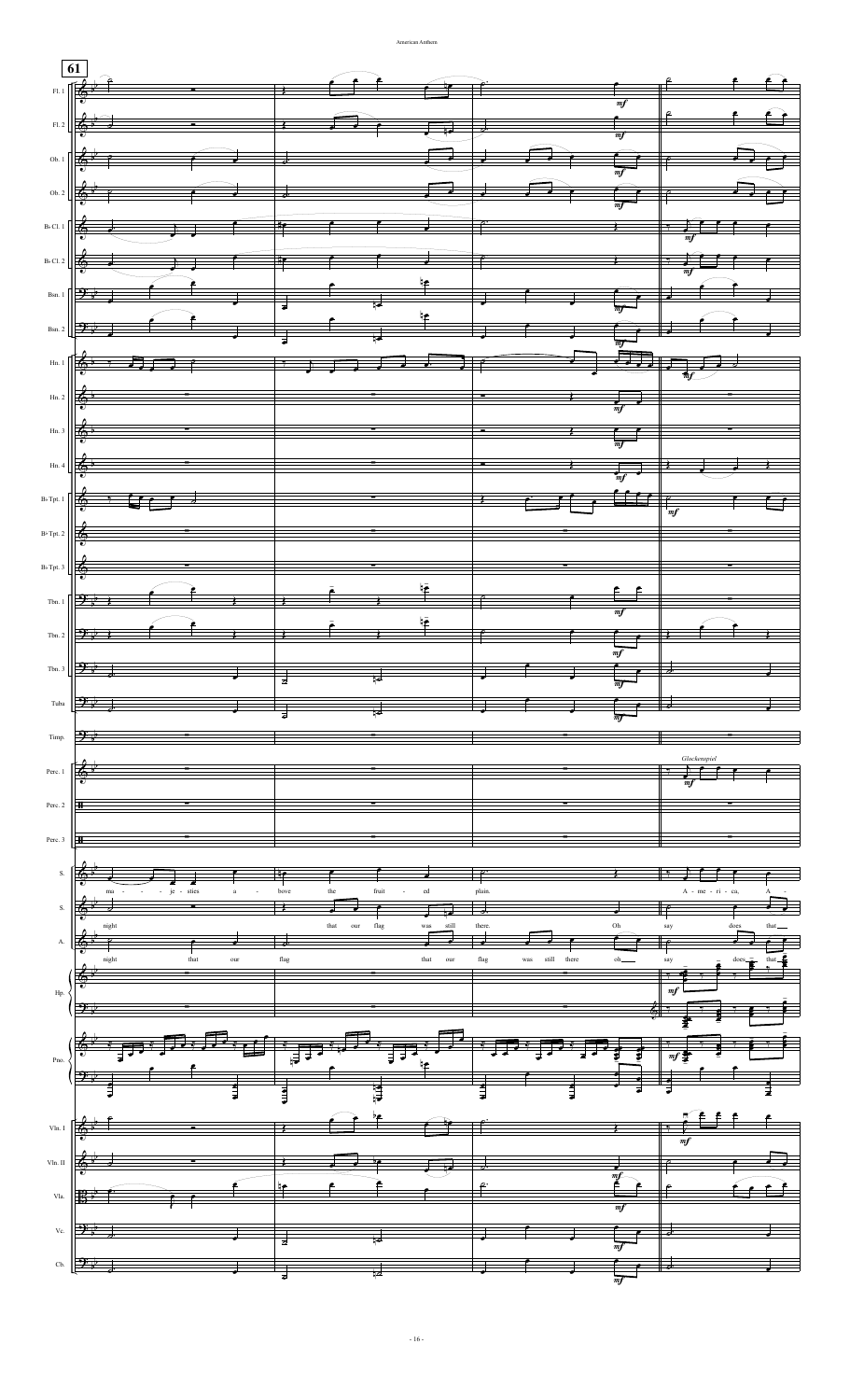|         | 65                                                                                                                                                                                                                                                                                                                                                                                                       |                                                                                                                         |  |  |  |                                                                                                                       |  |  |  |  |
|---------|----------------------------------------------------------------------------------------------------------------------------------------------------------------------------------------------------------------------------------------------------------------------------------------------------------------------------------------------------------------------------------------------------------|-------------------------------------------------------------------------------------------------------------------------|--|--|--|-----------------------------------------------------------------------------------------------------------------------|--|--|--|--|
|         | $\frac{1}{16}$ is the set of the set of the set of the set of the set of the set of the set of the set of the set of the set of the set of the set of the set of the set of the set of the set of the set of the set of the set o                                                                                                                                                                        |                                                                                                                         |  |  |  |                                                                                                                       |  |  |  |  |
|         | $F_{\rm H,2}$ , and $F_{\rm eff}$ is the first property of the first property of the first property of the first property of the first property of the first property of the first property of the first property of the first proper                                                                                                                                                                    |                                                                                                                         |  |  |  |                                                                                                                       |  |  |  |  |
|         | $\frac{1}{2}$ (b) $\frac{1}{2}$ (c) $\frac{1}{2}$ (c) $\frac{1}{2}$ (c) $\frac{1}{2}$ (c) $\frac{1}{2}$ (c) $\frac{1}{2}$ (c) $\frac{1}{2}$ (c) $\frac{1}{2}$ (c) $\frac{1}{2}$ (c) $\frac{1}{2}$ (c) $\frac{1}{2}$ (c) $\frac{1}{2}$ (c) $\frac{1}{2}$ (c) $\frac{1}{2}$ (c) $\frac{1}{2}$ (                                                                                                            |                                                                                                                         |  |  |  |                                                                                                                       |  |  |  |  |
|         | 0.2 <del>de de la comparación de la comparación de la comparación de la comparación de la comparación de la comparación</del>                                                                                                                                                                                                                                                                            |                                                                                                                         |  |  |  |                                                                                                                       |  |  |  |  |
|         | $\frac{1}{2}$ and $\frac{1}{2}$ are $\frac{1}{2}$ and $\frac{1}{2}$ are $\frac{1}{2}$ and $\frac{1}{2}$ are $\frac{1}{2}$ and $\frac{1}{2}$ are $\frac{1}{2}$ and $\frac{1}{2}$ are $\frac{1}{2}$ and $\frac{1}{2}$ are $\frac{1}{2}$ and $\frac{1}{2}$ and $\frac{1}{2}$ are $\frac{1}{2}$ a                                                                                                            |                                                                                                                         |  |  |  |                                                                                                                       |  |  |  |  |
|         | $\frac{1}{2}$ $\frac{1}{2}$ $\frac{1}{2}$ $\frac{1}{2}$ $\frac{1}{2}$ $\frac{1}{2}$ $\frac{1}{2}$ $\frac{1}{2}$ $\frac{1}{2}$ $\frac{1}{2}$ $\frac{1}{2}$ $\frac{1}{2}$ $\frac{1}{2}$ $\frac{1}{2}$ $\frac{1}{2}$ $\frac{1}{2}$ $\frac{1}{2}$ $\frac{1}{2}$ $\frac{1}{2}$ $\frac{1}{2}$ $\frac{1}{2}$ $\frac{1}{2}$                                                                                      |                                                                                                                         |  |  |  |                                                                                                                       |  |  |  |  |
|         |                                                                                                                                                                                                                                                                                                                                                                                                          |                                                                                                                         |  |  |  |                                                                                                                       |  |  |  |  |
|         |                                                                                                                                                                                                                                                                                                                                                                                                          |                                                                                                                         |  |  |  |                                                                                                                       |  |  |  |  |
|         | <u> Banz    93 pagang dipangkang pagpagang dipangkang pagpagang dipangkang dipangkang dipangkang dipangkang pagpagang dipangkang pagpagang dipangkang dipangkang dipangkang dipangkang dipangkang dipangkang dipangkang dipangka</u>                                                                                                                                                                     |                                                                                                                         |  |  |  |                                                                                                                       |  |  |  |  |
|         |                                                                                                                                                                                                                                                                                                                                                                                                          |                                                                                                                         |  |  |  |                                                                                                                       |  |  |  |  |
|         | $\frac{3}{2}$ Hn. 2 $\frac{3}{2}$ $\frac{3}{2}$ $\frac{3}{2}$ $\frac{3}{2}$ $\frac{3}{2}$ $\frac{3}{2}$ $\frac{3}{2}$ $\frac{3}{2}$ $\frac{3}{2}$ $\frac{3}{2}$ $\frac{3}{2}$ $\frac{3}{2}$ $\frac{3}{2}$ $\frac{3}{2}$ $\frac{3}{2}$ $\frac{3}{2}$ $\frac{3}{2}$ $\frac{3}{2}$ $\frac{3}{2}$ $\frac{3}{2}$ $\frac{3$                                                                                    |                                                                                                                         |  |  |  |                                                                                                                       |  |  |  |  |
|         | $\frac{1}{2}$ Hn.3 $\frac{1}{2}$ $\frac{1}{2}$ $\frac{1}{2}$ $\frac{1}{2}$ $\frac{1}{2}$ $\frac{1}{2}$ $\frac{1}{2}$ $\frac{1}{2}$ $\frac{1}{2}$ $\frac{1}{2}$ $\frac{1}{2}$ $\frac{1}{2}$ $\frac{1}{2}$ $\frac{1}{2}$ $\frac{1}{2}$ $\frac{1}{2}$ $\frac{1}{2}$ $\frac{1}{2}$ $\frac{1}{2}$ $\frac{1}{2}$ $\frac{1}{$                                                                                   |                                                                                                                         |  |  |  |                                                                                                                       |  |  |  |  |
|         | $\frac{1}{2}$ iii. $4$ $\frac{1}{2}$ $\frac{1}{2}$ $\frac{1}{2}$ $\frac{1}{2}$ $\frac{1}{2}$ $\frac{1}{2}$ $\frac{1}{2}$ $\frac{1}{2}$ $\frac{1}{2}$ $\frac{1}{2}$ $\frac{1}{2}$ $\frac{1}{2}$                                                                                                                                                                                                           |                                                                                                                         |  |  |  |                                                                                                                       |  |  |  |  |
|         | $B \rightarrow B$ and $B \rightarrow C$ and $C$ is the contract of $D$ is the contract of $C$ is the contract of $C$ is the contract of $C$ is the contract of $C$ is the contract of $C$ is the contract of $C$ is the contract of $C$ is the cont                                                                                                                                                      |                                                                                                                         |  |  |  |                                                                                                                       |  |  |  |  |
|         |                                                                                                                                                                                                                                                                                                                                                                                                          |                                                                                                                         |  |  |  |                                                                                                                       |  |  |  |  |
|         | $B_5$ Tpt. 2 $\frac{1}{2}$                                                                                                                                                                                                                                                                                                                                                                               |                                                                                                                         |  |  |  |                                                                                                                       |  |  |  |  |
|         | $B \triangleright T$ pt. 3                                                                                                                                                                                                                                                                                                                                                                               |                                                                                                                         |  |  |  |                                                                                                                       |  |  |  |  |
|         | ण्या <mark>अस्ति हुई है जिसके साथ पर स्थान के बाद से साथ पर स्थान के बाद से साथ पर स्थान कर से उस समय जा कर समय जा कर</mark>                                                                                                                                                                                                                                                                             |                                                                                                                         |  |  |  |                                                                                                                       |  |  |  |  |
|         |                                                                                                                                                                                                                                                                                                                                                                                                          |                                                                                                                         |  |  |  |                                                                                                                       |  |  |  |  |
|         |                                                                                                                                                                                                                                                                                                                                                                                                          |                                                                                                                         |  |  |  |                                                                                                                       |  |  |  |  |
|         |                                                                                                                                                                                                                                                                                                                                                                                                          |                                                                                                                         |  |  |  |                                                                                                                       |  |  |  |  |
|         | Thu, 3 $\frac{1}{\sqrt{2}}$ , $\frac{1}{\sqrt{2}}$ , $\frac{1}{\sqrt{2}}$ , $\frac{1}{\sqrt{2}}$ , $\frac{1}{\sqrt{2}}$ , $\frac{1}{\sqrt{2}}$ , $\frac{1}{\sqrt{2}}$ , $\frac{1}{\sqrt{2}}$ , $\frac{1}{\sqrt{2}}$ , $\frac{1}{\sqrt{2}}$ , $\frac{1}{\sqrt{2}}$ , $\frac{1}{\sqrt{2}}$ , $\frac{1}{\sqrt{2}}$ , $\frac{1}{\sqrt{2}}$ , $\frac{$                                                        |                                                                                                                         |  |  |  |                                                                                                                       |  |  |  |  |
|         |                                                                                                                                                                                                                                                                                                                                                                                                          | <u> Times and the second second second second second second second second second second second second second second</u> |  |  |  |                                                                                                                       |  |  |  |  |
|         |                                                                                                                                                                                                                                                                                                                                                                                                          |                                                                                                                         |  |  |  |                                                                                                                       |  |  |  |  |
|         | Perc.   $\left  \frac{A^{(1)}(x)}{B^{(2)}(x)} \right $ , $\left  \frac{A^{(1)}(x)}{B^{(1)}(x)} \right $ , $\left  \frac{A^{(1)}(x)}{B^{(1)}(x)} \right $ , $\left  \frac{A^{(1)}(x)}{B^{(1)}(x)} \right $ , $\left  \frac{A^{(1)}(x)}{B^{(1)}(x)} \right $ , $\left  \frac{A^{(1)}(x)}{B^{(1)}(x)} \right $ , $\left  \frac{A^{(1)}(x)}{B^{(1)}(x)} \right $                                             |                                                                                                                         |  |  |  |                                                                                                                       |  |  |  |  |
| Perc. 2 |                                                                                                                                                                                                                                                                                                                                                                                                          |                                                                                                                         |  |  |  |                                                                                                                       |  |  |  |  |
|         |                                                                                                                                                                                                                                                                                                                                                                                                          |                                                                                                                         |  |  |  |                                                                                                                       |  |  |  |  |
|         |                                                                                                                                                                                                                                                                                                                                                                                                          |                                                                                                                         |  |  |  |                                                                                                                       |  |  |  |  |
|         |                                                                                                                                                                                                                                                                                                                                                                                                          |                                                                                                                         |  |  |  |                                                                                                                       |  |  |  |  |
|         |                                                                                                                                                                                                                                                                                                                                                                                                          |                                                                                                                         |  |  |  |                                                                                                                       |  |  |  |  |
|         |                                                                                                                                                                                                                                                                                                                                                                                                          |                                                                                                                         |  |  |  | <u>tifical de la partida de la partida de la partida de la partida de la partida de la partida de la partida de l</u> |  |  |  |  |
|         |                                                                                                                                                                                                                                                                                                                                                                                                          |                                                                                                                         |  |  |  |                                                                                                                       |  |  |  |  |
|         |                                                                                                                                                                                                                                                                                                                                                                                                          |                                                                                                                         |  |  |  |                                                                                                                       |  |  |  |  |
|         |                                                                                                                                                                                                                                                                                                                                                                                                          |                                                                                                                         |  |  |  |                                                                                                                       |  |  |  |  |
|         |                                                                                                                                                                                                                                                                                                                                                                                                          |                                                                                                                         |  |  |  |                                                                                                                       |  |  |  |  |
|         | $\begin{pmatrix} \frac{2}{3} & \frac{1}{3} & \frac{1}{3} & \frac{1}{3} & \frac{1}{3} & \frac{1}{3} & \frac{1}{3} & \frac{1}{3} & \frac{1}{3} & \frac{1}{3} & \frac{1}{3} & \frac{1}{3} & \frac{1}{3} & \frac{1}{3} & \frac{1}{3} & \frac{1}{3} & \frac{1}{3} & \frac{1}{3} & \frac{1}{3} & \frac{1}{3} & \frac{1}{3} & \frac{1}{3} & \frac{1}{3} & \frac{1}{3} & \frac{1}{3} & \frac{1}{3} & \frac{1}{3$ |                                                                                                                         |  |  |  |                                                                                                                       |  |  |  |  |
|         |                                                                                                                                                                                                                                                                                                                                                                                                          |                                                                                                                         |  |  |  |                                                                                                                       |  |  |  |  |
|         | Visit and start and start and the start of the start of the start of the start of the start of the start of the start of the start of the start of the start of the start of the start of the start of the start of the start                                                                                                                                                                            |                                                                                                                         |  |  |  |                                                                                                                       |  |  |  |  |
|         |                                                                                                                                                                                                                                                                                                                                                                                                          |                                                                                                                         |  |  |  |                                                                                                                       |  |  |  |  |
|         | $\frac{1}{2}$ $\frac{1}{2}$ $\frac{1}{2}$ $\frac{1}{2}$ $\frac{1}{2}$ $\frac{1}{2}$ $\frac{1}{2}$ $\frac{1}{2}$ $\frac{1}{2}$ $\frac{1}{2}$ $\frac{1}{2}$ $\frac{1}{2}$ $\frac{1}{2}$ $\frac{1}{2}$ $\frac{1}{2}$ $\frac{1}{2}$ $\frac{1}{2}$ $\frac{1}{2}$ $\frac{1}{2}$ $\frac{1}{2}$ $\frac{1}{2}$ $\frac{1}{2}$                                                                                      |                                                                                                                         |  |  |  |                                                                                                                       |  |  |  |  |
|         |                                                                                                                                                                                                                                                                                                                                                                                                          |                                                                                                                         |  |  |  |                                                                                                                       |  |  |  |  |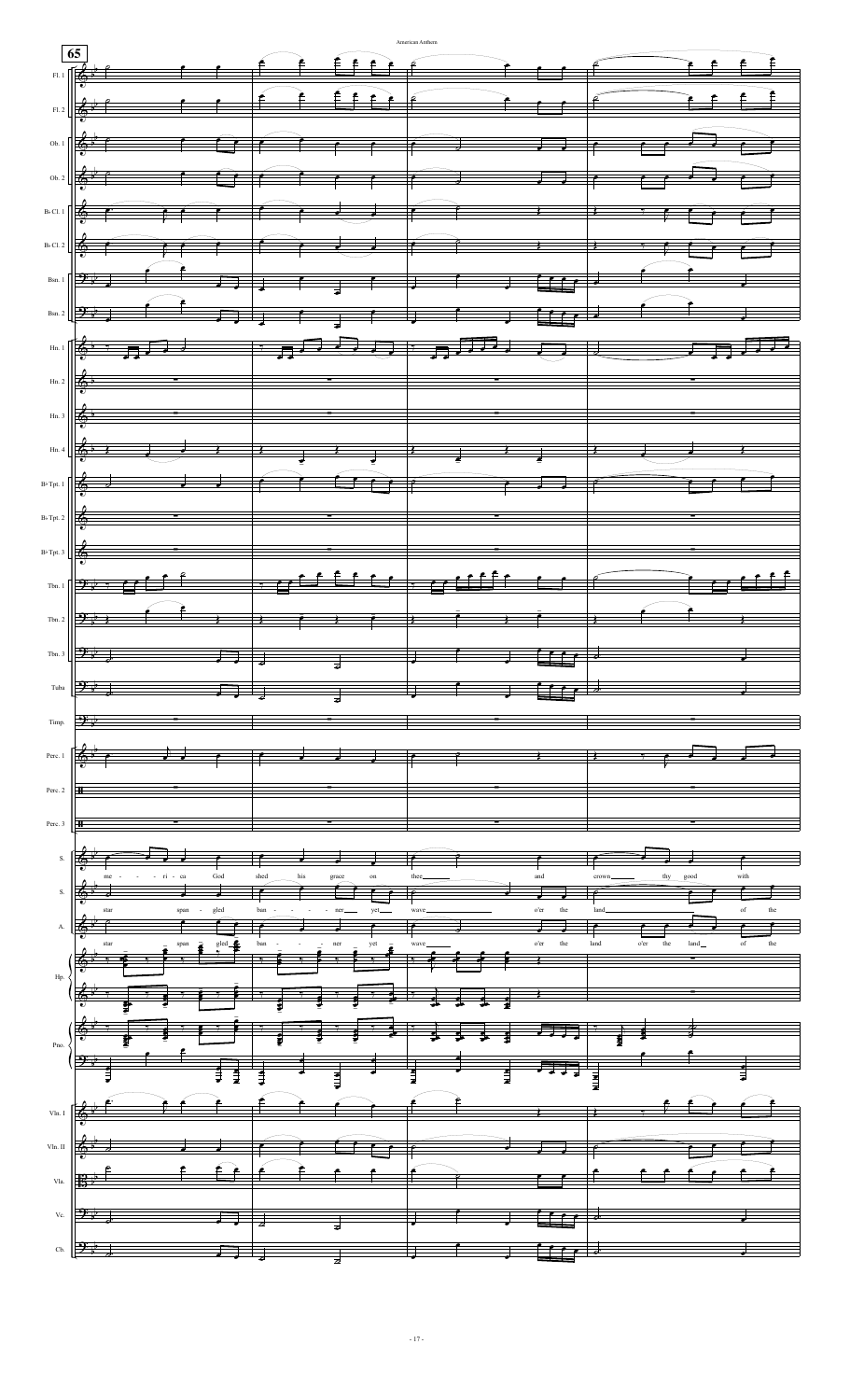| Fl. 1                     |                                                                                  |                                                                                                                                                                                                                                                                                  |                                                                                                                                                                                                                                                                                                                                                                                                                             |                          |
|---------------------------|----------------------------------------------------------------------------------|----------------------------------------------------------------------------------------------------------------------------------------------------------------------------------------------------------------------------------------------------------------------------------|-----------------------------------------------------------------------------------------------------------------------------------------------------------------------------------------------------------------------------------------------------------------------------------------------------------------------------------------------------------------------------------------------------------------------------|--------------------------|
|                           | F1.2                                                                             |                                                                                                                                                                                                                                                                                  |                                                                                                                                                                                                                                                                                                                                                                                                                             |                          |
|                           | Ob. 1 $6^{\frac{1}{2}}$                                                          |                                                                                                                                                                                                                                                                                  |                                                                                                                                                                                                                                                                                                                                                                                                                             |                          |
|                           |                                                                                  |                                                                                                                                                                                                                                                                                  |                                                                                                                                                                                                                                                                                                                                                                                                                             |                          |
|                           |                                                                                  |                                                                                                                                                                                                                                                                                  |                                                                                                                                                                                                                                                                                                                                                                                                                             | $\blacksquare$           |
|                           |                                                                                  | $B\left(1\right)$ and $\frac{1}{2}$ are the set of $\frac{1}{2}$ and $\frac{1}{2}$ are the set of $\frac{1}{2}$ and $\frac{1}{2}$ are the set of $\frac{1}{2}$ and $\frac{1}{2}$ are the set of $\frac{1}{2}$ and $\frac{1}{2}$ are the set of $\frac{1}{2}$ and $\frac{1}{2}$ a |                                                                                                                                                                                                                                                                                                                                                                                                                             |                          |
|                           |                                                                                  |                                                                                                                                                                                                                                                                                  | $\frac{1}{2}$ , $\frac{1}{2}$ , $\frac{1}{2}$ , $\frac{1}{2}$ , $\frac{1}{2}$ , $\frac{1}{2}$ , $\frac{1}{2}$ , $\frac{1}{2}$ , $\frac{1}{2}$ , $\frac{1}{2}$ , $\frac{1}{2}$ , $\frac{1}{2}$ , $\frac{1}{2}$ , $\frac{1}{2}$ , $\frac{1}{2}$ , $\frac{1}{2}$ , $\frac{1}{2}$ , $\frac{1}{2}$ , $\frac{1$                                                                                                                   |                          |
|                           |                                                                                  |                                                                                                                                                                                                                                                                                  | $B_{\rm Sn,1}$ $\left  \frac{97.5}{2} \right $ $\left  \frac{97.5}{2} \right $ $\left  \frac{97.5}{2} \right $ $\left  \frac{97.5}{2} \right $ $\left  \frac{97.5}{2} \right $ $\left  \frac{97.5}{2} \right $                                                                                                                                                                                                              |                          |
|                           |                                                                                  |                                                                                                                                                                                                                                                                                  |                                                                                                                                                                                                                                                                                                                                                                                                                             |                          |
|                           |                                                                                  |                                                                                                                                                                                                                                                                                  | $\frac{1}{10}$ $\frac{1}{10}$ $\frac{1}{10}$ $\frac{1}{10}$ $\frac{1}{10}$ $\frac{1}{10}$ $\frac{1}{10}$ $\frac{1}{10}$ $\frac{1}{10}$ $\frac{1}{10}$ $\frac{1}{10}$ $\frac{1}{10}$ $\frac{1}{10}$ $\frac{1}{10}$ $\frac{1}{10}$                                                                                                                                                                                            |                          |
|                           |                                                                                  |                                                                                                                                                                                                                                                                                  | $\frac{1}{2}$ and $\frac{1}{2}$ are $\frac{1}{2}$ and $\frac{1}{2}$ and $\frac{1}{2}$ and $\frac{1}{2}$ and $\frac{1}{2}$ and $\frac{1}{2}$ and $\frac{1}{2}$ and $\frac{1}{2}$ and $\frac{1}{2}$ and $\frac{1}{2}$ and $\frac{1}{2}$ and $\frac{1}{2}$ and $\frac{1}{2}$ and $\frac{1}{2}$ a                                                                                                                               |                          |
|                           |                                                                                  |                                                                                                                                                                                                                                                                                  | $\frac{1}{2}$ $\frac{1}{2}$ $\frac{1}{2}$ $\frac{1}{2}$ $\frac{1}{2}$ $\frac{1}{2}$ $\frac{1}{2}$ $\frac{1}{2}$ $\frac{1}{2}$ $\frac{1}{2}$ $\frac{1}{2}$ $\frac{1}{2}$ $\frac{1}{2}$ $\frac{1}{2}$ $\frac{1}{2}$ $\frac{1}{2}$ $\frac{1}{2}$ $\frac{1}{2}$ $\frac{1}{2}$ $\frac{1}{2}$ $\frac{1}{2}$ $\frac{1}{2}$                                                                                                         |                          |
|                           |                                                                                  |                                                                                                                                                                                                                                                                                  | $\mathbb{R}^3$ and $\mathbb{R}^3$ are the set of $\mathbb{R}^3$ and $\mathbb{R}^3$ are the set of $\mathbb{R}^3$ and $\mathbb{R}^3$ are the set of $\mathbb{R}^3$                                                                                                                                                                                                                                                           |                          |
|                           |                                                                                  |                                                                                                                                                                                                                                                                                  | $\  \mathbf{a}_1 \  \frac{d}{d^2} + \mathbf{b}_1 + \mathbf{c}_2 + \mathbf{c}_3 + \mathbf{c}_4 + \mathbf{c}_5 + \mathbf{c}_6 + \mathbf{c}_7 + \mathbf{c}_7 + \mathbf{c}_8 + \mathbf{c}_7 + \mathbf{c}_8 + \mathbf{c}_9 + \mathbf{c}_9 + \mathbf{c}_9 + \mathbf{c}_9 + \mathbf{c}_9 + \mathbf{c}_9 + \mathbf{c}_9 + \mathbf{c}_9 + \mathbf{c}_9 + \mathbf{c}_9 + \mathbf{c}_9 + \mathbf{c}_9 + \mathbf{c}_9 + \mathbf{c}_9 +$ |                          |
|                           |                                                                                  |                                                                                                                                                                                                                                                                                  |                                                                                                                                                                                                                                                                                                                                                                                                                             |                          |
|                           |                                                                                  | $B_3$ Tpt. 1 $\left \left \bigotimes_{i=1}^{n} \frac{f^{(i)}_i}{\sqrt{n}}\right  \right  \leq \frac{1}{\sqrt{n}}$                                                                                                                                                                |                                                                                                                                                                                                                                                                                                                                                                                                                             |                          |
| $B \triangleright$ Tpt. 2 | $\begin{array}{c c}\n\hline\n\end{array}$                                        |                                                                                                                                                                                                                                                                                  |                                                                                                                                                                                                                                                                                                                                                                                                                             |                          |
| B <sub>b Tpt. 3</sub>     |                                                                                  |                                                                                                                                                                                                                                                                                  |                                                                                                                                                                                                                                                                                                                                                                                                                             |                          |
|                           | Tbn. 1                                                                           | $\overline{\mathcal{X}}$ , and the contract of the contract of the contract of the contract of the contract of the contract of the contract of the contract of the contract of the contract of the contract of the contract of the contrac                                       |                                                                                                                                                                                                                                                                                                                                                                                                                             | $\overline{\phantom{a}}$ |
|                           |                                                                                  |                                                                                                                                                                                                                                                                                  |                                                                                                                                                                                                                                                                                                                                                                                                                             |                          |
|                           | Tbn. 2 $\left \left \frac{1}{\sqrt{2}}\right \right $                            |                                                                                                                                                                                                                                                                                  |                                                                                                                                                                                                                                                                                                                                                                                                                             |                          |
|                           | Tbn. 3 $\left \left \frac{\partial f}{\partial y}\right _{\mathcal{G}}\right $ . |                                                                                                                                                                                                                                                                                  |                                                                                                                                                                                                                                                                                                                                                                                                                             |                          |
| Tuba                      |                                                                                  |                                                                                                                                                                                                                                                                                  |                                                                                                                                                                                                                                                                                                                                                                                                                             |                          |
| Timp                      |                                                                                  |                                                                                                                                                                                                                                                                                  |                                                                                                                                                                                                                                                                                                                                                                                                                             |                          |
|                           |                                                                                  |                                                                                                                                                                                                                                                                                  |                                                                                                                                                                                                                                                                                                                                                                                                                             |                          |
| Perc. 1                   |                                                                                  |                                                                                                                                                                                                                                                                                  |                                                                                                                                                                                                                                                                                                                                                                                                                             |                          |
| Perc. 2                   |                                                                                  |                                                                                                                                                                                                                                                                                  |                                                                                                                                                                                                                                                                                                                                                                                                                             |                          |
| Perc. 3                   |                                                                                  |                                                                                                                                                                                                                                                                                  |                                                                                                                                                                                                                                                                                                                                                                                                                             |                          |
|                           |                                                                                  |                                                                                                                                                                                                                                                                                  |                                                                                                                                                                                                                                                                                                                                                                                                                             |                          |
|                           |                                                                                  |                                                                                                                                                                                                                                                                                  |                                                                                                                                                                                                                                                                                                                                                                                                                             |                          |
|                           |                                                                                  |                                                                                                                                                                                                                                                                                  |                                                                                                                                                                                                                                                                                                                                                                                                                             | brave                    |
|                           |                                                                                  |                                                                                                                                                                                                                                                                                  |                                                                                                                                                                                                                                                                                                                                                                                                                             |                          |
|                           |                                                                                  |                                                                                                                                                                                                                                                                                  |                                                                                                                                                                                                                                                                                                                                                                                                                             |                          |
|                           |                                                                                  |                                                                                                                                                                                                                                                                                  |                                                                                                                                                                                                                                                                                                                                                                                                                             |                          |
|                           |                                                                                  |                                                                                                                                                                                                                                                                                  |                                                                                                                                                                                                                                                                                                                                                                                                                             |                          |
|                           |                                                                                  |                                                                                                                                                                                                                                                                                  |                                                                                                                                                                                                                                                                                                                                                                                                                             |                          |
|                           |                                                                                  |                                                                                                                                                                                                                                                                                  |                                                                                                                                                                                                                                                                                                                                                                                                                             |                          |
|                           | Vln. I                                                                           |                                                                                                                                                                                                                                                                                  | <u>المنتور المتحو الشفو الشفو المورد مشتشأ الشفو فشتشأ المرك المنافسة الم</u>                                                                                                                                                                                                                                                                                                                                               |                          |
|                           |                                                                                  |                                                                                                                                                                                                                                                                                  |                                                                                                                                                                                                                                                                                                                                                                                                                             |                          |
| Vln. II                   |                                                                                  |                                                                                                                                                                                                                                                                                  | $\overline{1}$ , $\overline{1}$ , $\overline{1}$ , $\overline{1}$ , $\overline{1}$ , $\overline{1}$ , $\overline{1}$ , $\overline{1}$ , $\overline{1}$ , $\overline{1}$ , $\overline{1}$ , $\overline{1}$ , $\overline{1}$ , $\overline{1}$                                                                                                                                                                                 |                          |
|                           |                                                                                  |                                                                                                                                                                                                                                                                                  | <u>r a fra filmarkoaren arabildiko esti esti esti harra</u>                                                                                                                                                                                                                                                                                                                                                                 |                          |
|                           |                                                                                  |                                                                                                                                                                                                                                                                                  |                                                                                                                                                                                                                                                                                                                                                                                                                             |                          |
| Cb.                       |                                                                                  |                                                                                                                                                                                                                                                                                  |                                                                                                                                                                                                                                                                                                                                                                                                                             |                          |
|                           |                                                                                  |                                                                                                                                                                                                                                                                                  |                                                                                                                                                                                                                                                                                                                                                                                                                             |                          |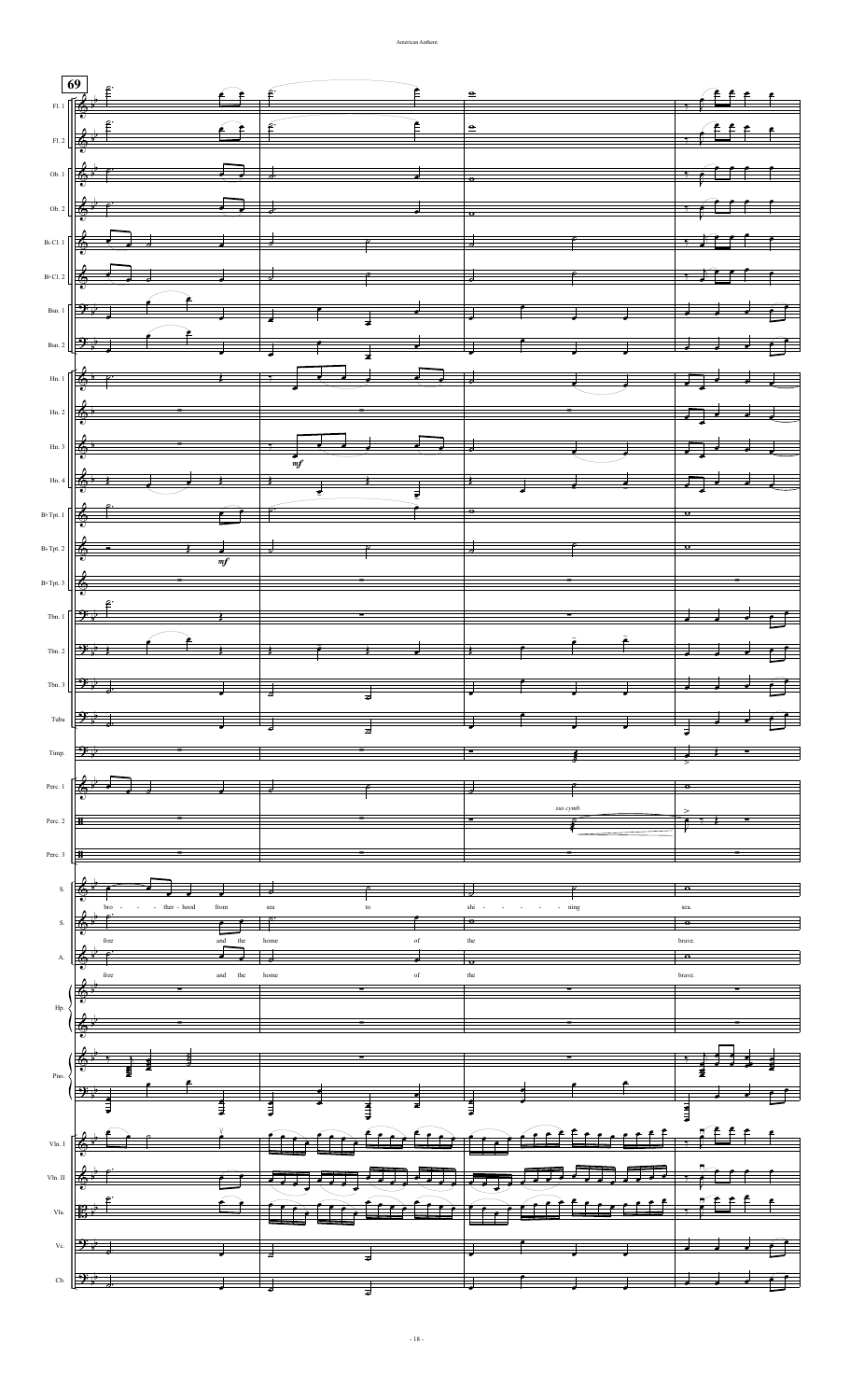|                                             | 73                                                                                                                                                                                                                                                                                                                                                                           |                                                                                                                                        |                                                                               |                                                                                                                                                                                                                                                                                                                                                     |                                                                                     | Grand                                                                                                                         |   |                          |
|---------------------------------------------|------------------------------------------------------------------------------------------------------------------------------------------------------------------------------------------------------------------------------------------------------------------------------------------------------------------------------------------------------------------------------|----------------------------------------------------------------------------------------------------------------------------------------|-------------------------------------------------------------------------------|-----------------------------------------------------------------------------------------------------------------------------------------------------------------------------------------------------------------------------------------------------------------------------------------------------------------------------------------------------|-------------------------------------------------------------------------------------|-------------------------------------------------------------------------------------------------------------------------------|---|--------------------------|
| FL1                                         |                                                                                                                                                                                                                                                                                                                                                                              | $\overline{\phantom{a}}$                                                                                                               |                                                                               |                                                                                                                                                                                                                                                                                                                                                     |                                                                                     |                                                                                                                               |   |                          |
| F1.2                                        |                                                                                                                                                                                                                                                                                                                                                                              |                                                                                                                                        |                                                                               |                                                                                                                                                                                                                                                                                                                                                     |                                                                                     |                                                                                                                               |   |                          |
|                                             |                                                                                                                                                                                                                                                                                                                                                                              |                                                                                                                                        |                                                                               |                                                                                                                                                                                                                                                                                                                                                     |                                                                                     |                                                                                                                               |   |                          |
| 0b. 1 【                                     | $\frac{\rho}{\sqrt{2}}$ , $\frac{\rho}{\sqrt{2}}$                                                                                                                                                                                                                                                                                                                            |                                                                                                                                        |                                                                               |                                                                                                                                                                                                                                                                                                                                                     |                                                                                     |                                                                                                                               |   |                          |
| $0b.2$ $\frac{1}{2}$                        | $\frac{\rho}{\sqrt{2}}$ , $\frac{\rho}{\sqrt{2}}$                                                                                                                                                                                                                                                                                                                            |                                                                                                                                        |                                                                               |                                                                                                                                                                                                                                                                                                                                                     |                                                                                     |                                                                                                                               |   |                          |
|                                             |                                                                                                                                                                                                                                                                                                                                                                              |                                                                                                                                        |                                                                               |                                                                                                                                                                                                                                                                                                                                                     |                                                                                     |                                                                                                                               |   |                          |
| $B \triangleright$ Cl. 1                    |                                                                                                                                                                                                                                                                                                                                                                              |                                                                                                                                        |                                                                               | $\left  \begin{array}{c} \end{array} \right $                                                                                                                                                                                                                                                                                                       |                                                                                     |                                                                                                                               |   |                          |
| $B \triangleright$ Cl. 2                    | $\begin{picture}(180,10) \put(0,0){\vector(1,0){100}} \put(10,0){\vector(1,0){100}} \put(10,0){\vector(1,0){100}} \put(10,0){\vector(1,0){100}} \put(10,0){\vector(1,0){100}} \put(10,0){\vector(1,0){100}} \put(10,0){\vector(1,0){100}} \put(10,0){\vector(1,0){100}} \put(10,0){\vector(1,0){100}} \put(10,0){\vector(1,0){100}} \put(10,0){\vector(1,0){100}}$           |                                                                                                                                        |                                                                               |                                                                                                                                                                                                                                                                                                                                                     |                                                                                     |                                                                                                                               |   |                          |
|                                             |                                                                                                                                                                                                                                                                                                                                                                              |                                                                                                                                        |                                                                               |                                                                                                                                                                                                                                                                                                                                                     |                                                                                     |                                                                                                                               |   |                          |
|                                             | $B_{\rm SM-1}$                                                                                                                                                                                                                                                                                                                                                               |                                                                                                                                        |                                                                               |                                                                                                                                                                                                                                                                                                                                                     |                                                                                     |                                                                                                                               |   |                          |
|                                             | $_{\rm{Bsn.2}}$ $\left \left \frac{9\pm\sqrt{2}}{3\pm\sqrt{2}}\right $ $\left \frac{3\pm\sqrt{2}}{3\pm\sqrt{2}}\right $ $\left \frac{3\pm\sqrt{2}}{3\pm\sqrt{2}}\right $ $\left \frac{3\pm\sqrt{2}}{3\pm\sqrt{2}}\right $ $\left \frac{3\pm\sqrt{2}}{3\pm\sqrt{2}}\right $ $\left \frac{3\pm\sqrt{2}}{3\pm\sqrt{2}}\right $ $\left \frac{3\pm\sqrt{2}}{3\pm\sqrt{2}}\right $ |                                                                                                                                        |                                                                               |                                                                                                                                                                                                                                                                                                                                                     |                                                                                     |                                                                                                                               |   |                          |
|                                             |                                                                                                                                                                                                                                                                                                                                                                              |                                                                                                                                        |                                                                               |                                                                                                                                                                                                                                                                                                                                                     |                                                                                     |                                                                                                                               |   |                          |
|                                             | $\lim_{\mathrm{Hn},1}$ $\left[\left(\frac{1}{\sqrt{2}}\right)^{\frac{1}{2}}\right]$                                                                                                                                                                                                                                                                                          | $\overline{\phantom{a}}$                                                                                                               |                                                                               | $\frac{1}{2}$ $\frac{1}{2}$ $\frac{1}{2}$ $\frac{1}{2}$ $\frac{1}{2}$ $\frac{1}{2}$ $\frac{1}{2}$ $\frac{1}{2}$ $\frac{1}{2}$ $\frac{1}{2}$ $\frac{1}{2}$ $\frac{1}{2}$ $\frac{1}{2}$ $\frac{1}{2}$ $\frac{1}{2}$ $\frac{1}{2}$ $\frac{1}{2}$ $\frac{1}{2}$ $\frac{1}{2}$ $\frac{1}{2}$ $\frac{1}{2}$ $\frac{1}{2}$                                 |                                                                                     |                                                                                                                               |   |                          |
| Hn.2                                        | $\sqrt{2}$                                                                                                                                                                                                                                                                                                                                                                   |                                                                                                                                        |                                                                               |                                                                                                                                                                                                                                                                                                                                                     |                                                                                     |                                                                                                                               |   | $\overline{\phantom{a}}$ |
|                                             |                                                                                                                                                                                                                                                                                                                                                                              |                                                                                                                                        |                                                                               |                                                                                                                                                                                                                                                                                                                                                     |                                                                                     |                                                                                                                               |   |                          |
| $\lim_{n \to \infty}$ $\frac{1}{\sqrt{2n}}$ | $\overline{1}$ , $\overline{1}$ , $\overline{1}$ , $\overline{1}$                                                                                                                                                                                                                                                                                                            | $\overline{1}$ $\overline{1}$ $\overline{1}$ $\overline{1}$ $\overline{1}$ $\overline{1}$ $\overline{1}$ $\overline{1}$ $\overline{1}$ |                                                                               |                                                                                                                                                                                                                                                                                                                                                     | $\frac{1}{\sqrt{2}}$ $\frac{1}{\sqrt{2}}$ $\frac{1}{\sqrt{2}}$ $\frac{1}{\sqrt{2}}$ |                                                                                                                               |   |                          |
| Hn.4                                        | $\sqrt{2}$                                                                                                                                                                                                                                                                                                                                                                   | $\sqrt{2}$                                                                                                                             |                                                                               | $\overline{\phantom{a}}$                                                                                                                                                                                                                                                                                                                            |                                                                                     | $\frac{1}{\sqrt{2}}$ $\frac{1}{\sqrt{2}}$ $\frac{1}{\sqrt{2}}$ $\frac{1}{\sqrt{2}}$ $\frac{1}{\sqrt{2}}$ $\frac{1}{\sqrt{2}}$ |   |                          |
|                                             |                                                                                                                                                                                                                                                                                                                                                                              |                                                                                                                                        |                                                                               |                                                                                                                                                                                                                                                                                                                                                     |                                                                                     |                                                                                                                               |   |                          |
| $B\flat$ Tpt. 1                             |                                                                                                                                                                                                                                                                                                                                                                              |                                                                                                                                        |                                                                               |                                                                                                                                                                                                                                                                                                                                                     |                                                                                     | $\frac{1}{2}$ $\frac{1}{2}$ $\frac{1}{2}$                                                                                     |   |                          |
| $B\nmid$ Tpt. 2                             |                                                                                                                                                                                                                                                                                                                                                                              |                                                                                                                                        |                                                                               | $\frac{1}{2}$                                                                                                                                                                                                                                                                                                                                       | $\frac{1}{2}$                                                                       | $\frac{1}{2}$                                                                                                                 | 흔 |                          |
|                                             |                                                                                                                                                                                                                                                                                                                                                                              |                                                                                                                                        |                                                                               |                                                                                                                                                                                                                                                                                                                                                     |                                                                                     |                                                                                                                               |   |                          |
| $B\nmid$ Tpt. 3                             |                                                                                                                                                                                                                                                                                                                                                                              |                                                                                                                                        |                                                                               |                                                                                                                                                                                                                                                                                                                                                     |                                                                                     |                                                                                                                               |   |                          |
|                                             | Tbn. 1 $\left \frac{9}{2}\right $ $\rightarrow$ $\rightarrow$ $\rightarrow$                                                                                                                                                                                                                                                                                                  | $\frac{1}{\sqrt{2}}$                                                                                                                   |                                                                               |                                                                                                                                                                                                                                                                                                                                                     | $\leftarrow$                                                                        |                                                                                                                               |   |                          |
|                                             |                                                                                                                                                                                                                                                                                                                                                                              |                                                                                                                                        |                                                                               |                                                                                                                                                                                                                                                                                                                                                     |                                                                                     |                                                                                                                               |   |                          |
| Tbn. $2$                                    | 9.7.7<br>$\sim$ $\sim$                                                                                                                                                                                                                                                                                                                                                       |                                                                                                                                        |                                                                               | $\overrightarrow{r}$ , and $\overrightarrow{r}$ , and $\overrightarrow{r}$ , and $\overrightarrow{r}$ , and $\overrightarrow{r}$ , and $\overrightarrow{r}$                                                                                                                                                                                         |                                                                                     |                                                                                                                               |   |                          |
|                                             |                                                                                                                                                                                                                                                                                                                                                                              |                                                                                                                                        |                                                                               |                                                                                                                                                                                                                                                                                                                                                     |                                                                                     |                                                                                                                               |   |                          |
|                                             |                                                                                                                                                                                                                                                                                                                                                                              |                                                                                                                                        |                                                                               |                                                                                                                                                                                                                                                                                                                                                     |                                                                                     |                                                                                                                               |   |                          |
| ${\hbox{Tuba}}$                             |                                                                                                                                                                                                                                                                                                                                                                              |                                                                                                                                        |                                                                               |                                                                                                                                                                                                                                                                                                                                                     |                                                                                     |                                                                                                                               |   |                          |
| Timp.                                       |                                                                                                                                                                                                                                                                                                                                                                              |                                                                                                                                        |                                                                               |                                                                                                                                                                                                                                                                                                                                                     |                                                                                     |                                                                                                                               |   |                          |
|                                             |                                                                                                                                                                                                                                                                                                                                                                              |                                                                                                                                        |                                                                               |                                                                                                                                                                                                                                                                                                                                                     |                                                                                     |                                                                                                                               |   |                          |
| Perc. 1                                     |                                                                                                                                                                                                                                                                                                                                                                              |                                                                                                                                        |                                                                               |                                                                                                                                                                                                                                                                                                                                                     |                                                                                     |                                                                                                                               |   |                          |
| Perc. 2                                     |                                                                                                                                                                                                                                                                                                                                                                              |                                                                                                                                        |                                                                               |                                                                                                                                                                                                                                                                                                                                                     |                                                                                     |                                                                                                                               |   |                          |
|                                             |                                                                                                                                                                                                                                                                                                                                                                              |                                                                                                                                        |                                                                               | <b>Bass Drum</b>                                                                                                                                                                                                                                                                                                                                    |                                                                                     |                                                                                                                               |   |                          |
| Perc. 3                                     |                                                                                                                                                                                                                                                                                                                                                                              |                                                                                                                                        |                                                                               |                                                                                                                                                                                                                                                                                                                                                     |                                                                                     |                                                                                                                               |   |                          |
| $\mathbf{S}.$                               |                                                                                                                                                                                                                                                                                                                                                                              |                                                                                                                                        |                                                                               |                                                                                                                                                                                                                                                                                                                                                     |                                                                                     |                                                                                                                               |   |                          |
|                                             |                                                                                                                                                                                                                                                                                                                                                                              |                                                                                                                                        |                                                                               |                                                                                                                                                                                                                                                                                                                                                     |                                                                                     |                                                                                                                               |   |                          |
|                                             |                                                                                                                                                                                                                                                                                                                                                                              |                                                                                                                                        |                                                                               |                                                                                                                                                                                                                                                                                                                                                     |                                                                                     |                                                                                                                               |   | red                      |
| А.                                          |                                                                                                                                                                                                                                                                                                                                                                              |                                                                                                                                        |                                                                               |                                                                                                                                                                                                                                                                                                                                                     |                                                                                     |                                                                                                                               |   |                          |
|                                             |                                                                                                                                                                                                                                                                                                                                                                              |                                                                                                                                        |                                                                               |                                                                                                                                                                                                                                                                                                                                                     |                                                                                     |                                                                                                                               |   | kets<br>red              |
| Hp.                                         |                                                                                                                                                                                                                                                                                                                                                                              |                                                                                                                                        |                                                                               | $B$ <sup><math>\nparallel</math></sup> $E$ <sup><math>\nparallel</math></sup>                                                                                                                                                                                                                                                                       |                                                                                     |                                                                                                                               |   |                          |
|                                             |                                                                                                                                                                                                                                                                                                                                                                              |                                                                                                                                        |                                                                               |                                                                                                                                                                                                                                                                                                                                                     |                                                                                     |                                                                                                                               |   |                          |
|                                             |                                                                                                                                                                                                                                                                                                                                                                              |                                                                                                                                        |                                                                               |                                                                                                                                                                                                                                                                                                                                                     |                                                                                     |                                                                                                                               |   |                          |
| Pno.                                        |                                                                                                                                                                                                                                                                                                                                                                              |                                                                                                                                        |                                                                               | $\frac{1}{2}$ $\frac{1}{2}$ $\frac{1}{2}$                                                                                                                                                                                                                                                                                                           | $\overline{\phantom{a}}$                                                            |                                                                                                                               |   |                          |
|                                             |                                                                                                                                                                                                                                                                                                                                                                              |                                                                                                                                        |                                                                               |                                                                                                                                                                                                                                                                                                                                                     |                                                                                     |                                                                                                                               |   |                          |
|                                             |                                                                                                                                                                                                                                                                                                                                                                              |                                                                                                                                        |                                                                               |                                                                                                                                                                                                                                                                                                                                                     |                                                                                     |                                                                                                                               |   |                          |
| V <sub>ln.1</sub>                           |                                                                                                                                                                                                                                                                                                                                                                              |                                                                                                                                        | $\begin{array}{c c c c} \hline \bullet & \bullet & \circ \bullet \end{array}$ |                                                                                                                                                                                                                                                                                                                                                     |                                                                                     | $\mathbb{H}^1$ ).                                                                                                             |   |                          |
|                                             |                                                                                                                                                                                                                                                                                                                                                                              |                                                                                                                                        |                                                                               |                                                                                                                                                                                                                                                                                                                                                     |                                                                                     |                                                                                                                               |   |                          |
| V <sub>ln. II</sub>                         |                                                                                                                                                                                                                                                                                                                                                                              |                                                                                                                                        |                                                                               | $\overline{\phantom{a}}$                                                                                                                                                                                                                                                                                                                            |                                                                                     |                                                                                                                               |   |                          |
| $V$ la.                                     | $\mathbb{B}$ $\mathbb{F}$                                                                                                                                                                                                                                                                                                                                                    | $\frac{2}{6}$ , $\frac{1}{6}$ $\frac{1}{6}$                                                                                            |                                                                               | $\begin{picture}(130,10) \put(0,0){\line(1,0){10}} \put(15,0){\line(1,0){10}} \put(15,0){\line(1,0){10}} \put(15,0){\line(1,0){10}} \put(15,0){\line(1,0){10}} \put(15,0){\line(1,0){10}} \put(15,0){\line(1,0){10}} \put(15,0){\line(1,0){10}} \put(15,0){\line(1,0){10}} \put(15,0){\line(1,0){10}} \put(15,0){\line(1,0){10}} \put(15,0){\line($ |                                                                                     |                                                                                                                               |   |                          |
|                                             |                                                                                                                                                                                                                                                                                                                                                                              |                                                                                                                                        |                                                                               |                                                                                                                                                                                                                                                                                                                                                     |                                                                                     |                                                                                                                               |   |                          |
| $\rm{Vc.}$                                  | $7 \cdot$<br>$\boxed{9}$                                                                                                                                                                                                                                                                                                                                                     |                                                                                                                                        |                                                                               |                                                                                                                                                                                                                                                                                                                                                     |                                                                                     |                                                                                                                               |   |                          |
| Cb.                                         |                                                                                                                                                                                                                                                                                                                                                                              |                                                                                                                                        |                                                                               |                                                                                                                                                                                                                                                                                                                                                     |                                                                                     |                                                                                                                               |   |                          |
|                                             |                                                                                                                                                                                                                                                                                                                                                                              |                                                                                                                                        |                                                                               |                                                                                                                                                                                                                                                                                                                                                     |                                                                                     |                                                                                                                               |   |                          |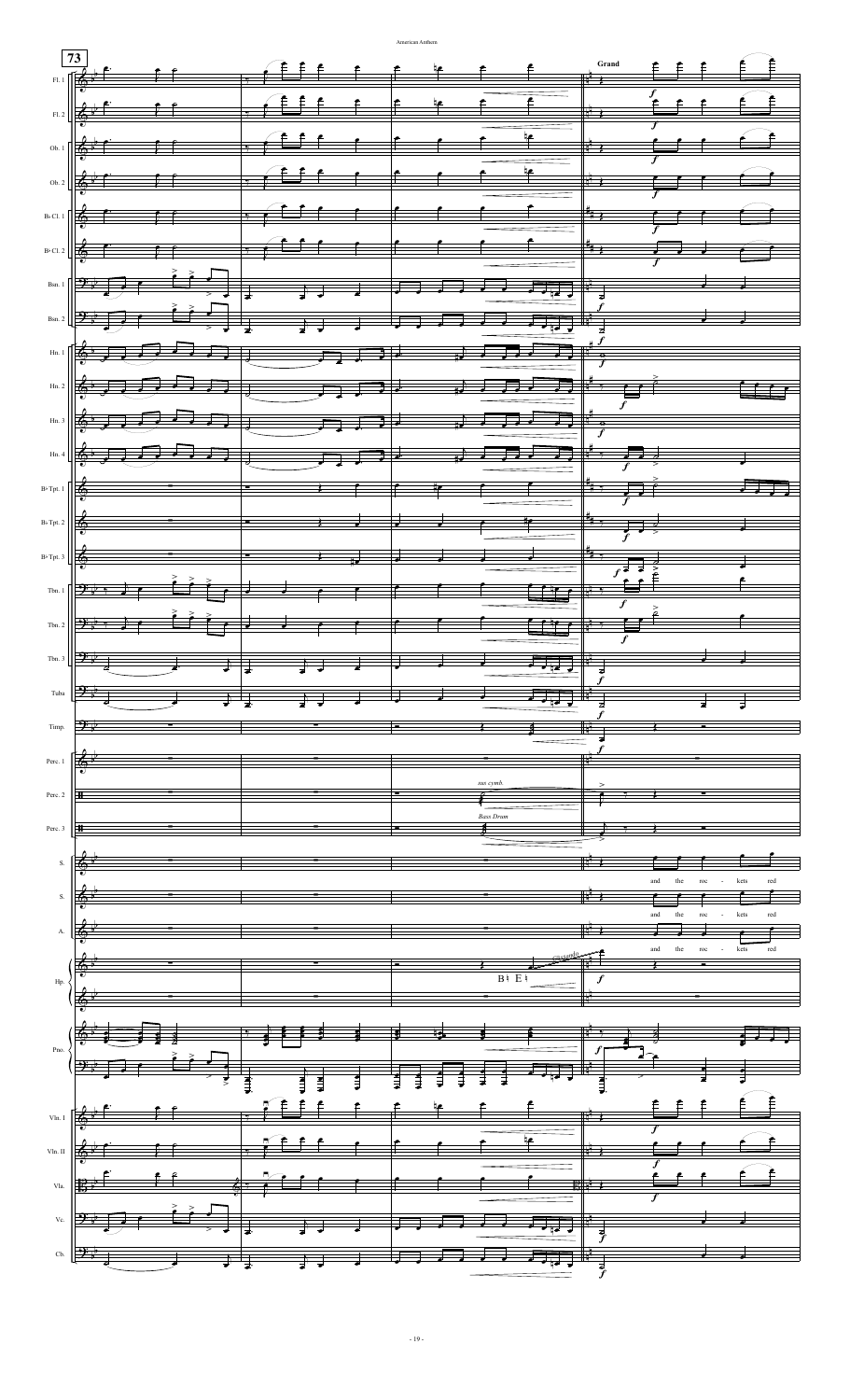|         | ${\bf 77}$ |                                                                                                                                                                                                                                                                                                                                                                                                    |       |  |  |       |                           |                          | $\begin{array}{c} \begin{array}{c} \bullet \end{array} & \begin{array}{c} \bullet \end{array} & \begin{array}{c} \bullet \end{array} & \begin{array}{c} \bullet \end{array} & \begin{array}{c} \bullet \end{array} & \begin{array}{c} \bullet \end{array} & \begin{array}{c} \bullet \end{array} & \begin{array}{c} \bullet \end{array} & \begin{array}{c} \bullet \end{array} & \begin{array}{c} \bullet \end{array} & \begin{array}{c} \bullet \end{array} & \begin{array}{c} \bullet \end{array} & \begin{array}{c} \bullet \end{array} & \begin{array}{c} \bullet \end{array} & \begin{$ |  |
|---------|------------|----------------------------------------------------------------------------------------------------------------------------------------------------------------------------------------------------------------------------------------------------------------------------------------------------------------------------------------------------------------------------------------------------|-------|--|--|-------|---------------------------|--------------------------|----------------------------------------------------------------------------------------------------------------------------------------------------------------------------------------------------------------------------------------------------------------------------------------------------------------------------------------------------------------------------------------------------------------------------------------------------------------------------------------------------------------------------------------------------------------------------------------------|--|
|         |            |                                                                                                                                                                                                                                                                                                                                                                                                    |       |  |  |       |                           |                          | <u>reperente de la paradistria de la paradistria de la paradistria de la paradistria de la paradistria de la par</u>                                                                                                                                                                                                                                                                                                                                                                                                                                                                         |  |
|         | F1.2       |                                                                                                                                                                                                                                                                                                                                                                                                    |       |  |  |       |                           |                          |                                                                                                                                                                                                                                                                                                                                                                                                                                                                                                                                                                                              |  |
| Ob. 1   |            |                                                                                                                                                                                                                                                                                                                                                                                                    |       |  |  |       |                           |                          |                                                                                                                                                                                                                                                                                                                                                                                                                                                                                                                                                                                              |  |
|         |            |                                                                                                                                                                                                                                                                                                                                                                                                    |       |  |  |       |                           |                          |                                                                                                                                                                                                                                                                                                                                                                                                                                                                                                                                                                                              |  |
|         |            |                                                                                                                                                                                                                                                                                                                                                                                                    |       |  |  |       |                           |                          | $\mathbb{R}^{n+1}$ is the set of the set of the set of the set of the set of the set of the set of the set of the set of the set of the set of the set of the set of the set of the set of the set of the set of the set of the se                                                                                                                                                                                                                                                                                                                                                           |  |
|         |            |                                                                                                                                                                                                                                                                                                                                                                                                    |       |  |  |       | <b>BCL2</b> $\frac{1}{2}$ |                          | $\overline{\phantom{a}}$                                                                                                                                                                                                                                                                                                                                                                                                                                                                                                                                                                     |  |
|         |            |                                                                                                                                                                                                                                                                                                                                                                                                    |       |  |  |       |                           |                          | $Ban 1$ $\left \frac{3\pi}{2}+\frac{3\pi}{2}+\frac{3\pi}{2}\right $                                                                                                                                                                                                                                                                                                                                                                                                                                                                                                                          |  |
|         |            |                                                                                                                                                                                                                                                                                                                                                                                                    |       |  |  |       |                           |                          | $Ban 2$ $\left[\frac{1}{2}$ $\frac{1}{2}$ $\frac{1}{2}$ $\frac{1}{2}$ $\frac{1}{2}$ $\frac{1}{2}$ $\frac{1}{2}$ $\frac{1}{2}$ $\frac{1}{2}$ $\frac{1}{2}$ $\frac{1}{2}$ $\frac{1}{2}$ $\frac{1}{2}$ $\frac{1}{2}$ $\frac{1}{2}$ $\frac{1}{2}$ $\frac{1}{2}$ $\frac{1}{2}$ $\frac{1}{2}$ $\frac{1}{2}$ $\frac{1}{2}$ $\$                                                                                                                                                                                                                                                                      |  |
|         |            |                                                                                                                                                                                                                                                                                                                                                                                                    |       |  |  |       |                           |                          |                                                                                                                                                                                                                                                                                                                                                                                                                                                                                                                                                                                              |  |
|         |            |                                                                                                                                                                                                                                                                                                                                                                                                    |       |  |  |       |                           |                          |                                                                                                                                                                                                                                                                                                                                                                                                                                                                                                                                                                                              |  |
|         |            |                                                                                                                                                                                                                                                                                                                                                                                                    |       |  |  |       |                           |                          | $\limsup \left\{\left \frac{a_1}{b_1}+\frac{b_1}{b_2}+\frac{b_1}{b_1}\right +\left \frac{b_1}{b_1}+\frac{b_1}{b_2}\right +\left \frac{b_1}{b_1}+\frac{b_1}{b_2}\right +\left \frac{b_1}{b_1}+\frac{b_1}{b_1}\right +\left \frac{b_1}{b_1}+\frac{b_1}{b_1}\right +\left \frac{b_1}{b_1}+\frac{b_1}{b_1}\right +\left \frac{b_1}{b_1}+\frac{b_1}{b_1}\right +\left \frac{b_1}{b_1}+\frac{b_1}{b$                                                                                                                                                                                               |  |
|         |            |                                                                                                                                                                                                                                                                                                                                                                                                    |       |  |  |       |                           |                          |                                                                                                                                                                                                                                                                                                                                                                                                                                                                                                                                                                                              |  |
|         |            |                                                                                                                                                                                                                                                                                                                                                                                                    |       |  |  |       |                           |                          | $\lim_{\Delta t \to 0} 4 \left\  \frac{1}{\sqrt{3}} \frac{1}{2} + \frac{1}{\sqrt{3}} \frac{1}{2} \frac{1}{\sqrt{3}} + \frac{1}{\sqrt{3}} \frac{1}{\sqrt{3}} + \frac{1}{\sqrt{3}} \frac{1}{\sqrt{3}} + \frac{1}{\sqrt{3}} \frac{1}{\sqrt{3}} + \frac{1}{\sqrt{3}} \frac{1}{\sqrt{3}} + \frac{1}{\sqrt{3}} \frac{1}{\sqrt{3}} + \frac{1}{\sqrt{3}} \frac{1}{\sqrt{3}} + \frac{1}{\sqrt{3}} \frac{1}{\sqrt{3}} + \frac{1}{\sqrt{3}}$                                                                                                                                                            |  |
|         |            |                                                                                                                                                                                                                                                                                                                                                                                                    |       |  |  |       |                           |                          |                                                                                                                                                                                                                                                                                                                                                                                                                                                                                                                                                                                              |  |
|         |            | $B^3$ Tpt. 2 $\left  \begin{array}{ccc} \frac{A}{2} & \frac{B}{2} & \frac{B}{2} & \frac{B}{2} & \frac{B}{2} & \frac{B}{2} & \frac{B}{2} & \frac{B}{2} & \frac{B}{2} & \frac{B}{2} & \frac{B}{2} & \frac{B}{2} & \frac{B}{2} & \frac{B}{2} & \frac{B}{2} & \frac{B}{2} & \frac{B}{2} & \frac{B}{2} & \frac{B}{2} & \frac{B}{2} & \frac{B}{2} & \frac{B}{2} & \frac{B}{2} & \frac{B}{2} & \frac{B}{$ |       |  |  |       |                           |                          |                                                                                                                                                                                                                                                                                                                                                                                                                                                                                                                                                                                              |  |
|         |            | $B_3$ Tpt. 3 $\left($ $\frac{2}{3}$ $\frac{4}{3}$ $\frac{4}{3}$ $\frac{3}{2}$ $\frac{3}{2}$ $\frac{3}{2}$ $\frac{3}{2}$ $\frac{3}{2}$ $\frac{3}{2}$ $\frac{3}{2}$ $\frac{3}{2}$ $\frac{3}{2}$ $\frac{3}{2}$ $\frac{3}{2}$ $\frac{3}{2}$ $\frac{3}{2}$ $\frac{3}{2}$ $\frac{3}{2}$ $\frac{3}{2}$ $\frac{3}{2}$ $\$                                                                                  |       |  |  |       |                           |                          |                                                                                                                                                                                                                                                                                                                                                                                                                                                                                                                                                                                              |  |
|         |            | $T_{\text{Dn.}1}$                                                                                                                                                                                                                                                                                                                                                                                  |       |  |  | $\ge$ |                           | $\overline{\phantom{a}}$ | $\frac{1}{\sqrt{2}}$                                                                                                                                                                                                                                                                                                                                                                                                                                                                                                                                                                         |  |
|         |            | $T_{\rm bh, 2}$ $\left  \frac{1}{2} \right $ $\left  \frac{1}{2} \right $ $\left  \frac{1}{2} \right $ $\left  \frac{1}{2} \right $ $\left  \frac{1}{2} \right $ $\left  \frac{1}{2} \right $ $\left  \frac{1}{2} \right $ $\left  \frac{1}{2} \right $ $\left  \frac{1}{2} \right $ $\left  \frac{1}{2} \right $                                                                                  |       |  |  |       |                           | $\overline{a}$           | $\frac{1}{2}$                                                                                                                                                                                                                                                                                                                                                                                                                                                                                                                                                                                |  |
|         |            |                                                                                                                                                                                                                                                                                                                                                                                                    |       |  |  |       |                           |                          |                                                                                                                                                                                                                                                                                                                                                                                                                                                                                                                                                                                              |  |
|         |            |                                                                                                                                                                                                                                                                                                                                                                                                    |       |  |  |       |                           |                          | $T_{\rm{Dn-3}}$ and $T_{\rm{Dn-1}}$ are also assumed as a set of the set of the set of the set of the set of the set of the set of the set of the set of the set of the set of the set of the set of the set of the set of the set                                                                                                                                                                                                                                                                                                                                                           |  |
|         |            |                                                                                                                                                                                                                                                                                                                                                                                                    |       |  |  |       |                           |                          |                                                                                                                                                                                                                                                                                                                                                                                                                                                                                                                                                                                              |  |
| Timp    |            |                                                                                                                                                                                                                                                                                                                                                                                                    |       |  |  |       |                           |                          |                                                                                                                                                                                                                                                                                                                                                                                                                                                                                                                                                                                              |  |
| Perc. 1 |            |                                                                                                                                                                                                                                                                                                                                                                                                    |       |  |  |       |                           |                          |                                                                                                                                                                                                                                                                                                                                                                                                                                                                                                                                                                                              |  |
| Perc. 2 |            |                                                                                                                                                                                                                                                                                                                                                                                                    |       |  |  |       |                           |                          |                                                                                                                                                                                                                                                                                                                                                                                                                                                                                                                                                                                              |  |
| Perc. 3 |            |                                                                                                                                                                                                                                                                                                                                                                                                    |       |  |  |       |                           |                          |                                                                                                                                                                                                                                                                                                                                                                                                                                                                                                                                                                                              |  |
|         |            |                                                                                                                                                                                                                                                                                                                                                                                                    |       |  |  |       |                           |                          |                                                                                                                                                                                                                                                                                                                                                                                                                                                                                                                                                                                              |  |
|         |            |                                                                                                                                                                                                                                                                                                                                                                                                    |       |  |  |       |                           |                          |                                                                                                                                                                                                                                                                                                                                                                                                                                                                                                                                                                                              |  |
|         |            |                                                                                                                                                                                                                                                                                                                                                                                                    |       |  |  |       |                           |                          | through                                                                                                                                                                                                                                                                                                                                                                                                                                                                                                                                                                                      |  |
|         |            |                                                                                                                                                                                                                                                                                                                                                                                                    | bomb: |  |  | gave  |                           | proof                    | through                                                                                                                                                                                                                                                                                                                                                                                                                                                                                                                                                                                      |  |
| Hp.     |            |                                                                                                                                                                                                                                                                                                                                                                                                    |       |  |  |       |                           |                          |                                                                                                                                                                                                                                                                                                                                                                                                                                                                                                                                                                                              |  |
|         |            |                                                                                                                                                                                                                                                                                                                                                                                                    |       |  |  |       |                           |                          |                                                                                                                                                                                                                                                                                                                                                                                                                                                                                                                                                                                              |  |
|         |            |                                                                                                                                                                                                                                                                                                                                                                                                    |       |  |  |       |                           |                          |                                                                                                                                                                                                                                                                                                                                                                                                                                                                                                                                                                                              |  |
|         |            |                                                                                                                                                                                                                                                                                                                                                                                                    |       |  |  |       |                           |                          |                                                                                                                                                                                                                                                                                                                                                                                                                                                                                                                                                                                              |  |
|         |            |                                                                                                                                                                                                                                                                                                                                                                                                    |       |  |  |       |                           |                          |                                                                                                                                                                                                                                                                                                                                                                                                                                                                                                                                                                                              |  |
| Vln. I  |            |                                                                                                                                                                                                                                                                                                                                                                                                    |       |  |  |       |                           |                          |                                                                                                                                                                                                                                                                                                                                                                                                                                                                                                                                                                                              |  |
| Vln. II |            |                                                                                                                                                                                                                                                                                                                                                                                                    |       |  |  |       |                           |                          |                                                                                                                                                                                                                                                                                                                                                                                                                                                                                                                                                                                              |  |
|         |            |                                                                                                                                                                                                                                                                                                                                                                                                    |       |  |  |       |                           |                          |                                                                                                                                                                                                                                                                                                                                                                                                                                                                                                                                                                                              |  |
|         |            |                                                                                                                                                                                                                                                                                                                                                                                                    |       |  |  |       |                           |                          |                                                                                                                                                                                                                                                                                                                                                                                                                                                                                                                                                                                              |  |
|         |            |                                                                                                                                                                                                                                                                                                                                                                                                    |       |  |  |       |                           |                          |                                                                                                                                                                                                                                                                                                                                                                                                                                                                                                                                                                                              |  |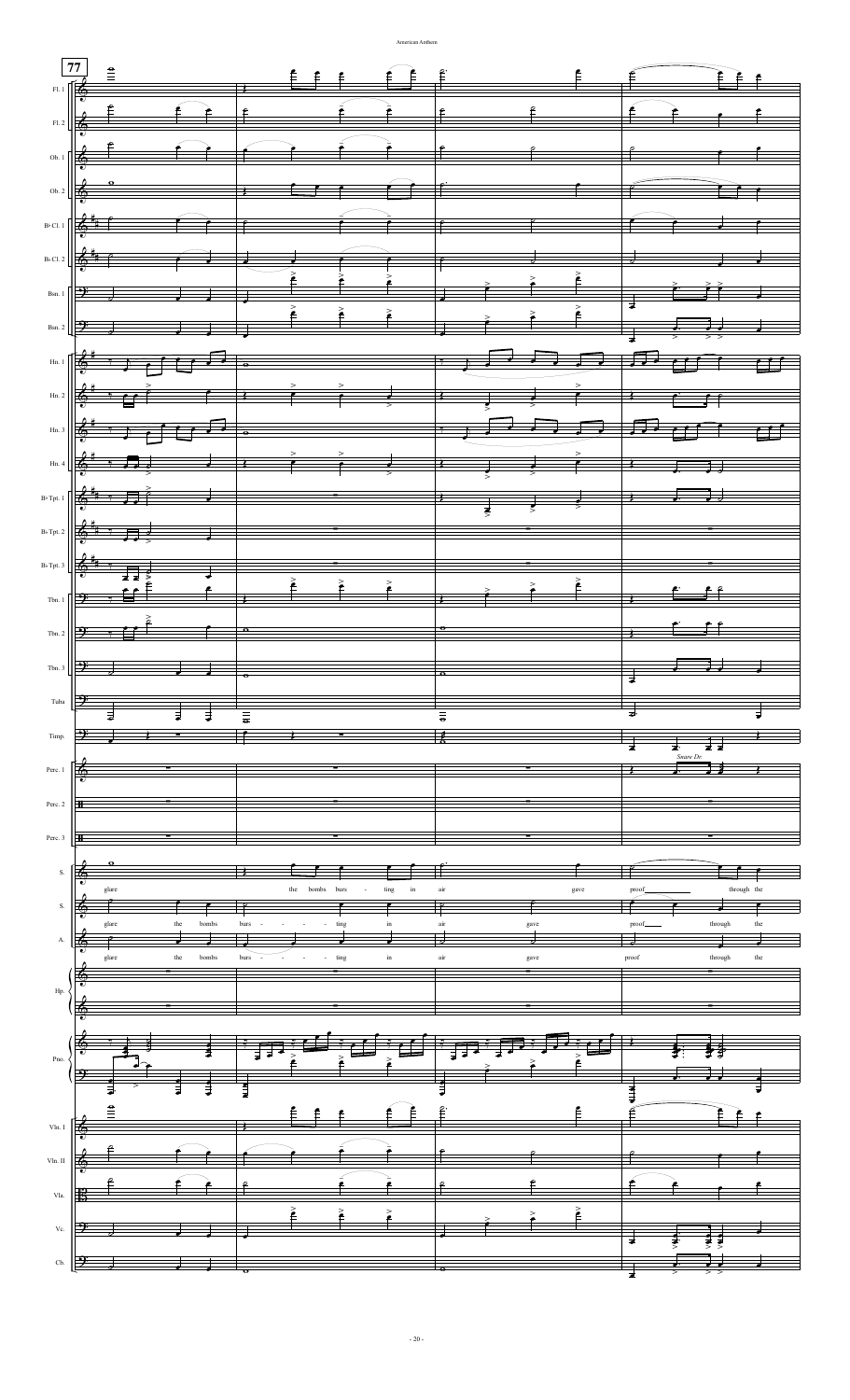|                                         |                          |                                                                                                                                                                                                                                                                                                                                                                                                        |                                                                                 |      |   |     | American Anthem                                                                                                                                                                                                                                                                                                                                                                                                     |                          |                          |                          |                         |   |  |
|-----------------------------------------|--------------------------|--------------------------------------------------------------------------------------------------------------------------------------------------------------------------------------------------------------------------------------------------------------------------------------------------------------------------------------------------------------------------------------------------------|---------------------------------------------------------------------------------|------|---|-----|---------------------------------------------------------------------------------------------------------------------------------------------------------------------------------------------------------------------------------------------------------------------------------------------------------------------------------------------------------------------------------------------------------------------|--------------------------|--------------------------|--------------------------|-------------------------|---|--|
|                                         | 81                       |                                                                                                                                                                                                                                                                                                                                                                                                        |                                                                                 |      |   |     |                                                                                                                                                                                                                                                                                                                                                                                                                     |                          |                          |                          |                         |   |  |
| FL 1                                    |                          |                                                                                                                                                                                                                                                                                                                                                                                                        |                                                                                 |      |   |     |                                                                                                                                                                                                                                                                                                                                                                                                                     |                          |                          |                          |                         |   |  |
|                                         |                          |                                                                                                                                                                                                                                                                                                                                                                                                        |                                                                                 |      |   |     |                                                                                                                                                                                                                                                                                                                                                                                                                     |                          |                          |                          |                         |   |  |
| FL. 2 $\frac{1}{6}$                     |                          |                                                                                                                                                                                                                                                                                                                                                                                                        |                                                                                 |      |   |     |                                                                                                                                                                                                                                                                                                                                                                                                                     | €                        |                          |                          | $\vert \cdot \vert$     |   |  |
|                                         |                          |                                                                                                                                                                                                                                                                                                                                                                                                        |                                                                                 |      |   |     |                                                                                                                                                                                                                                                                                                                                                                                                                     |                          |                          |                          | $\vert \gamma \vert$    |   |  |
| Ob. 1 $\sqrt{\frac{2}{10}}$             |                          |                                                                                                                                                                                                                                                                                                                                                                                                        |                                                                                 |      |   |     |                                                                                                                                                                                                                                                                                                                                                                                                                     |                          |                          |                          |                         |   |  |
| Ob. 2                                   |                          |                                                                                                                                                                                                                                                                                                                                                                                                        |                                                                                 |      |   |     |                                                                                                                                                                                                                                                                                                                                                                                                                     |                          |                          |                          |                         |   |  |
|                                         |                          |                                                                                                                                                                                                                                                                                                                                                                                                        |                                                                                 |      |   |     |                                                                                                                                                                                                                                                                                                                                                                                                                     |                          |                          |                          |                         |   |  |
| $B5$ Cl. 1                              |                          |                                                                                                                                                                                                                                                                                                                                                                                                        | $\bullet$ $\bullet$ $\bullet$ $\bullet$ $\bullet$ $\bullet$ $\bullet$ $\bullet$ |      |   |     |                                                                                                                                                                                                                                                                                                                                                                                                                     | $\blacksquare$           |                          |                          |                         |   |  |
|                                         |                          |                                                                                                                                                                                                                                                                                                                                                                                                        |                                                                                 |      |   |     |                                                                                                                                                                                                                                                                                                                                                                                                                     |                          |                          |                          |                         |   |  |
| $B \triangleright C1.2$                 |                          |                                                                                                                                                                                                                                                                                                                                                                                                        |                                                                                 |      | ≢ |     |                                                                                                                                                                                                                                                                                                                                                                                                                     | $-\circ$                 |                          |                          | $\mathbf{L}$            |   |  |
|                                         |                          |                                                                                                                                                                                                                                                                                                                                                                                                        |                                                                                 |      |   |     |                                                                                                                                                                                                                                                                                                                                                                                                                     |                          |                          |                          |                         |   |  |
|                                         |                          | $B_{\rm Sn,1}$ $\left\  \begin{array}{ccc} \frac{3}{2} & \frac{3}{2} & \frac{3}{2} & \frac{3}{2} & \frac{3}{2} & \frac{3}{2} & \frac{3}{2} & \frac{3}{2} & \frac{3}{2} & \frac{3}{2} & \frac{3}{2} & \frac{3}{2} & \frac{3}{2} & \frac{3}{2} & \frac{3}{2} & \frac{3}{2} & \frac{3}{2} & \frac{3}{2} & \frac{3}{2} & \frac{3}{2} & \frac{3}{2} & \frac{3}{2} & \frac{3}{2} & \frac{3}{2} & \frac{3}{2$ |                                                                                 |      |   |     |                                                                                                                                                                                                                                                                                                                                                                                                                     |                          |                          |                          | $\frac{1}{p}$           |   |  |
|                                         |                          |                                                                                                                                                                                                                                                                                                                                                                                                        |                                                                                 |      |   |     |                                                                                                                                                                                                                                                                                                                                                                                                                     |                          |                          |                          |                         |   |  |
|                                         |                          | Bsn.2                                                                                                                                                                                                                                                                                                                                                                                                  |                                                                                 |      |   |     |                                                                                                                                                                                                                                                                                                                                                                                                                     |                          |                          |                          | $\frac{1}{p}$           |   |  |
|                                         |                          |                                                                                                                                                                                                                                                                                                                                                                                                        |                                                                                 |      |   |     |                                                                                                                                                                                                                                                                                                                                                                                                                     |                          |                          |                          |                         |   |  |
|                                         |                          | <b>Example 1999</b>                                                                                                                                                                                                                                                                                                                                                                                    |                                                                                 |      |   |     | $\overline{\phantom{a}}$                                                                                                                                                                                                                                                                                                                                                                                            |                          | $\overline{\phantom{a}}$ |                          |                         |   |  |
|                                         |                          | $\frac{1}{2}$ $\frac{1}{2}$ $\frac{1}{2}$ $\frac{1}{2}$ $\frac{1}{2}$ $\frac{1}{2}$ $\frac{1}{2}$ $\frac{1}{2}$ $\frac{1}{2}$ $\frac{1}{2}$ $\frac{1}{2}$ $\frac{1}{2}$ $\frac{1}{2}$ $\frac{1}{2}$ $\frac{1}{2}$ $\frac{1}{2}$ $\frac{1}{2}$ $\frac{1}{2}$ $\frac{1}{2}$ $\frac{1}{2}$ $\frac{1}{2}$ $\frac{1}{2}$                                                                                    |                                                                                 |      |   |     | $\frac{4\epsilon}{\epsilon}$                                                                                                                                                                                                                                                                                                                                                                                        | $\overline{\phantom{a}}$ |                          |                          |                         |   |  |
|                                         |                          |                                                                                                                                                                                                                                                                                                                                                                                                        |                                                                                 |      |   |     |                                                                                                                                                                                                                                                                                                                                                                                                                     |                          |                          |                          |                         |   |  |
|                                         |                          | $\mathbb{R}^n$ $\mathbb{R}^n$ $\mathbb{R}^n$ $\mathbb{R}^n$ $\mathbb{R}^n$ $\mathbb{R}^n$ $\mathbb{R}^n$ $\mathbb{R}^n$                                                                                                                                                                                                                                                                                |                                                                                 |      |   |     |                                                                                                                                                                                                                                                                                                                                                                                                                     |                          |                          |                          | $\frac{1}{p}$           | ≢ |  |
|                                         |                          |                                                                                                                                                                                                                                                                                                                                                                                                        |                                                                                 |      |   |     |                                                                                                                                                                                                                                                                                                                                                                                                                     |                          |                          |                          |                         |   |  |
|                                         |                          | $\lim_{h \to 0} 4 \sqrt{\frac{h}{h}}$                                                                                                                                                                                                                                                                                                                                                                  |                                                                                 |      |   |     |                                                                                                                                                                                                                                                                                                                                                                                                                     |                          |                          |                          |                         |   |  |
|                                         |                          |                                                                                                                                                                                                                                                                                                                                                                                                        |                                                                                 |      |   |     |                                                                                                                                                                                                                                                                                                                                                                                                                     |                          |                          |                          |                         |   |  |
| B <sub>b</sub> Tpt. 1                   |                          |                                                                                                                                                                                                                                                                                                                                                                                                        |                                                                                 |      |   |     |                                                                                                                                                                                                                                                                                                                                                                                                                     |                          |                          |                          |                         |   |  |
|                                         |                          |                                                                                                                                                                                                                                                                                                                                                                                                        |                                                                                 |      |   |     |                                                                                                                                                                                                                                                                                                                                                                                                                     |                          |                          |                          |                         |   |  |
| $B\overline{b}$ Tpt. 2                  | $\overline{\phantom{a}}$ |                                                                                                                                                                                                                                                                                                                                                                                                        |                                                                                 |      |   |     |                                                                                                                                                                                                                                                                                                                                                                                                                     |                          |                          |                          |                         |   |  |
| $B \triangleright$ Tpt. 3 $\frac{1}{2}$ |                          |                                                                                                                                                                                                                                                                                                                                                                                                        |                                                                                 |      |   |     |                                                                                                                                                                                                                                                                                                                                                                                                                     |                          |                          |                          |                         |   |  |
|                                         |                          |                                                                                                                                                                                                                                                                                                                                                                                                        |                                                                                 |      |   |     |                                                                                                                                                                                                                                                                                                                                                                                                                     |                          |                          |                          |                         |   |  |
| Tbn. 1                                  |                          |                                                                                                                                                                                                                                                                                                                                                                                                        |                                                                                 |      |   |     |                                                                                                                                                                                                                                                                                                                                                                                                                     |                          |                          |                          |                         |   |  |
|                                         |                          |                                                                                                                                                                                                                                                                                                                                                                                                        |                                                                                 |      |   |     |                                                                                                                                                                                                                                                                                                                                                                                                                     |                          |                          |                          |                         |   |  |
| Tbn. 2                                  |                          |                                                                                                                                                                                                                                                                                                                                                                                                        |                                                                                 |      |   |     |                                                                                                                                                                                                                                                                                                                                                                                                                     |                          |                          |                          |                         |   |  |
|                                         |                          |                                                                                                                                                                                                                                                                                                                                                                                                        |                                                                                 |      |   |     |                                                                                                                                                                                                                                                                                                                                                                                                                     |                          |                          |                          |                         |   |  |
| 1bn.3                                   | ⊫⊶                       |                                                                                                                                                                                                                                                                                                                                                                                                        |                                                                                 |      |   |     |                                                                                                                                                                                                                                                                                                                                                                                                                     |                          |                          |                          |                         |   |  |
|                                         |                          |                                                                                                                                                                                                                                                                                                                                                                                                        |                                                                                 |      |   |     |                                                                                                                                                                                                                                                                                                                                                                                                                     |                          |                          |                          |                         |   |  |
| Tuba                                    |                          |                                                                                                                                                                                                                                                                                                                                                                                                        |                                                                                 |      |   | ₹   | Ţ                                                                                                                                                                                                                                                                                                                                                                                                                   |                          | ţ                        |                          |                         |   |  |
| Timp.                                   |                          |                                                                                                                                                                                                                                                                                                                                                                                                        |                                                                                 |      |   |     |                                                                                                                                                                                                                                                                                                                                                                                                                     |                          |                          |                          |                         |   |  |
|                                         |                          |                                                                                                                                                                                                                                                                                                                                                                                                        |                                                                                 |      |   |     |                                                                                                                                                                                                                                                                                                                                                                                                                     |                          |                          |                          |                         |   |  |
| Perc. 1                                 |                          |                                                                                                                                                                                                                                                                                                                                                                                                        |                                                                                 |      |   |     |                                                                                                                                                                                                                                                                                                                                                                                                                     |                          |                          |                          |                         |   |  |
|                                         |                          |                                                                                                                                                                                                                                                                                                                                                                                                        |                                                                                 |      |   |     |                                                                                                                                                                                                                                                                                                                                                                                                                     |                          |                          |                          |                         |   |  |
| Perc. 2                                 |                          |                                                                                                                                                                                                                                                                                                                                                                                                        |                                                                                 |      |   |     |                                                                                                                                                                                                                                                                                                                                                                                                                     |                          |                          |                          |                         |   |  |
|                                         |                          |                                                                                                                                                                                                                                                                                                                                                                                                        |                                                                                 |      |   |     |                                                                                                                                                                                                                                                                                                                                                                                                                     |                          |                          |                          |                         |   |  |
| Perc. 3                                 |                          |                                                                                                                                                                                                                                                                                                                                                                                                        |                                                                                 |      |   |     |                                                                                                                                                                                                                                                                                                                                                                                                                     |                          |                          |                          |                         |   |  |
| S.                                      |                          |                                                                                                                                                                                                                                                                                                                                                                                                        |                                                                                 |      |   |     |                                                                                                                                                                                                                                                                                                                                                                                                                     |                          |                          |                          |                         |   |  |
|                                         |                          |                                                                                                                                                                                                                                                                                                                                                                                                        |                                                                                 | flag |   |     | still                                                                                                                                                                                                                                                                                                                                                                                                               | there.                   |                          | Oh                       |                         |   |  |
| S.                                      | $\circ$                  |                                                                                                                                                                                                                                                                                                                                                                                                        |                                                                                 |      |   |     |                                                                                                                                                                                                                                                                                                                                                                                                                     |                          |                          |                          |                         |   |  |
|                                         |                          |                                                                                                                                                                                                                                                                                                                                                                                                        |                                                                                 |      |   | was | still                                                                                                                                                                                                                                                                                                                                                                                                               |                          |                          |                          |                         |   |  |
|                                         | $\frac{1}{2}$            |                                                                                                                                                                                                                                                                                                                                                                                                        |                                                                                 |      |   |     |                                                                                                                                                                                                                                                                                                                                                                                                                     |                          |                          |                          |                         |   |  |
|                                         |                          | night                                                                                                                                                                                                                                                                                                                                                                                                  | that                                                                            |      |   | was | still                                                                                                                                                                                                                                                                                                                                                                                                               | there.                   |                          |                          |                         |   |  |
|                                         |                          |                                                                                                                                                                                                                                                                                                                                                                                                        |                                                                                 |      |   |     |                                                                                                                                                                                                                                                                                                                                                                                                                     |                          |                          |                          |                         |   |  |
| Hp.                                     |                          |                                                                                                                                                                                                                                                                                                                                                                                                        |                                                                                 |      |   |     |                                                                                                                                                                                                                                                                                                                                                                                                                     |                          |                          |                          |                         |   |  |
|                                         |                          |                                                                                                                                                                                                                                                                                                                                                                                                        |                                                                                 |      |   |     |                                                                                                                                                                                                                                                                                                                                                                                                                     |                          |                          |                          |                         |   |  |
|                                         |                          |                                                                                                                                                                                                                                                                                                                                                                                                        |                                                                                 |      |   |     | $\overline{C_{\overline{12}}^2C_{\overline{2}}^2C_{\overline{1}}^2C_{\overline{2}}^2C_{\overline{2}}^2C_{\overline{2}}^2C_{\overline{2}}^2C_{\overline{2}}^2C_{\overline{2}}^2C_{\overline{2}}^2C_{\overline{2}}^2C_{\overline{2}}^2C_{\overline{2}}^2C_{\overline{2}}^2C_{\overline{2}}^2C_{\overline{2}}^2C_{\overline{2}}^2C_{\overline{2}}^2C_{\overline{2}}^2C_{\overline{2}}^2C_{\overline{2}}^2C_{\overline$ |                          |                          |                          |                         |   |  |
| Pno.                                    |                          |                                                                                                                                                                                                                                                                                                                                                                                                        | $\frac{1}{3}$                                                                   |      |   |     |                                                                                                                                                                                                                                                                                                                                                                                                                     |                          |                          |                          |                         |   |  |
|                                         |                          |                                                                                                                                                                                                                                                                                                                                                                                                        |                                                                                 |      |   |     |                                                                                                                                                                                                                                                                                                                                                                                                                     |                          |                          |                          |                         |   |  |
|                                         |                          |                                                                                                                                                                                                                                                                                                                                                                                                        |                                                                                 |      |   |     |                                                                                                                                                                                                                                                                                                                                                                                                                     |                          |                          |                          |                         |   |  |
|                                         |                          |                                                                                                                                                                                                                                                                                                                                                                                                        |                                                                                 |      |   |     |                                                                                                                                                                                                                                                                                                                                                                                                                     |                          |                          |                          |                         |   |  |
| $Vln.1$ $\phi$                          |                          |                                                                                                                                                                                                                                                                                                                                                                                                        |                                                                                 |      |   |     |                                                                                                                                                                                                                                                                                                                                                                                                                     |                          |                          |                          |                         |   |  |
|                                         |                          |                                                                                                                                                                                                                                                                                                                                                                                                        |                                                                                 |      |   |     |                                                                                                                                                                                                                                                                                                                                                                                                                     |                          |                          |                          |                         |   |  |
| $Vln. II$ $\frac{1}{\sqrt{6}}$          |                          |                                                                                                                                                                                                                                                                                                                                                                                                        |                                                                                 |      |   |     |                                                                                                                                                                                                                                                                                                                                                                                                                     |                          |                          |                          | $\overline{\mathbf{y}}$ |   |  |
| Vla.                                    |                          | $\mathbb B$                                                                                                                                                                                                                                                                                                                                                                                            |                                                                                 |      |   |     |                                                                                                                                                                                                                                                                                                                                                                                                                     |                          |                          |                          | $\vert \cdot \rangle$   |   |  |
|                                         |                          |                                                                                                                                                                                                                                                                                                                                                                                                        |                                                                                 |      |   |     |                                                                                                                                                                                                                                                                                                                                                                                                                     |                          |                          |                          |                         |   |  |
|                                         |                          | $v_c$ $\frac{9}{2}$                                                                                                                                                                                                                                                                                                                                                                                    | $\frac{1}{\sqrt{2}}$                                                            |      |   |     | $\frac{1}{2}$ , $\frac{1}{2}$ , $\frac{1}{2}$ , $\frac{1}{2}$                                                                                                                                                                                                                                                                                                                                                       |                          |                          | $\overline{\phantom{a}}$ |                         |   |  |
|                                         |                          |                                                                                                                                                                                                                                                                                                                                                                                                        |                                                                                 |      |   |     |                                                                                                                                                                                                                                                                                                                                                                                                                     |                          |                          |                          |                         |   |  |
|                                         |                          |                                                                                                                                                                                                                                                                                                                                                                                                        |                                                                                 |      |   |     |                                                                                                                                                                                                                                                                                                                                                                                                                     |                          |                          |                          |                         |   |  |
| $\mathrm{Cb.}$                          |                          | $\overline{\mathbf{r}}$                                                                                                                                                                                                                                                                                                                                                                                |                                                                                 |      |   |     |                                                                                                                                                                                                                                                                                                                                                                                                                     |                          |                          |                          |                         |   |  |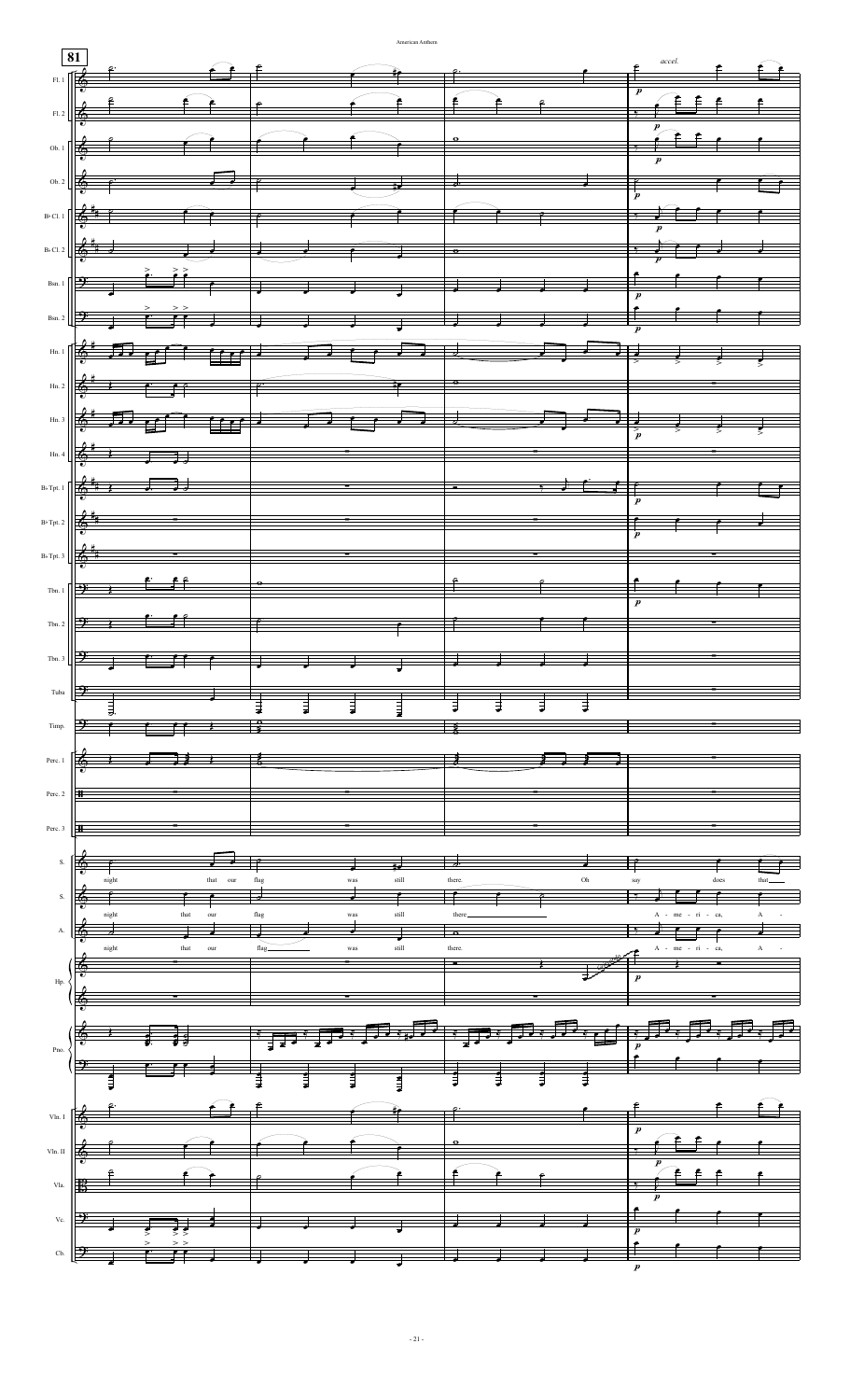|                             |  | 0.2    <del>comparent comparent comparent comparent comparent comparent comparent comparent comparent comparent comparent comparent comparent comparent comparent comparent comparent comparent comparent comparent comparent comp</del>                                                                                                                                                                                                                                                                                                                                                    |  |
|-----------------------------|--|---------------------------------------------------------------------------------------------------------------------------------------------------------------------------------------------------------------------------------------------------------------------------------------------------------------------------------------------------------------------------------------------------------------------------------------------------------------------------------------------------------------------------------------------------------------------------------------------|--|
|                             |  |                                                                                                                                                                                                                                                                                                                                                                                                                                                                                                                                                                                             |  |
|                             |  |                                                                                                                                                                                                                                                                                                                                                                                                                                                                                                                                                                                             |  |
|                             |  |                                                                                                                                                                                                                                                                                                                                                                                                                                                                                                                                                                                             |  |
|                             |  | $Ban 1$ $\left[\frac{32}{2}$ $\frac{3}{2}$ $\frac{3}{2}$ $\frac{3}{2}$ $\frac{3}{2}$ $\frac{3}{2}$ $\frac{3}{2}$ $\frac{3}{2}$ $\frac{3}{2}$ $\frac{3}{2}$ $\frac{3}{2}$ $\frac{3}{2}$ $\frac{3}{2}$ $\frac{3}{2}$ $\frac{3}{2}$ $\frac{3}{2}$ $\frac{3}{2}$ $\frac{3}{2}$ $\frac{3}{2}$ $\frac{3}{2}$ $\frac{3}{2}$                                                                                                                                                                                                                                                                        |  |
|                             |  | $Ban 2$ $\left[\frac{32\pi}{2}\right]$ $\left[\frac{32\pi}{2}\right]$ $\left[\frac{32\pi}{2}\right]$ $\left[\frac{32\pi}{2}\right]$ $\left[\frac{32\pi}{2}\right]$ $\left[\frac{32\pi}{2}\right]$ $\left[\frac{32\pi}{2}\right]$ $\left[\frac{32\pi}{2}\right]$ $\left[\frac{32\pi}{2}\right]$ $\left[\frac{32\pi}{2}\right]$ $\left[\frac{32\pi}{2}\right]$ $\left[\frac{32\pi}{2}\right]$ $\left[\frac{32\pi$                                                                                                                                                                             |  |
|                             |  | $\mathbb{E}\left[\left\ \frac{\partial f}{\partial t}+\frac{\partial f}{\partial t}\right\ _{\mathcal{F}}\right]=\mathbb{E}\left[\left\ \frac{\partial f}{\partial t}-\frac{\partial f}{\partial t}\right\ _{\mathcal{F}}\right]=\mathbb{E}\left[\left\ \frac{\partial f}{\partial t}-\frac{\partial f}{\partial t}\right\ _{\mathcal{F}}\right]=\mathbb{E}\left[\left\ \frac{\partial f}{\partial t}-\frac{\partial f}{\partial t}\right\ _{\mathcal{F}}\right]=\mathbb{E}\left[\left\ \frac{\partial f}{\partial t}-\frac{\partial f}{\partial t}\right\ _{\mathcal{F}}\right]=\mathbb{E$ |  |
|                             |  | $\frac{1}{2}$ $\frac{1}{2}$ $\frac{1}{2}$ $\frac{1}{2}$ $\frac{1}{2}$ $\frac{1}{2}$ $\frac{1}{2}$ $\frac{1}{2}$ $\frac{1}{2}$ $\frac{1}{2}$ $\frac{1}{2}$ $\frac{1}{2}$ $\frac{1}{2}$ $\frac{1}{2}$ $\frac{1}{2}$ $\frac{1}{2}$ $\frac{1}{2}$ $\frac{1}{2}$ $\frac{1}{2}$ $\frac{1}{2}$ $\frac{1}{2}$ $\frac{1}{2}$                                                                                                                                                                                                                                                                         |  |
|                             |  | $\frac{1}{2}$ and $\frac{1}{2}$ and $\frac{1}{2}$ and $\frac{1}{2}$ and $\frac{1}{2}$ and $\frac{1}{2}$ and $\frac{1}{2}$ and $\frac{1}{2}$ and $\frac{1}{2}$ and $\frac{1}{2}$ and $\frac{1}{2}$ and $\frac{1}{2}$ and $\frac{1}{2}$ and $\frac{1}{2}$ and $\frac{1}{2}$ and $\frac{1}{2}$ a                                                                                                                                                                                                                                                                                               |  |
|                             |  |                                                                                                                                                                                                                                                                                                                                                                                                                                                                                                                                                                                             |  |
|                             |  | $\frac{1}{2}$ $\frac{1}{2}$ $\frac{1}{2}$ $\frac{1}{2}$ $\frac{1}{2}$ $\frac{1}{2}$ $\frac{1}{2}$ $\frac{1}{2}$ $\frac{1}{2}$ $\frac{1}{2}$ $\frac{1}{2}$ $\frac{1}{2}$ $\frac{1}{2}$ $\frac{1}{2}$ $\frac{1}{2}$ $\frac{1}{2}$ $\frac{1}{2}$ $\frac{1}{2}$ $\frac{1}{2}$ $\frac{1}{2}$ $\frac{1}{2}$ $\frac{1}{2}$                                                                                                                                                                                                                                                                         |  |
|                             |  | <sub>Batha</sub> ri <mark>de la componenta de la componenta de la componenta de la componenta de la componenta de la componenta de la componenta de la componenta de la componenta de la componenta de la componenta de la componenta de la </mark>                                                                                                                                                                                                                                                                                                                                         |  |
|                             |  | $\frac{1}{\beta}$ , $\frac{1}{\beta}$ , $\frac{1}{\beta}$ , $\frac{1}{\beta}$ , $\frac{1}{\beta}$ , $\frac{1}{\beta}$ , $\frac{1}{\beta}$ , $\frac{1}{\beta}$ , $\frac{1}{\beta}$ , $\frac{1}{\beta}$ , $\frac{1}{\beta}$ , $\frac{1}{\beta}$ , $\frac{1}{\beta}$ , $\frac{1}{\beta}$ , $\frac{1}{\beta}$ , $\frac{1}{\beta}$ , $\frac{1}{\beta}$ ,                                                                                                                                                                                                                                         |  |
|                             |  | $B_{\rm FPR,3}$ $\left( \left  \frac{A_{\rm FPR}}{A_{\rm FPR}} \right  \right)$ $\left  \frac{A_{\rm FPR}}{A_{\rm FPR}} \right $ $\left  \frac{A_{\rm FPR}}{A_{\rm FPR}} \right $ $\left  \frac{A_{\rm FPR}}{A_{\rm FPR}} \right $ $\left  \frac{A_{\rm FPR}}{A_{\rm FPR}} \right $ $\left  \frac{A_{\rm FPR}}{A_{\rm FPR}} \right $ $\left  \frac{A_{\rm FPR}}{A_{\rm FPR}} \right $ $\left  \frac{A_{\rm FPR}}$                                                                                                                                                                           |  |
|                             |  | The $\left\Vert \frac{\partial F}{\partial t} \right\Vert_{\ell^2}$ is the contract of the contract of the contract of the contract of the contract of the contract of the contract of the contract of the contract of the contract of the contract of the contrac                                                                                                                                                                                                                                                                                                                          |  |
|                             |  | $T_{\rm{b}}$ and $T_{\rm{b}}$ are the set of the set of the set of the set of the set of the set of the set of the set of the set of the set of the set of the set of the set of the set of the set of the set of the set of the se                                                                                                                                                                                                                                                                                                                                                         |  |
|                             |  |                                                                                                                                                                                                                                                                                                                                                                                                                                                                                                                                                                                             |  |
|                             |  | $T_{\rm{bh,3}}$ and $T_{\rm{bh,3}}$ are the set of the set of the set of the set of the set of the set of the set of the set of the set of the set of the set of the set of the set of the set of the set of the set of the set of th                                                                                                                                                                                                                                                                                                                                                       |  |
|                             |  |                                                                                                                                                                                                                                                                                                                                                                                                                                                                                                                                                                                             |  |
|                             |  |                                                                                                                                                                                                                                                                                                                                                                                                                                                                                                                                                                                             |  |
|                             |  |                                                                                                                                                                                                                                                                                                                                                                                                                                                                                                                                                                                             |  |
|                             |  |                                                                                                                                                                                                                                                                                                                                                                                                                                                                                                                                                                                             |  |
|                             |  |                                                                                                                                                                                                                                                                                                                                                                                                                                                                                                                                                                                             |  |
|                             |  |                                                                                                                                                                                                                                                                                                                                                                                                                                                                                                                                                                                             |  |
|                             |  |                                                                                                                                                                                                                                                                                                                                                                                                                                                                                                                                                                                             |  |
|                             |  |                                                                                                                                                                                                                                                                                                                                                                                                                                                                                                                                                                                             |  |
|                             |  |                                                                                                                                                                                                                                                                                                                                                                                                                                                                                                                                                                                             |  |
|                             |  |                                                                                                                                                                                                                                                                                                                                                                                                                                                                                                                                                                                             |  |
|                             |  |                                                                                                                                                                                                                                                                                                                                                                                                                                                                                                                                                                                             |  |
|                             |  | $\frac{1}{2}$                                                                                                                                                                                                                                                                                                                                                                                                                                                                                                                                                                               |  |
|                             |  |                                                                                                                                                                                                                                                                                                                                                                                                                                                                                                                                                                                             |  |
|                             |  |                                                                                                                                                                                                                                                                                                                                                                                                                                                                                                                                                                                             |  |
|                             |  |                                                                                                                                                                                                                                                                                                                                                                                                                                                                                                                                                                                             |  |
|                             |  |                                                                                                                                                                                                                                                                                                                                                                                                                                                                                                                                                                                             |  |
| $\mathbf{V}\mathbf{ln}.$ II |  |                                                                                                                                                                                                                                                                                                                                                                                                                                                                                                                                                                                             |  |
|                             |  |                                                                                                                                                                                                                                                                                                                                                                                                                                                                                                                                                                                             |  |
|                             |  |                                                                                                                                                                                                                                                                                                                                                                                                                                                                                                                                                                                             |  |
|                             |  |                                                                                                                                                                                                                                                                                                                                                                                                                                                                                                                                                                                             |  |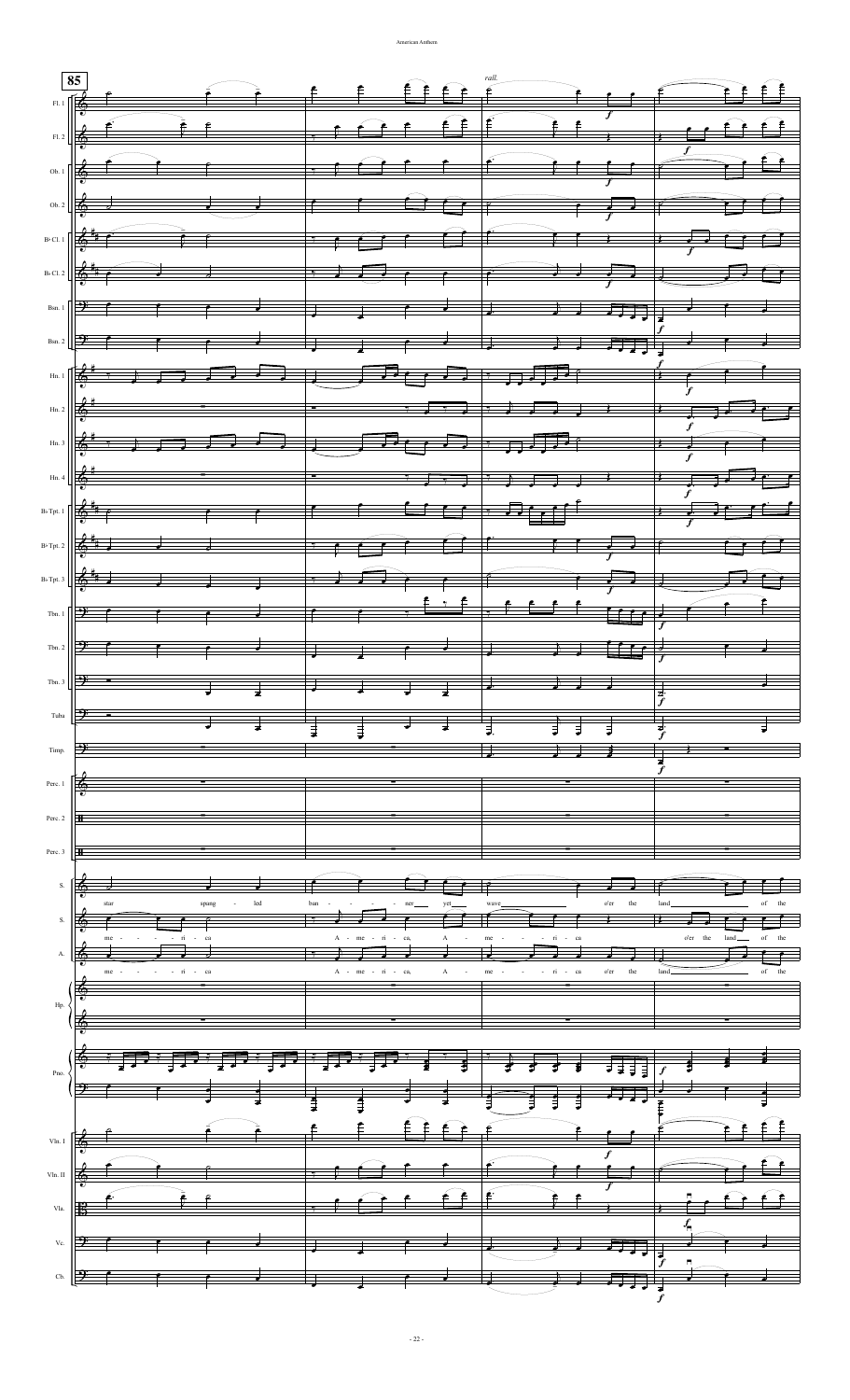|         | 89                 |      |         |                                                                                                                                                                                                                                                                                                                                                   |                      |    |                      |  |                                                                                                                                                                                                                                                                                                                                                                                                                                                                                                                                              |
|---------|--------------------|------|---------|---------------------------------------------------------------------------------------------------------------------------------------------------------------------------------------------------------------------------------------------------------------------------------------------------------------------------------------------------|----------------------|----|----------------------|--|----------------------------------------------------------------------------------------------------------------------------------------------------------------------------------------------------------------------------------------------------------------------------------------------------------------------------------------------------------------------------------------------------------------------------------------------------------------------------------------------------------------------------------------------|
| Fl. 1   |                    |      |         |                                                                                                                                                                                                                                                                                                                                                   |                      |    |                      |  |                                                                                                                                                                                                                                                                                                                                                                                                                                                                                                                                              |
| F1.2    |                    |      |         |                                                                                                                                                                                                                                                                                                                                                   |                      |    | $\frac{2}{\sqrt{2}}$ |  | $\frac{1}{2}$ , $\frac{1}{2}$ , $\frac{1}{2}$ , $\frac{1}{2}$                                                                                                                                                                                                                                                                                                                                                                                                                                                                                |
| Ob. 1   |                    |      |         | $\frac{1}{2}$                                                                                                                                                                                                                                                                                                                                     | $\overrightarrow{p}$ |    |                      |  |                                                                                                                                                                                                                                                                                                                                                                                                                                                                                                                                              |
|         |                    |      |         |                                                                                                                                                                                                                                                                                                                                                   |                      |    |                      |  |                                                                                                                                                                                                                                                                                                                                                                                                                                                                                                                                              |
| Ob. 2   |                    |      |         | $\begin{array}{ccc} \circ & \circ & \circ & \circ \end{array}$                                                                                                                                                                                                                                                                                    |                      |    |                      |  |                                                                                                                                                                                                                                                                                                                                                                                                                                                                                                                                              |
|         |                    |      |         |                                                                                                                                                                                                                                                                                                                                                   |                      |    |                      |  | $\mathbb{P}^{(1)}$ $\mathbb{E}^{(1)}$ $\mathbb{E}^{(1)}$ $\mathbb{E}^{(1)}$ $\mathbb{E}^{(1)}$ $\mathbb{E}^{(1)}$ $\mathbb{E}^{(1)}$ $\mathbb{E}^{(1)}$ $\mathbb{E}^{(1)}$ $\mathbb{E}^{(1)}$ $\mathbb{E}^{(1)}$ $\mathbb{E}^{(1)}$ $\mathbb{E}^{(1)}$ $\mathbb{E}^{(1)}$ $\mathbb{E}^{(1)}$ $\mathbb{E}^{(1)}$ $\mathbb{E}^{(1)}$                                                                                                                                                                                                           |
|         |                    |      |         |                                                                                                                                                                                                                                                                                                                                                   |                      |    |                      |  |                                                                                                                                                                                                                                                                                                                                                                                                                                                                                                                                              |
|         | Bsn. 1 $\boxed{9}$ |      |         |                                                                                                                                                                                                                                                                                                                                                   |                      |    |                      |  |                                                                                                                                                                                                                                                                                                                                                                                                                                                                                                                                              |
|         |                    |      |         |                                                                                                                                                                                                                                                                                                                                                   |                      |    |                      |  |                                                                                                                                                                                                                                                                                                                                                                                                                                                                                                                                              |
|         |                    |      |         |                                                                                                                                                                                                                                                                                                                                                   |                      |    |                      |  | $Bsn 2$ $\frac{1}{2}$ $\frac{1}{2}$ $\frac{1}{2}$ $\frac{1}{2}$ $\frac{1}{2}$ $\frac{1}{2}$ $\frac{1}{2}$ $\frac{1}{2}$ $\frac{1}{2}$ $\frac{1}{2}$ $\frac{1}{2}$ $\frac{1}{2}$ $\frac{1}{2}$ $\frac{1}{2}$ $\frac{1}{2}$ $\frac{1}{2}$ $\frac{1}{2}$ $\frac{1}{2}$ $\frac{1}{2}$ $\frac{1}{2}$ $\frac{1}{2}$ $\frac{$                                                                                                                                                                                                                       |
|         |                    |      |         |                                                                                                                                                                                                                                                                                                                                                   |                      |    |                      |  | $\overline{\mathcal{X}}$<br>$\overline{\phantom{a}}$                                                                                                                                                                                                                                                                                                                                                                                                                                                                                         |
|         |                    |      |         | $\frac{1}{2}$ $\frac{1}{2}$ $\frac{1}{2}$ $\frac{1}{2}$ $\frac{1}{2}$ $\frac{1}{2}$ $\frac{1}{2}$ $\frac{1}{2}$ $\frac{1}{2}$ $\frac{1}{2}$ $\frac{1}{2}$ $\frac{1}{2}$ $\frac{1}{2}$ $\frac{1}{2}$ $\frac{1}{2}$ $\frac{1}{2}$ $\frac{1}{2}$ $\frac{1}{2}$ $\frac{1}{2}$ $\frac{1}{2}$ $\frac{1}{2}$ $\frac{1}{2}$                               |                      |    |                      |  |                                                                                                                                                                                                                                                                                                                                                                                                                                                                                                                                              |
|         |                    |      |         |                                                                                                                                                                                                                                                                                                                                                   |                      |    |                      |  |                                                                                                                                                                                                                                                                                                                                                                                                                                                                                                                                              |
|         |                    |      |         |                                                                                                                                                                                                                                                                                                                                                   |                      |    |                      |  | $\text{Im}\,3\left \left \left \frac{\hat{\mathcal{A}}}{\hat{V}}\right ^{2}\right ^{2}+\left \left \left \left \frac{\hat{\mathcal{A}}}{\hat{V}}\right ^{2}\right ^{2}\right \right)^{2}+\left \left \left \left \left \left \frac{\hat{\mathcal{A}}}{\hat{V}}\right ^{2}\right ^{2}\right \right)^{2}+\left \left \left \left \left \left \left \left \frac{\hat{\mathcal{A}}}{\hat{V}}\right ^{2}\right ^{2}\right \right \right)^{2}+\left \left \left \left \left \left \left \left \left \frac{\hat{\mathcal{A}}}{\hat{V}}\right ^{2}\$ |
|         |                    |      |         | $\lim_{n \to \infty} 4 \left  \frac{1}{\sqrt{n}} \frac{1}{n^2} \right $                                                                                                                                                                                                                                                                           |                      |    |                      |  |                                                                                                                                                                                                                                                                                                                                                                                                                                                                                                                                              |
|         |                    |      |         | $B_3$ Tpt. 1 $\left[\begin{array}{ccc} \frac{B_1}{B_1} & \frac{B_2}{B_2} & \frac{B_1}{B_1} & \frac{B_2}{B_2} & \frac{B_1}{B_2} & \frac{B_2}{B_2} & \frac{B_1}{B_2} & \frac{B_1}{B_2} & \frac{B_2}{B_2} & \frac{B_1}{B_2} & \frac{B_2}{B_2} & \frac{B_1}{B_2} & \frac{B_1}{B_2} & \frac{B_1}{B_2} & \frac{B_1}{B_2} & \frac{B_1}{B_2} & \frac{B_1$ |                      |    |                      |  |                                                                                                                                                                                                                                                                                                                                                                                                                                                                                                                                              |
|         |                    |      |         | $B \cdot T_{\text{pt}}$ 2 $\left\  \bigotimes_{i=1}^{n} \frac{a_i}{i} \bigg\ _1^2$                                                                                                                                                                                                                                                                |                      |    |                      |  |                                                                                                                                                                                                                                                                                                                                                                                                                                                                                                                                              |
|         |                    |      |         |                                                                                                                                                                                                                                                                                                                                                   |                      |    |                      |  |                                                                                                                                                                                                                                                                                                                                                                                                                                                                                                                                              |
|         |                    |      |         | $B_3$ Tpt. 3                                                                                                                                                                                                                                                                                                                                      |                      |    |                      |  |                                                                                                                                                                                                                                                                                                                                                                                                                                                                                                                                              |
|         |                    |      |         | $T_{\rm{bh,1}}$ $\left\  \frac{\mathbf{p}}{\mathbf{p}} \right\ $ $\left\  \frac{\mathbf{p}}{\mathbf{p}} \right\ $ $\left\  \frac{\mathbf{p}}{\mathbf{p}} \right\ $ $\left\  \frac{\mathbf{p}}{\mathbf{p}} \right\ $ $\left\  \frac{\mathbf{p}}{\mathbf{p}} \right\ $ $\left\  \frac{\mathbf{p}}{\mathbf{p}} \right\ $                             |                      |    |                      |  |                                                                                                                                                                                                                                                                                                                                                                                                                                                                                                                                              |
|         |                    |      |         | The $2\left\  \begin{array}{ccc} 2 & 2 & 3 \ 3 & 4 & 5 \end{array} \right\ $                                                                                                                                                                                                                                                                      |                      |    |                      |  | $\overline{\phantom{a}}$                                                                                                                                                                                                                                                                                                                                                                                                                                                                                                                     |
|         |                    |      |         |                                                                                                                                                                                                                                                                                                                                                   |                      |    |                      |  |                                                                                                                                                                                                                                                                                                                                                                                                                                                                                                                                              |
|         |                    |      |         | Tbn.3 $\frac{1}{2}$                                                                                                                                                                                                                                                                                                                               |                      |    |                      |  |                                                                                                                                                                                                                                                                                                                                                                                                                                                                                                                                              |
| Tuba    |                    |      |         |                                                                                                                                                                                                                                                                                                                                                   |                      |    |                      |  |                                                                                                                                                                                                                                                                                                                                                                                                                                                                                                                                              |
| Timp    |                    |      |         |                                                                                                                                                                                                                                                                                                                                                   |                      |    |                      |  |                                                                                                                                                                                                                                                                                                                                                                                                                                                                                                                                              |
| Perc. 1 |                    |      |         |                                                                                                                                                                                                                                                                                                                                                   |                      |    |                      |  |                                                                                                                                                                                                                                                                                                                                                                                                                                                                                                                                              |
|         |                    |      |         |                                                                                                                                                                                                                                                                                                                                                   |                      |    |                      |  | Cymbals                                                                                                                                                                                                                                                                                                                                                                                                                                                                                                                                      |
| Perc. 2 |                    |      |         |                                                                                                                                                                                                                                                                                                                                                   |                      |    |                      |  | <b>Bass Drum</b>                                                                                                                                                                                                                                                                                                                                                                                                                                                                                                                             |
| Perc. 3 | #                  |      |         |                                                                                                                                                                                                                                                                                                                                                   |                      |    |                      |  |                                                                                                                                                                                                                                                                                                                                                                                                                                                                                                                                              |
| S.      |                    |      |         |                                                                                                                                                                                                                                                                                                                                                   |                      |    |                      |  | $\tilde{\mathbf{p}}$                                                                                                                                                                                                                                                                                                                                                                                                                                                                                                                         |
|         |                    | free |         |                                                                                                                                                                                                                                                                                                                                                   |                      | of | the                  |  | brav                                                                                                                                                                                                                                                                                                                                                                                                                                                                                                                                         |
| S.      | $\omega$           | free | and     |                                                                                                                                                                                                                                                                                                                                                   | of                   |    |                      |  | brave                                                                                                                                                                                                                                                                                                                                                                                                                                                                                                                                        |
| A.      |                    | free | and the | home                                                                                                                                                                                                                                                                                                                                              | of                   |    | the                  |  | brave                                                                                                                                                                                                                                                                                                                                                                                                                                                                                                                                        |
|         |                    |      |         |                                                                                                                                                                                                                                                                                                                                                   |                      |    |                      |  |                                                                                                                                                                                                                                                                                                                                                                                                                                                                                                                                              |
| Hp.     |                    |      |         |                                                                                                                                                                                                                                                                                                                                                   |                      |    |                      |  |                                                                                                                                                                                                                                                                                                                                                                                                                                                                                                                                              |
|         |                    |      |         |                                                                                                                                                                                                                                                                                                                                                   |                      |    |                      |  |                                                                                                                                                                                                                                                                                                                                                                                                                                                                                                                                              |
|         |                    |      |         |                                                                                                                                                                                                                                                                                                                                                   |                      |    |                      |  |                                                                                                                                                                                                                                                                                                                                                                                                                                                                                                                                              |
|         |                    |      |         |                                                                                                                                                                                                                                                                                                                                                   |                      |    |                      |  |                                                                                                                                                                                                                                                                                                                                                                                                                                                                                                                                              |
|         |                    |      |         |                                                                                                                                                                                                                                                                                                                                                   |                      |    |                      |  |                                                                                                                                                                                                                                                                                                                                                                                                                                                                                                                                              |
| Vln. I  |                    |      |         |                                                                                                                                                                                                                                                                                                                                                   |                      |    |                      |  |                                                                                                                                                                                                                                                                                                                                                                                                                                                                                                                                              |
| Vln. II |                    |      |         |                                                                                                                                                                                                                                                                                                                                                   |                      |    |                      |  |                                                                                                                                                                                                                                                                                                                                                                                                                                                                                                                                              |
| Vla.    |                    |      |         |                                                                                                                                                                                                                                                                                                                                                   |                      |    |                      |  |                                                                                                                                                                                                                                                                                                                                                                                                                                                                                                                                              |
|         |                    |      |         |                                                                                                                                                                                                                                                                                                                                                   |                      |    |                      |  |                                                                                                                                                                                                                                                                                                                                                                                                                                                                                                                                              |
| Vc.     |                    |      |         |                                                                                                                                                                                                                                                                                                                                                   |                      |    |                      |  |                                                                                                                                                                                                                                                                                                                                                                                                                                                                                                                                              |
| Cb.     |                    |      |         |                                                                                                                                                                                                                                                                                                                                                   |                      |    |                      |  |                                                                                                                                                                                                                                                                                                                                                                                                                                                                                                                                              |